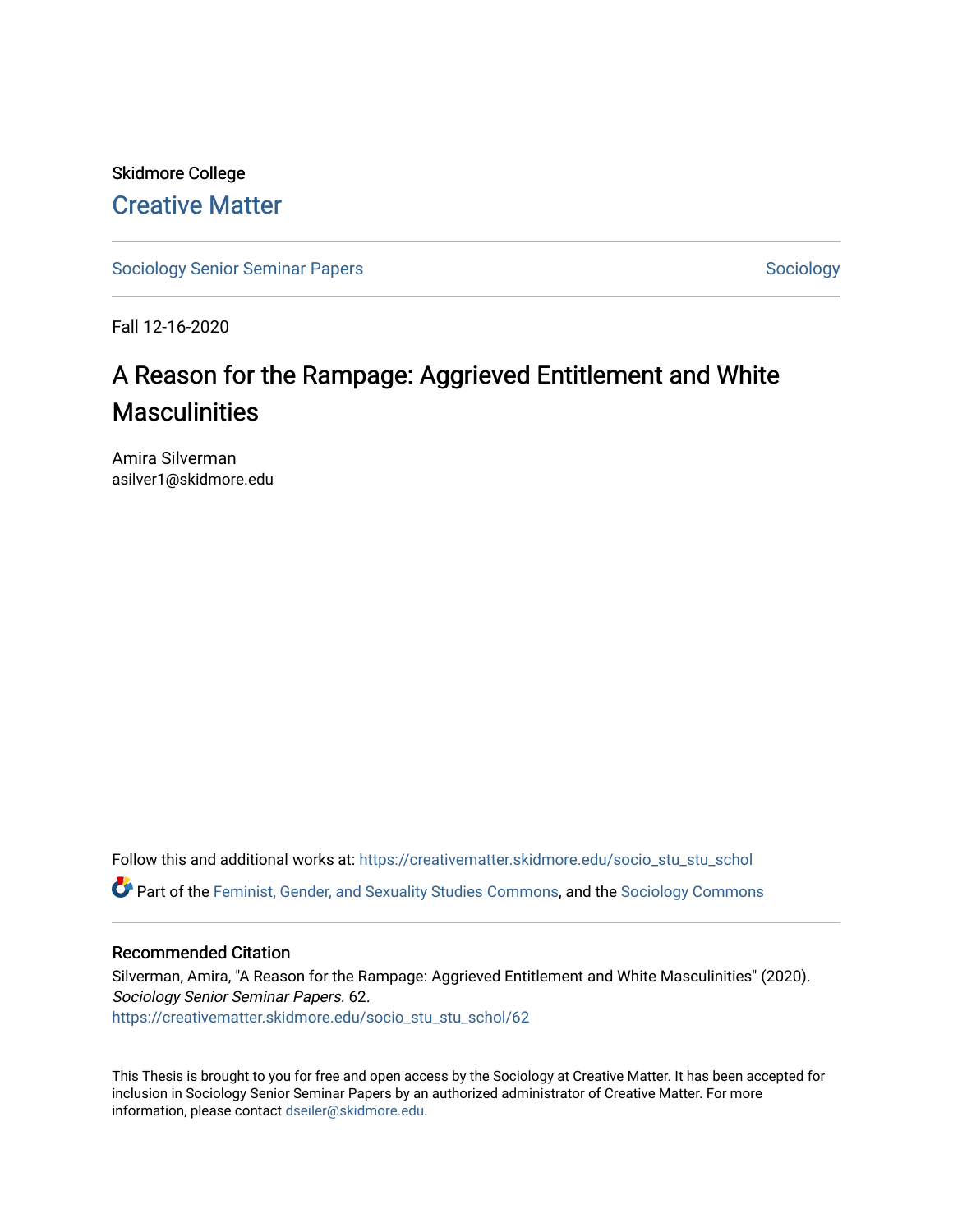A Reason for the Rampage: Aggrieved Entitlement and White Masculinities

Amira Silverman

Skidmore College

Word Count =  $12,486$ 

\*Please direct all correspondence to Amira Silverman, 815 N. Broadway, Skidmore College, Saratoga Springs, NY 12866. Email: [asilver1@skidmore.edu.](mailto:asilver1@skidmore.edu) The author would like to thank Andrew Lindner and the Skidmore College Sociology department for their support.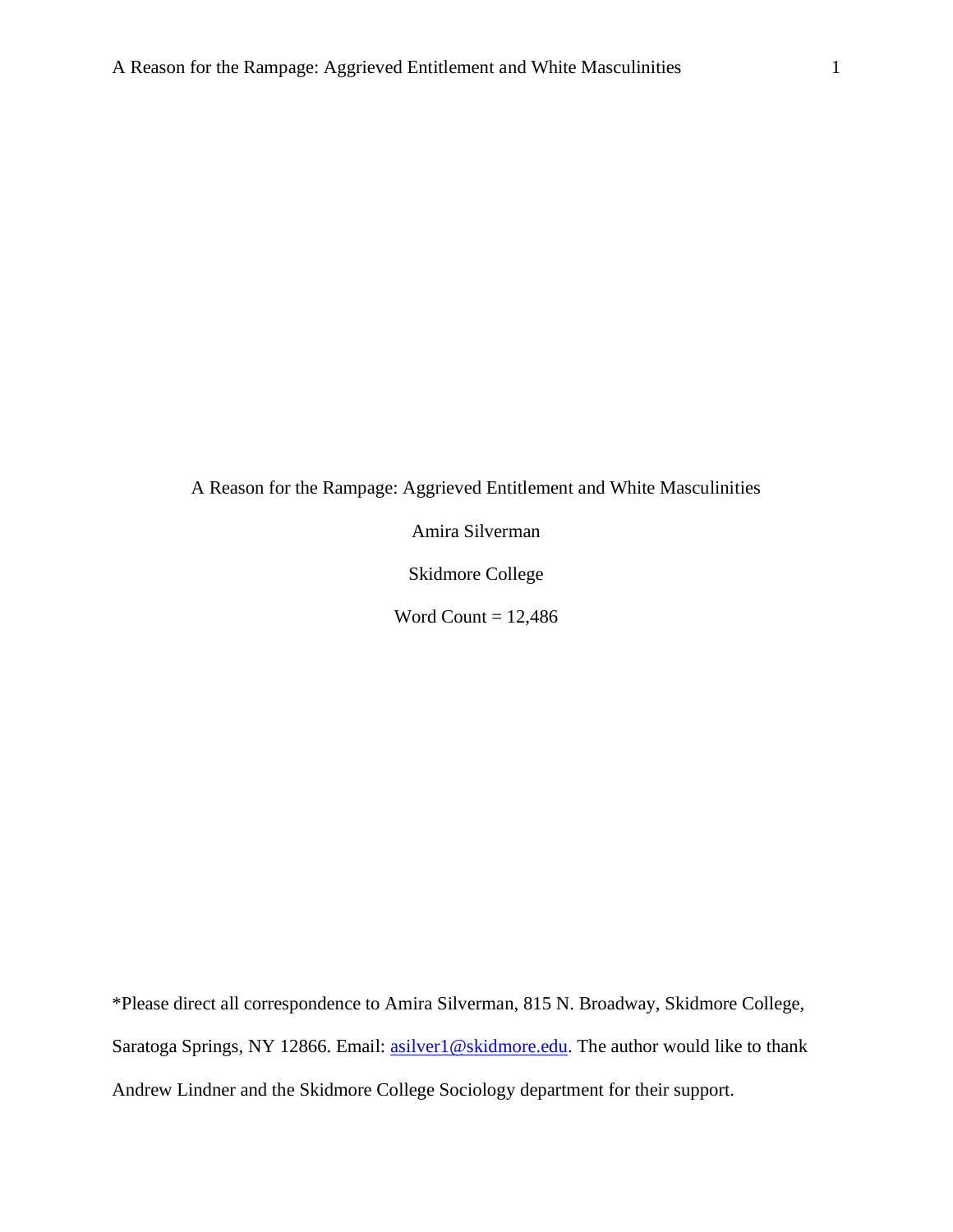A Reason for the Rampage: Aggrieved Entitlement and White Masculinities

## ABSTRACT

As mass shootings events continue to occur with alarming frequency in the United States, scholars search for explanations, turning frequently to a dynamic referred to as aggrieved entitlement to explain why shooters are so often white men. This study attempts to continue work expanding the concept of aggrieved entitlement and its applicability across continuums of violence by proposing a preliminary quantitative measure for the dynamic. Survey data from the 1996 General Social Survey is utilized to create an index of aggrieved entitlement which is then compared with sex, race, region, and religion. It is hypothesized that on an index of aggrieved entitlement individuals who are white will score higher than those who are not white, individuals who are male will score higher than those who are female, and individuals who are both white and male will score higher than those who are only white, only male, or neither. The study yielded no statistically significant correlation between the aggrieved entitlement index and gender or race, offering no concrete support for any hypotheses. This study does, however, indicate that future, more effective quantitative measures of aggrieved entitlement could be both plausible in execution and useful in broadening the application of the concept.

Key Words: Aggrieved Entitlement, Masculinity, White Supremacy, Violence, Threat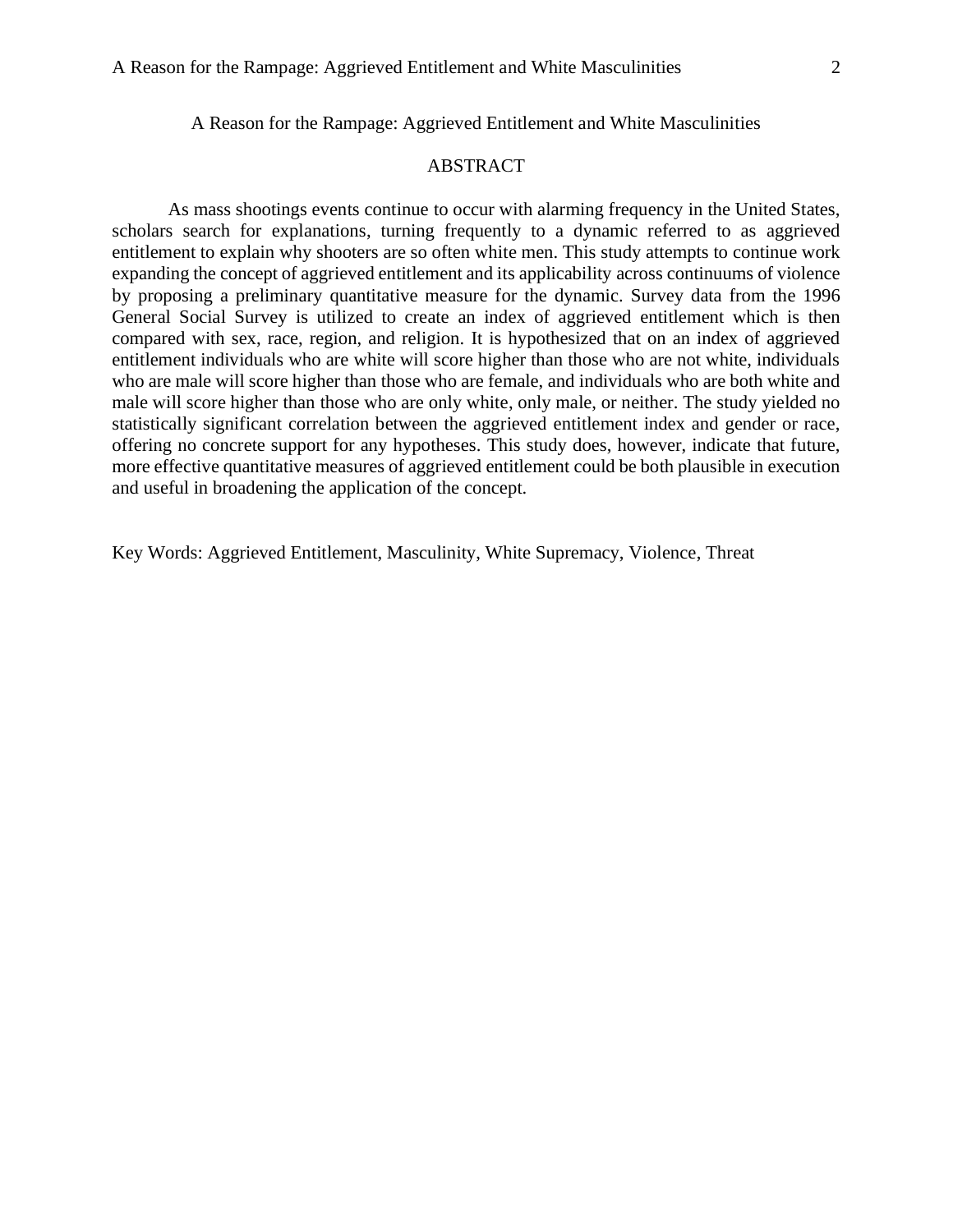### REFLEXIVITY STATEMENT

Like much of my generation, the order of operations in a school-shooter lockdown drill was second nature to me by the time I headed off to college. Accustomed to seeing mass shooter events saturating the media, I spent much of middle and high school wondering, with some resentment, why nobody was paying attention to what felt like a wildly clear pattern of perpetrator identities. This research project grew from those long-standing curiosities and frustrations.

As a white woman with American citizenship, I hope to employ both Laura Nader's conception of studying up (1972), and Kimberly Tallbear's elaboration of studying across (2014) in this work. Focusing on masculinity, given my identity as a woman, satisfies goals of studying up towards power and domination. It also paradoxically affects the reach of my understanding in that while I do not identify with masculinity, and thus do not have access to the knowledge of that lived experience, I do have a wealth of first-hand experience being subordinated by masculinity. Studying whiteness, given my white identity, fulfils both Nader's and Tallbear's ideals, as it positions me studying my own community *and* the location of power.

Therefore my focus in this work on the interwoven forces of whiteness and masculinity, as someone who is both disenfranchised and privileged by varying forces at play, leaves me with a standpoint from which I am both positioned, though not best positioned, and inhibited, though not most inhibited, in my understanding of the content I address. I have attempted, as called for by Ann Russo (1991), to place responsibility appropriately on the oppressors in this work, though I am certain I have not managed to do so perfectly. As such, I come to this project from an understanding that any knowledge produced is partial (Collins 2008), in progress, and a product of my positionality.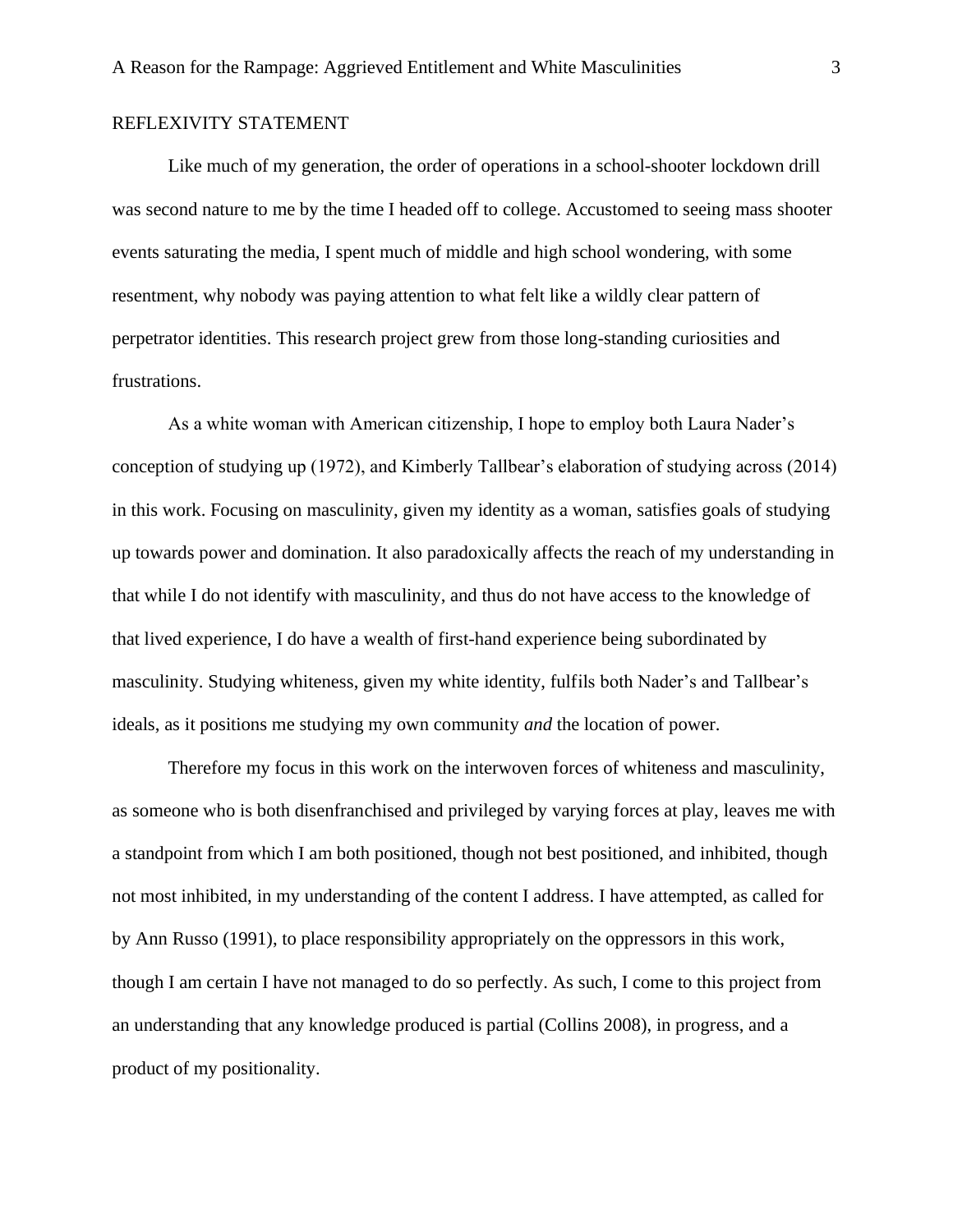# A REASON FOR THE RAMPAGE: AGGRIEVED ENTITLEMENT AND WHITE MASCULINITIES

Though much of the mass media would try to convince you otherwise, mass shootings are not random acts of violence, (Duxbury, Frizzell, and Lindsay 2018; Klein 2005; Madfis 2017; Muschert 2007) as a growing body of scholarship in the United States has established that framing mass shootings within a lens of gender and race establishes the typical perpetrator as a white man (Fox and Levin 1998; Kimmel and Leek 2014; Kimmel and Mahler 2003; McGee and Debernardo 1999; Muschert 2007; Watson 2007). If we only look at individual shooters, we miss these patterns of sociological interest. What about the identities (white, male, and beyond) of these shooters is at the root of the rampage, and are the positionality dynamics at play in mass shootings applicable to other instances of violence? To answer these specific questions, we must ask a broader one: What happens when individuals whose social locations offer them power and privilege, feel disenfranchised or threatened? This research creates and tests a potential quantitative measure for "aggrieved entitlement" (Kalish and Kimmel 2010; Kimmel 2008), one theory for the underlying motivations of mass shooting events.

Aggrieved entitlement is the concept that when individuals who have power by way of their social location(s) feel that their power is somehow threatened or disrupted they: a) are at a loss for how to handle the feeling of disenfranchisement, having never previously experienced it, b) feel entitled to their power and entitled to taking it back, and c) do so by way of re-affirming the identities that have been undermined, which with a context of whiteness and masculinity often results in violence. The phenomenon's roots in identities associated with power, specifically whiteness and masculinity, locates the actions it fuels within systems of white supremacy and continuums of gender-based violence. Studying aggrieved entitlement through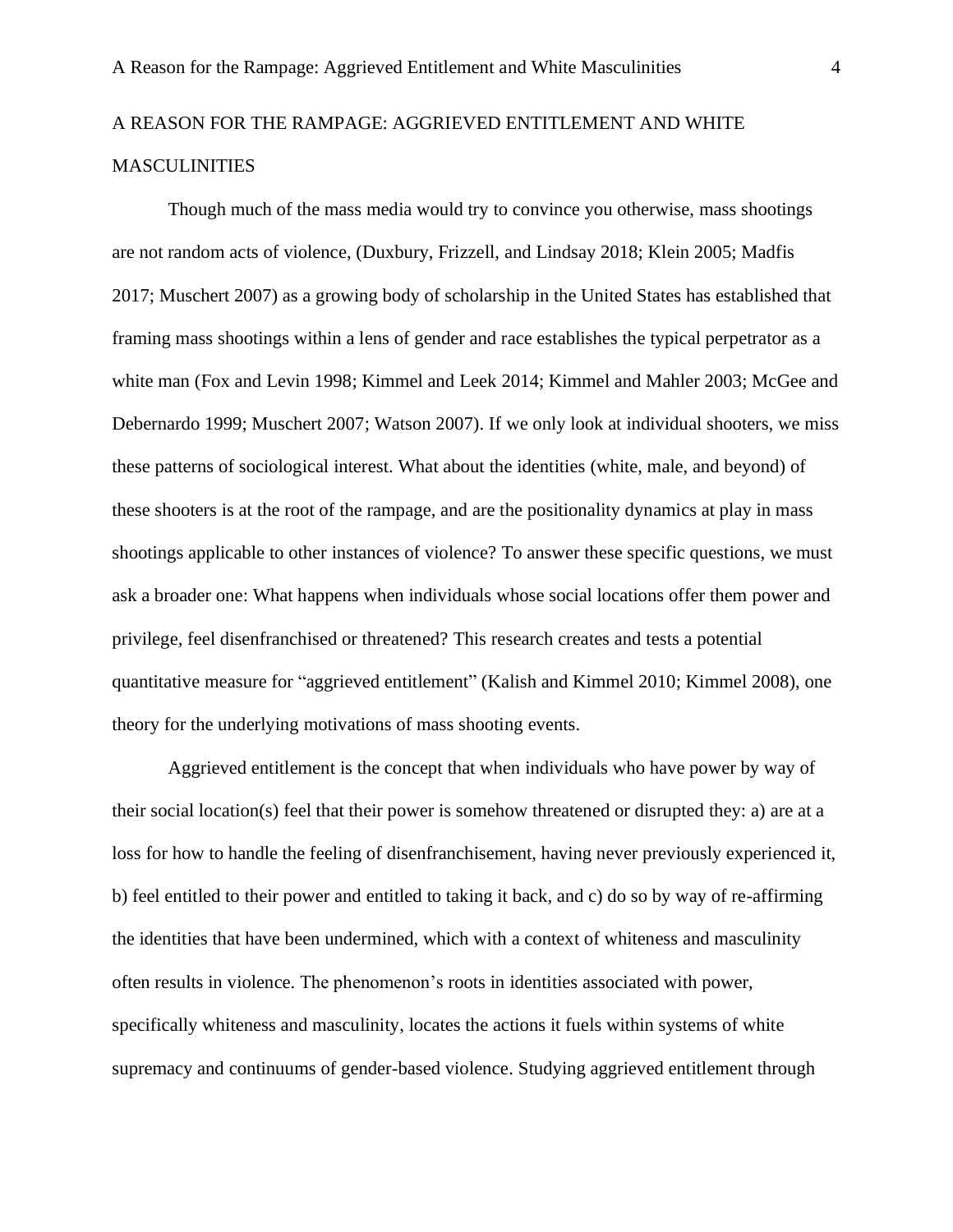the lens of mass shootings offers us the opportunity to better understand constructions of, and socializations to white masculinities within a U.S. context**.** Additionally, if we examine aggrieved entitlement not only as it applies to mass shootings but also how it applies to the mass shooter architype in general, we are better able to contextualize and place mass shootings within continuums of violence and explore how aggrieved entitlement might function in other situations. This research utilizes frameworks of gender as performance, violence as a continuum, social identity theory, and symbolic interactionalism, and intersectionality, and builds upon various existing scales and codes of entitlement and masculinities in an effort to create and test a preliminary quantitative measure for aggrieved entitlement.

Continued and creative investigation of aggrieved entitlement dynamics is important for several reasons. In the long term, if we better understand the process by which we socialize individuals to whiteness and masculinity we set up a foundation upon which those processes might grow and evolve to produce healthier outcomes. Within a more immediate timeframe, understanding and quantifiably measuring aggrieved entitlement could help clarify its prevalence, and develop effective mechanisms for de-escalating harmful situations in which it is a factor. This research seeks to identify ways of quantitatively measuring concepts already wellestablished in qualitative research.

The current study will draw on previous qualitative explorations of aggrieved entitlement to propose a potential quantitative measure using data from the General Social Survey (GSS). Correspondence between the proposed index and the demographics that theory suggests it should correlate to, would provide some evidence that the scale might be valid. I hypothesize that on an index of aggrieved entitlement 1) individuals who are white will score higher than those who are not white, 2) individuals who are male will score higher than those who are female, and 3)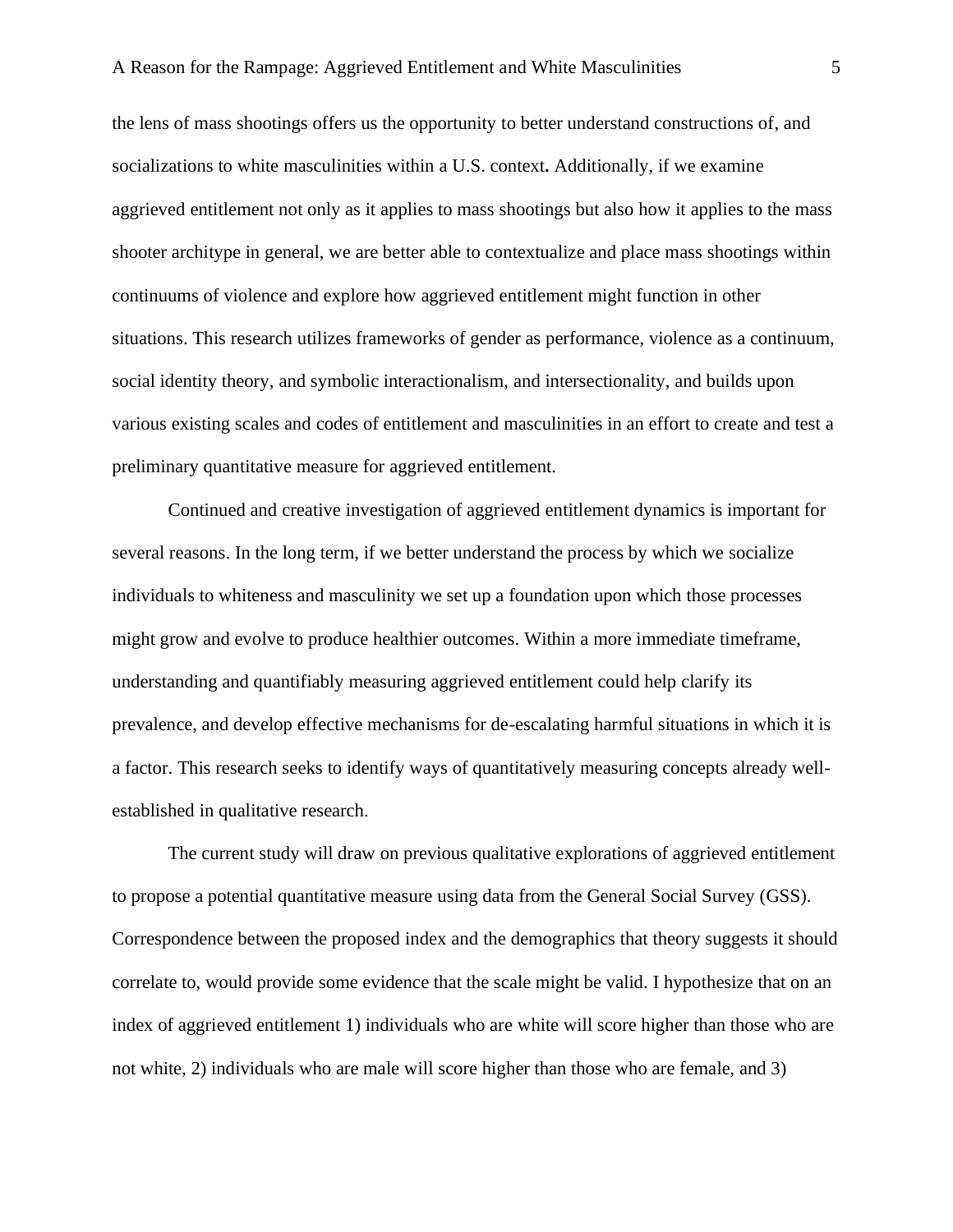individuals who are both white and male will score higher than those who are only white or only male or neither.

#### LITERATURE REVIEW

This research investigates the connections between white hegemonic masculinities and aggrieved entitlement, a common predecessor of white men's violence. To understand recent relevant scholarship and the research presented in this study, we must start from a basic comprehension of theoretical frameworks of gender - specifically masculinities, race – specifically whiteness, threat, and violence. I will begin with an overview of how hegemonic masculinity and white supremacy are constructed and interconnected as systems of domination. Then, I will describe what exactly comprises threat to the aforementioned identities. Finally, I will explain common responses to those threats, paying particular attention to violence, and how responses are an embodiment of the entitlement afforded individuals by their masculine and white identities.

#### *Hegemonic Masculinity*

In 1987, West and Zimmerman established that gender is something we do rather than something we are. They emphasize that while gender is a performance and accomplishment on the individual level, such actions are situated in an institutional and societal context, and that the individual act of doing gender serves to legitimate social divisions of groups. It is from this understanding that gender is actively done rather than statically ascribed, that we can begin to investigate specific gender identities, the ways they are enacted, and how they function when situated in various contexts.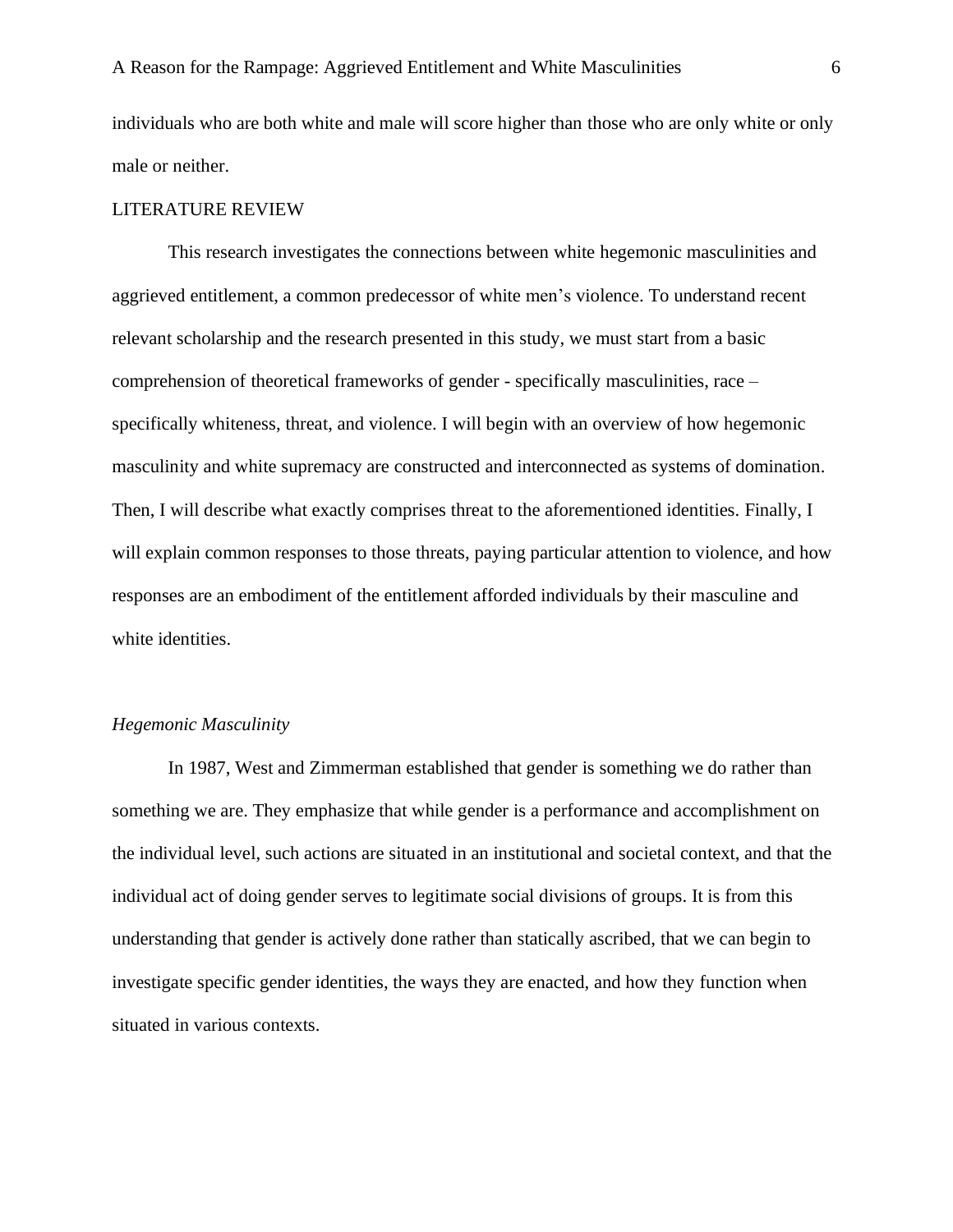Many scholars have applied this sense of "doing" gender to masculinities and in particular to hegemonic masculinity (Connell and Messerschmidt 2005; Munsch and Gruys 2018; Vandello et al. 2008). Hegemonic masculinity lends itself particularly well to the concept of action because by very definition it is an unachievable ideal (Carrigan, Connell, and Lee 1985; Connell and Messerschmidt 1995; Connell and Messerschmidt 2005). Not common or normal but rather existing in opposition to masculinities which are, hegemonic masculinity is a revered standard which men must strive towards but never succeed entirely in attaining (Carrigan, Connell, and Lee 1985). Thus, this particular type of masculinity, as both unachievable and desperately desired, is paradoxical and constantly woven into gender performance for those who seek it.

It is important to note that the particularities of the values comprising hegemonic masculinity are not a-historic or universal but rather particular to local, regional, and historical contexts (Connell and Messerschmidt 1995). The shared trait of hegemonic masculinities is that the hegemonic masculinity is the dominant masculinity, not only over femininity, but over other masculinities as well. In this way hegemony is "a set of circumstances in which power is won and held" (Carrigan, Connell, and Lee 1985:594), and the existence of a hegemonic masculinity requires the existence of other, subordinated masculinities. Dominant masculinities are constructed simultaneously to subordinated masculinities, because they are constructed in relation to one another (Pyke 1996). It is unfortunately beyond the scope of the current study to fully investigate and outline the vast array of masculinities subordinated by hegemony, and as such this work will focus on the relations of hegemonic dominance rather than the specific construction of the masculinities being subordinated. For this paper, the hegemonic masculinity described is a  $20<sup>th</sup>$  and  $21<sup>st</sup>$  century, white, hegemonic masculinity within a U.S. context. This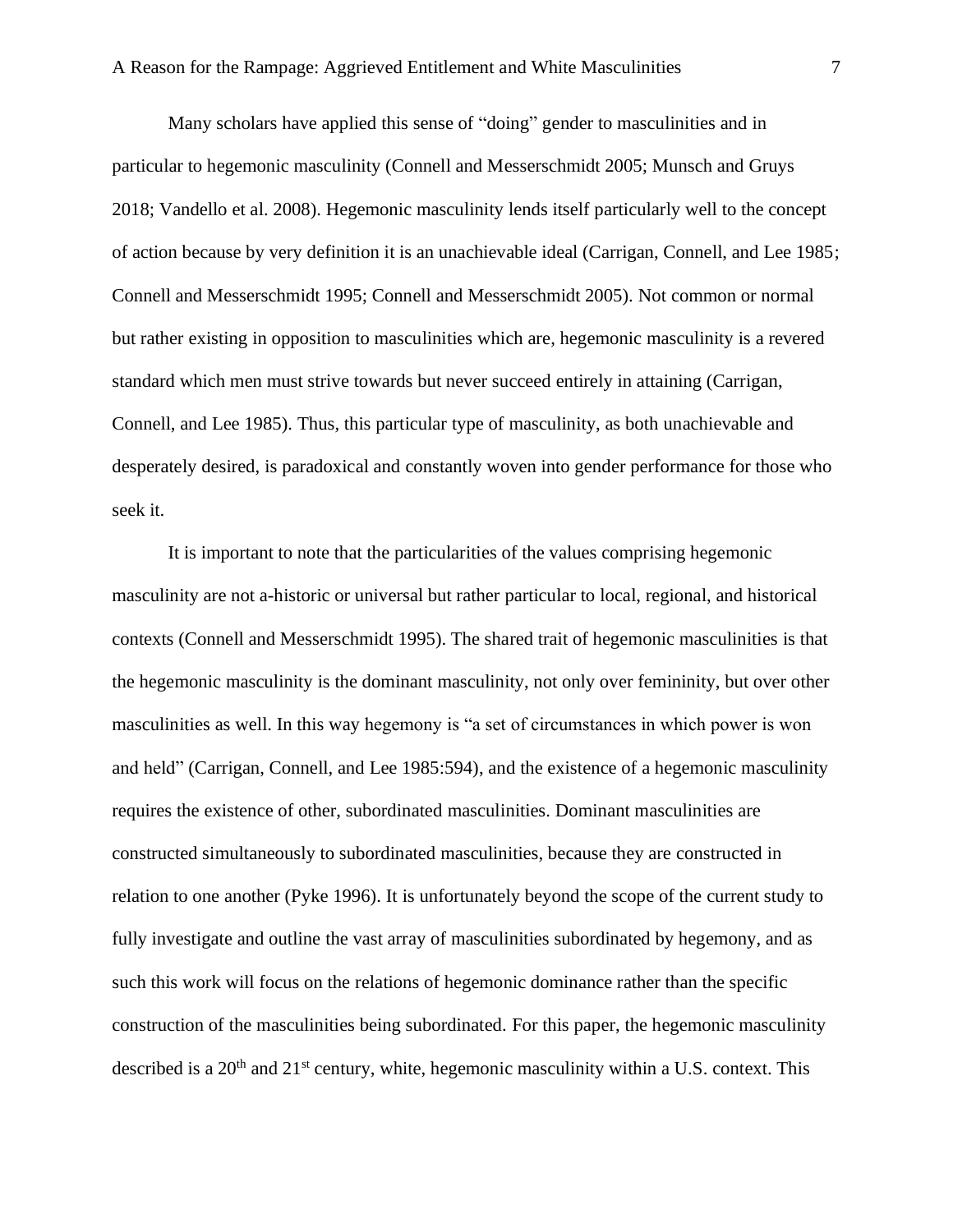particular iteration of masculinity is built upon values of heterosexuality (Carrigan, Connell, and Lee 1985), honor (Mingus and Zopf 2010), provision, aggression (Stubbs-Richardson et al. 2018), and violence (Langman 2020; Stroud 2012).

In an interview conducted for Kimmel's book "Guyland,", women, when asked to describe what it means to be a woman, gave a litany of answers, often centering their responses around the ability to define their identity for themselves and have womanhood mean whatever they want it to mean, while men asked the same question about being a man gave a notably specific list of characteristics (Kimmel 2008). Kimmel has also asked men about what it means to be a "good man" and what it means to be a "real man", gleaning different, and often fundamentally at odds, descriptions for the two (Kimmel and Wade 2018). Being a "good man" meant being generous, and responsible, while being a "real man" was being tough and void of emotion or weakness. Kimmel describes being "good man" as an abstract concept and being a "real man" as being an active performance (Kimmel and Wade 2018). As such, various different scholars have attempted to outline these codes, rules, or sets of characteristics that comprise being a "real man" in an effort to describe hegemonic masculinity (in the current U.S. context). In 1976 David and Brannon developed four rules for masculinity: 1) "no sissy stuff" (don't be perceived as weak, feminine, or gay), 2) "be a big wheel" (be wealthy and powerful to achieve high status), 3) "be a sturdy oak" (be reliable in a crisis), and 4) "give 'em hell" (be aggressive, take risks). Each of David and Brannon's rules describes some aspect(s) of hegemonic masculine ideals. A few decades later Michael Kimmel wrote a slightly longer "Guy Code" consisting of ten ideals: 1) "Boys don't cry," 2) "It's better to be mad than sad," 3) "Don't get mad, get even," 4) "Take it like a man," 5) "He who has the most toys when he dies, wins," 6) "Just do it" or "Ride or die," 7) "Size matters," 8) "Don't stop to ask for directions," 9) "Good guys finish last,"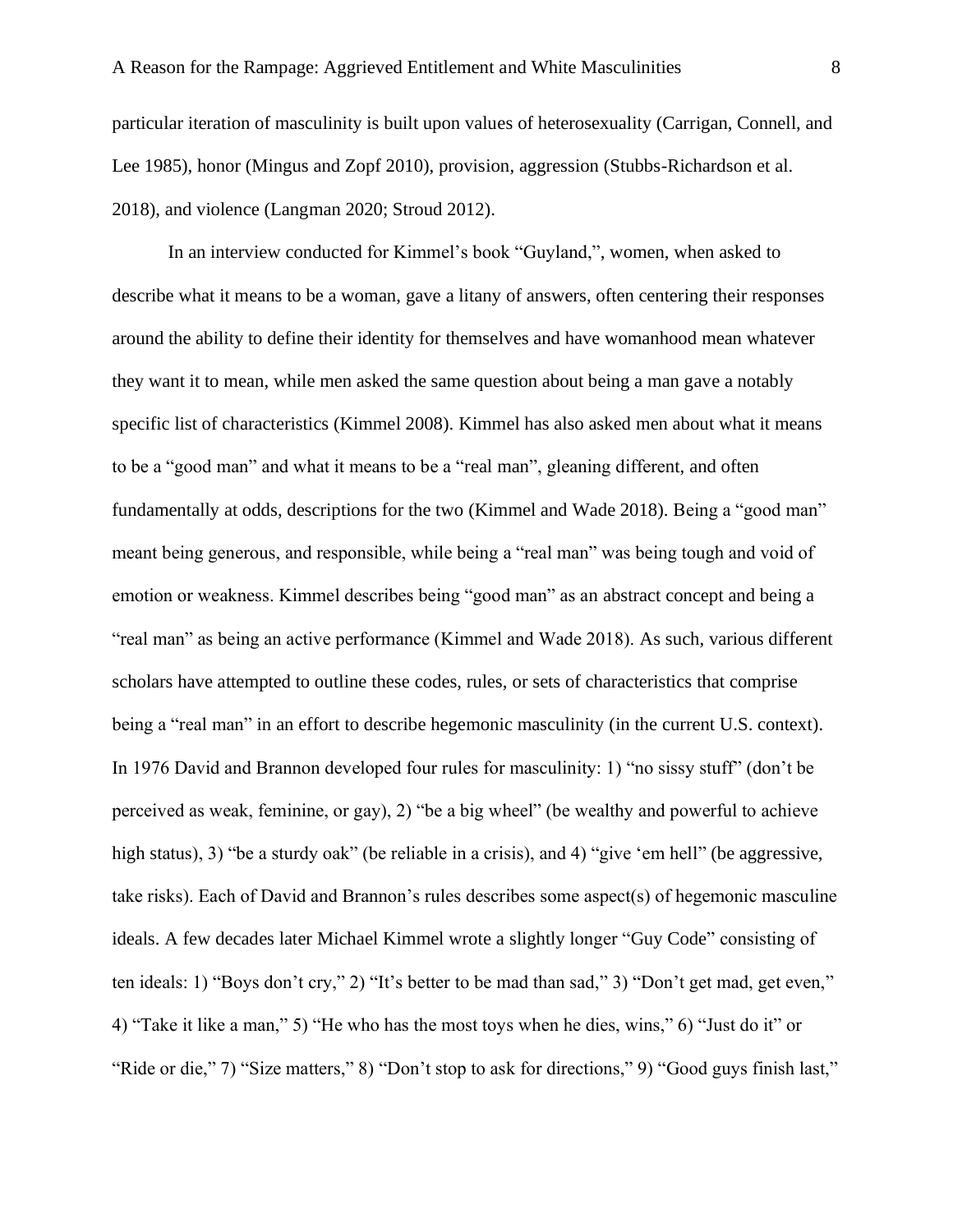and 10) "It's all good" (Kimmel 2008:45). Ten years after that, Kathryn Farr described what she calls, "Adolescent Insider Masculinity" as having four the defining categories of 1) being cool, 2) proving heterosexuality, 3) repudiating femininity, and 4) being tough (Farr 2018). It is important to note that there is significant overlap between Brannon's rules, Kimmel's code, and Farr's categories, as each set is a slightly different description of a U.S. hegemonic masculinity of our current era - an unattainable ideal, defined by its situation of power over other masculinities and femininity.

The term "fragile masculinity" has become commonplace in the United States. It is this out of reach, idealistic characteristic of hegemonic masculinity that renders all masculinities unstable, as those attempting to attain and achieve hegemonic masculinity run an almost entirely inevitable risk of failing to do so (Munsch and Gruys 2018). Drawing upon this instability, some scholars refer to hegemonic masculinity as "Precarious Manhood" referencing that it exists in a precarious state and needs to continuously be reaffirmed through social proof and validation (Vandello et al. 2008). Such constant insecurity leaves the identity vulnerable to feeling more threatened when met with challenges to its validity (Vandello et al. 2008). It also means that, as something nobody can truly actually have, hegemonic masculinity is often expressed symbolically (Munsch and Gruys 2018). Gun ownership has been cited as a common example of how this symbolic expression manifests, with studies demonstrating connections between threats to masculinity and gun ownership, and between threats to masculinity and support for lessrestrictive gun sales policies (Cassino and Besen‐Cassino 2020; Stroud 2012).

Stemming from conceptions of masculinities as precarious and fragile, are conceptions of masculinities as compensatory –enacted intentionally to reject threat and re-affirm hegemonic ideals (Cassino and Besen‐Cassino 2020; Langman 2020; Willer et al. 2013). Because femininity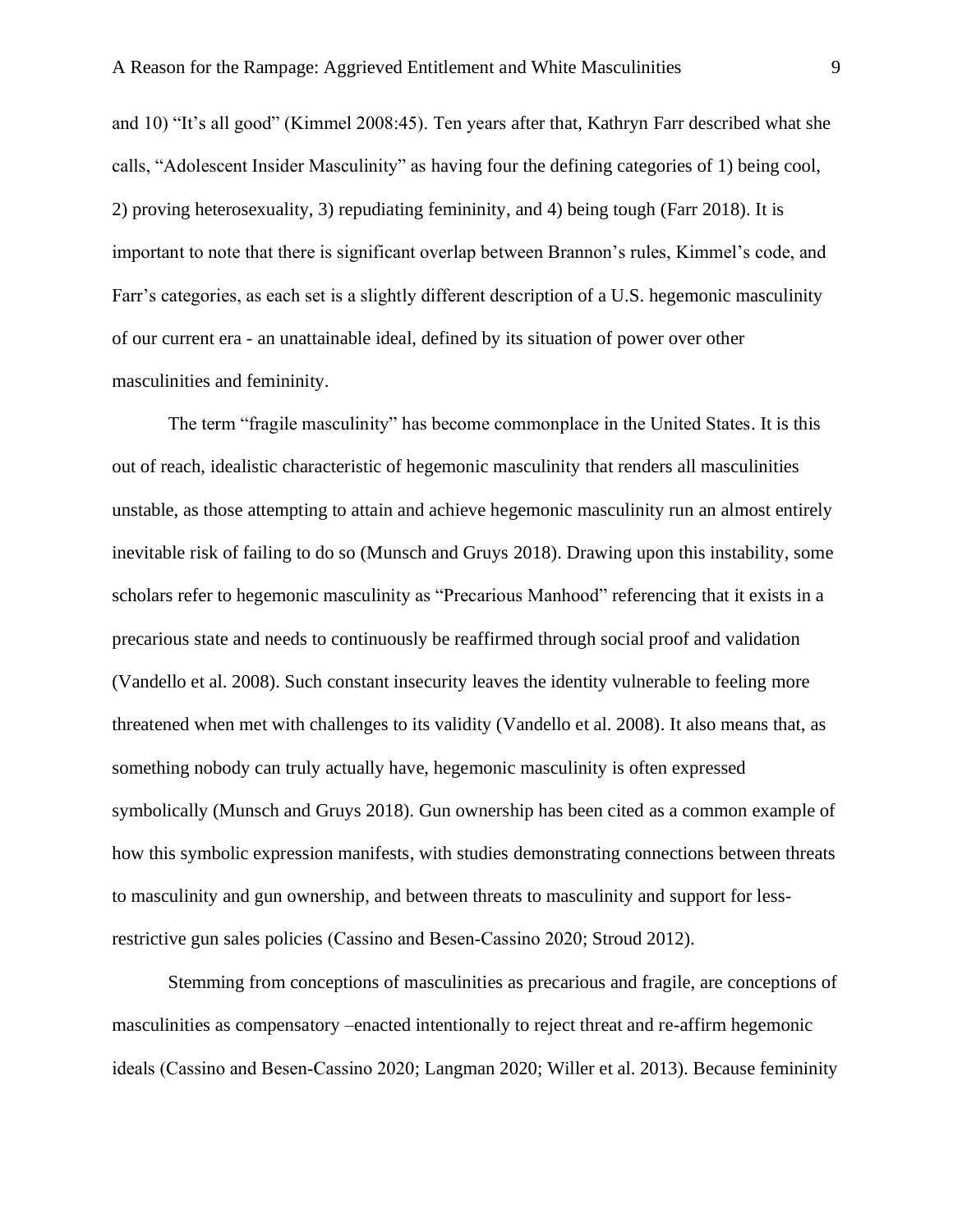is subordinated by masculinity, the latter is positioned to have more to lose, and thus more motivation and need to overcompensate (Carian and Sobotka 2018). This compensation takes many forms (the span of which will be discussed in a moment), but across variation in specific actions and cultural contexts compensatory masculinities function as a symbolic way to reassert hegemonic masculinity over femininity and subordinate masculinities, not just men over women (Carian and Sobotka 2018).

Some scholars have critiqued Connell's original conception of hegemonic masculinity and the vast array of scholarship grounded upon his ideas, calling for additional complexity. These scholars have described a masculine bloc (Demetrious 2001) and hybrid masculinities (Bridges 2014; Cheng 1999; Coles 2008), both backed by claims that hegemonic masculinity is in a constant state of reconfiguring itself to maintain dominance and perpetuate patriarchy, at times incorporating values associated with subordinate masculinities or femininities to do so. Hybrid or bloc masculinities also create circumstances in which masculinity can be express in new ways within systems of power and inequality without actually challenging the systems of power and inequality themselves (Bridges 2014; Coles 2008). One scholar writes, "hybrid masculinities work in ways that not only reproduce contemporary systems of gendered, raced, and sexual inequalities but also obscure this process as it is happening" (Bridges 2014:247). These conceptions of masculinity as a shape-shifting entity of dominance may sound familiar to those familiar with New Racism, a term used to identify the ways in which racism can shift and adapt to be maintained in new circumstances (Collins 2004; Bonilla-Silva 2003; Sniderman et al. 1991).

#### *White Supremacy and the Far Right*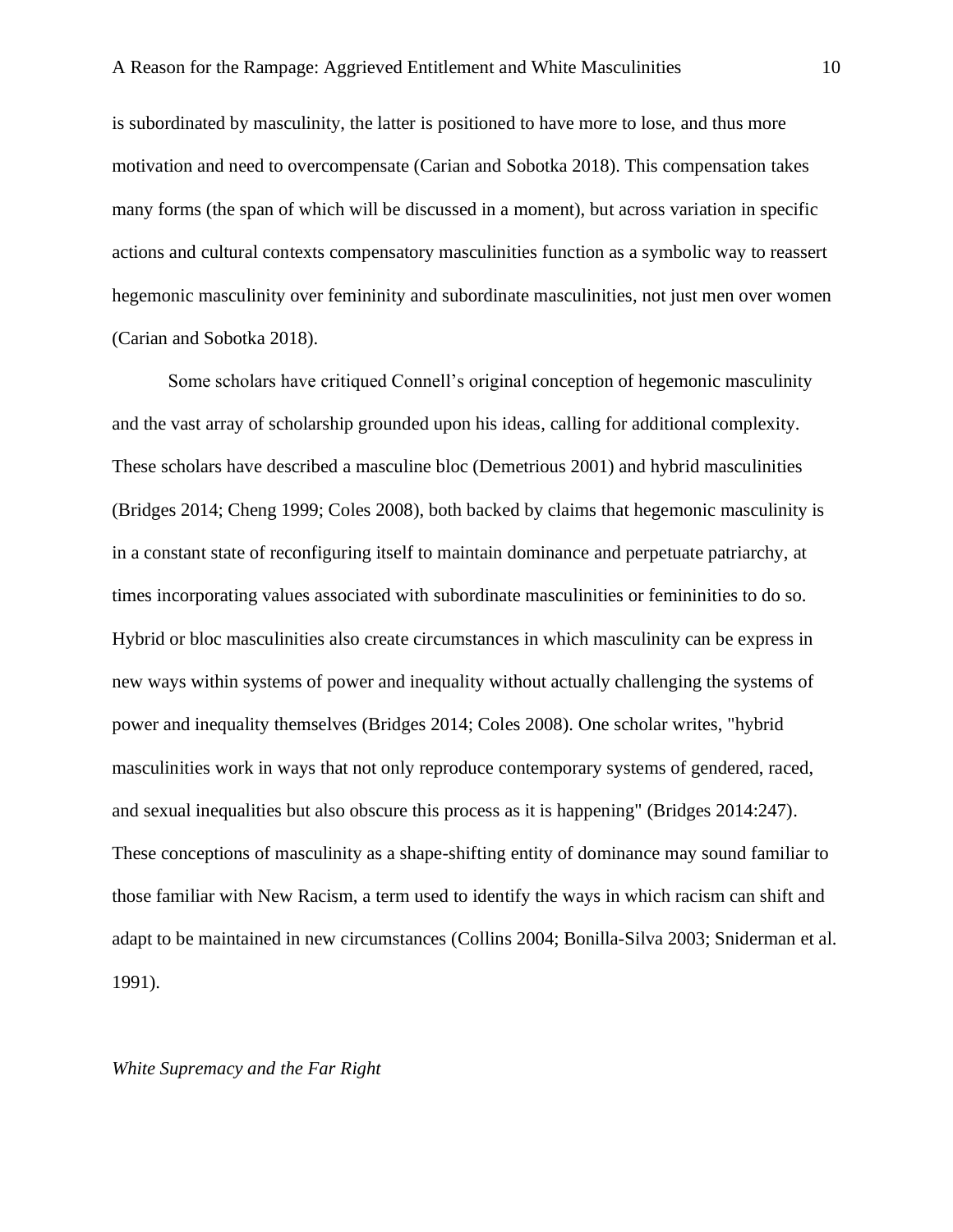Racism, new and old, is also a key context to aggrieved entitlement. To understand modern racism and white supremacy, it is imperative to understand the history of whiteness and the social construction of race. Biologically, race is not real. Socially however, it very much exists (Smedley and Smedley 2005). Race was created during colonization as a systematic justification for white domination. Whiteness specifically, developed in tandem with the implementation of chattel slavery to justify domination and exploitation (Harris 1993:1717).

Taking these logics one step further, scholar Cheryl I. Harris finds that whiteness is property, as through both the exploitation of Black labor and classification of Black humans as property by way of forced enslavement, and the invalidation of indigenous claims to land, whiteness is positioned as the *only* ownership (1993). Both interactions, and it is key that race was constructed as a mechanism for interactions, are firmly grounded in an ideology asserting whiteness as property (Harris 1993:1716). These particular justifications – ownership of land, labor, and all non-white humanity - also solidified a connection between social constructions of race, and white economic domination (Harris 1993). Through Harris' work, it becomes clear that whiteness is prone to entitlement because its very construction is of owning and dominating. Whiteness does not *have* power; whiteness, by definition, *is* power. Thus, there is no whiteness without white supremacy (Harris 1993).

The understanding of whiteness that we glean from these historical contexts is still applicable today (Bonds and Inwood 2015). Scholar Andrea Smith (2016) describes white supremacy as consisting of three interconnected pillars: slavery/capitalism, genocide/colonialism, and orientalism/war, each of which has a firm foundation in dominating, taking, exploiting, owning, and defending the right to do so. This foundation, Smith argues, is firmly entrenched in heteropatriarchy, and the naturalization of the hierarchies which drive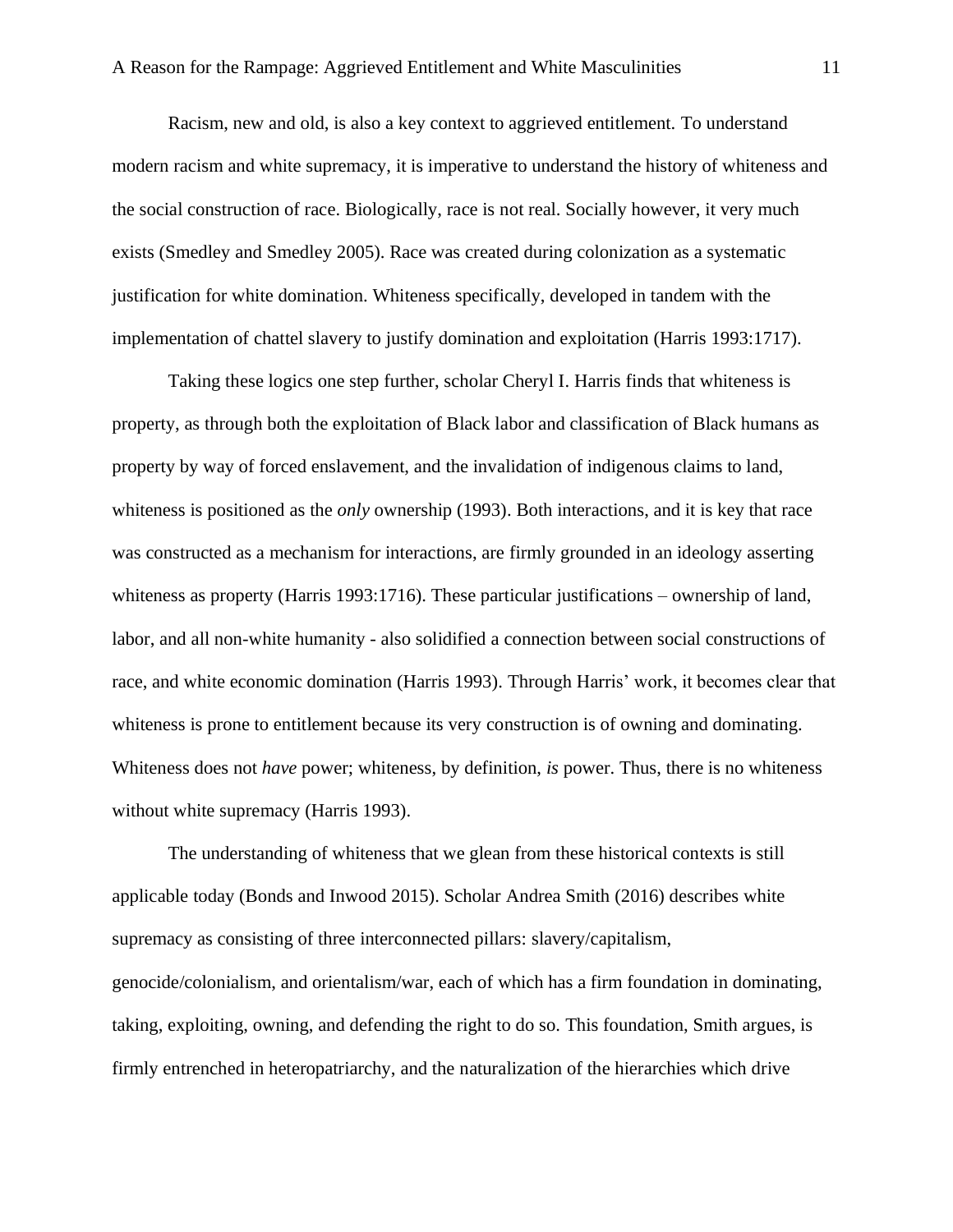systems of domination (2016:71-72). In this way, heteropatriarchy provides a framework which legitimizes the racialized construction of the United States and all three stipulated pillars of white supremacy. bell hooks provides an example of the connection, explaining, "if boys are not socialized to embrace patriarchal masculinity and its concomitant violence, then they will not have the mindset needed to wage imperialist war" (hooks 1952:35). Going a step beyond simply identifying white supremacy's origins in heteropatriarchy, hooks argues that heteropatriarchy and white supremacy (as well as other systems of dominance) are interwoven in a manner that they cannot be parsed apart and uses the term "imperialist white supremacist capitalist patriarchy" almost exclusively when referring to the U.S. political context (hooks 1952:4). More generally, these blended and fused oppressive forces are often referred to as a matrix of domination (Collins 1990), and experiences of their oppression as intersectionality (Crenshaw 2015).

Hegemonic masculinity and white supremacy are similar in that they both exist not so much by attributions but rather by way of constant action and negotiation. In the same way that hegemonic masculinity is a constant process of doing gender and reaching for an unattainable ideal (Connell 1987), white supremacy is a never-ending process of exercising domination and exploitation (Leonardo 2004). As both concepts exist through interaction and are defined by domination, both leave individuals who they privilege feeling entitled to power, vulnerable to the threat of losing it, and determined to reclaim it if it becomes at all unstable.

Additionally, the "imperialist white supremacist capitalist patriarchy" and all of the interlocking systems it encompasses are dependent upon and upheld by complicity from subordinated and marginalized identities. Smith explains that a key theoretical contribution of the three pillars theory of white supremacy is that different groups and individuals are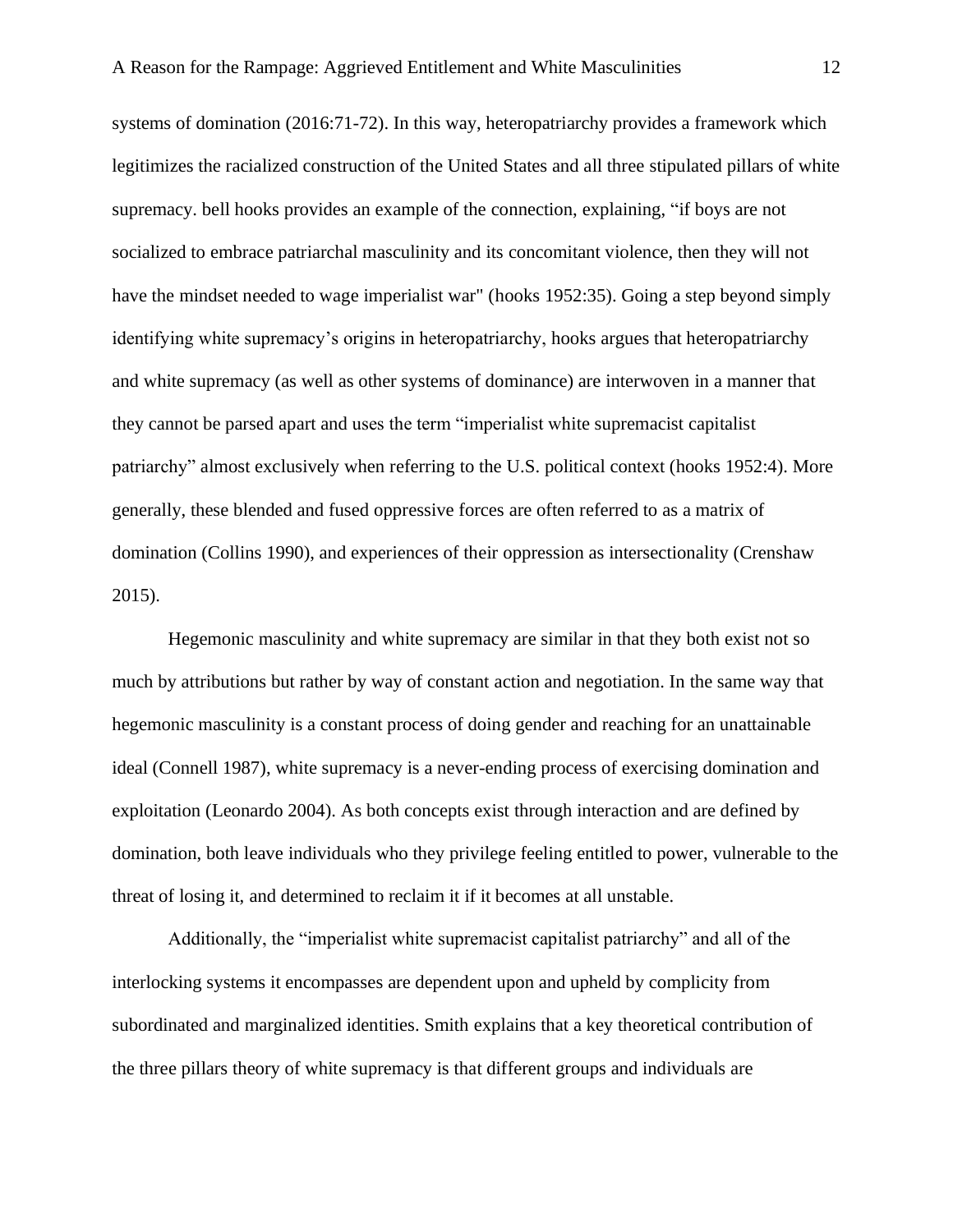marginalized in different ways, and that this variance ensures that any attempt to knock down a pillar which does not address the system in its entirety likely relies upon the re-affirmation of one of the other pillars and will inherently be unsuccessful (Smith 2016). Similarly, though some masculinities must be subordinated for hegemonic masculinity to function, the existence of hegemonic masculinity implies at least some level of complicity in patriarchy from individuals who are marginalized by other identities and thus enact subordinated masculinities (Carrigan, Connell, and Lee 1985; Connell and Messerschmidt 1995). These analyses blend victimhood and complicity as characteristics of the participation of subordinated groups within dominating systems.

Modern white supremacy and the far right are still clearly entrenched in these complex politics of masculinities. White supremacy groups recruit, often explicitly, upon the idea that both whiteness and more specifically white masculinity, are under attack and need to be reestablished as dominant (Ferber and Kimmel 2005; Kimmel 2010). Though the current study is grounded within a U.S. context, there is much to glean from the manifesto of the 2019 Christchurch mosque shooter in New Zealand. The perpetrator of that attack left an extensive document, specifically describing a perceived "ethnic replacement" indicated by white and European birth rates dropping, and mass immigration rising (Moses 2019). The racism and xenophobia in the Christchurch manifesto are mirrored by the racism and sexism of the Isla Vista Shooting manifesto, in which the shooter described an innate superiority of whiteness, and a subsequent racial hierarchy for romantic and sexual intimacy in which white, blonde women were more desirable, and white men more deserving of being with them (Vito 2017). Both manifestos offer a useful yet horrifying window into the twisted logic of mass violence, and its firm foundation in various "isms" and interlocking systems of oppression.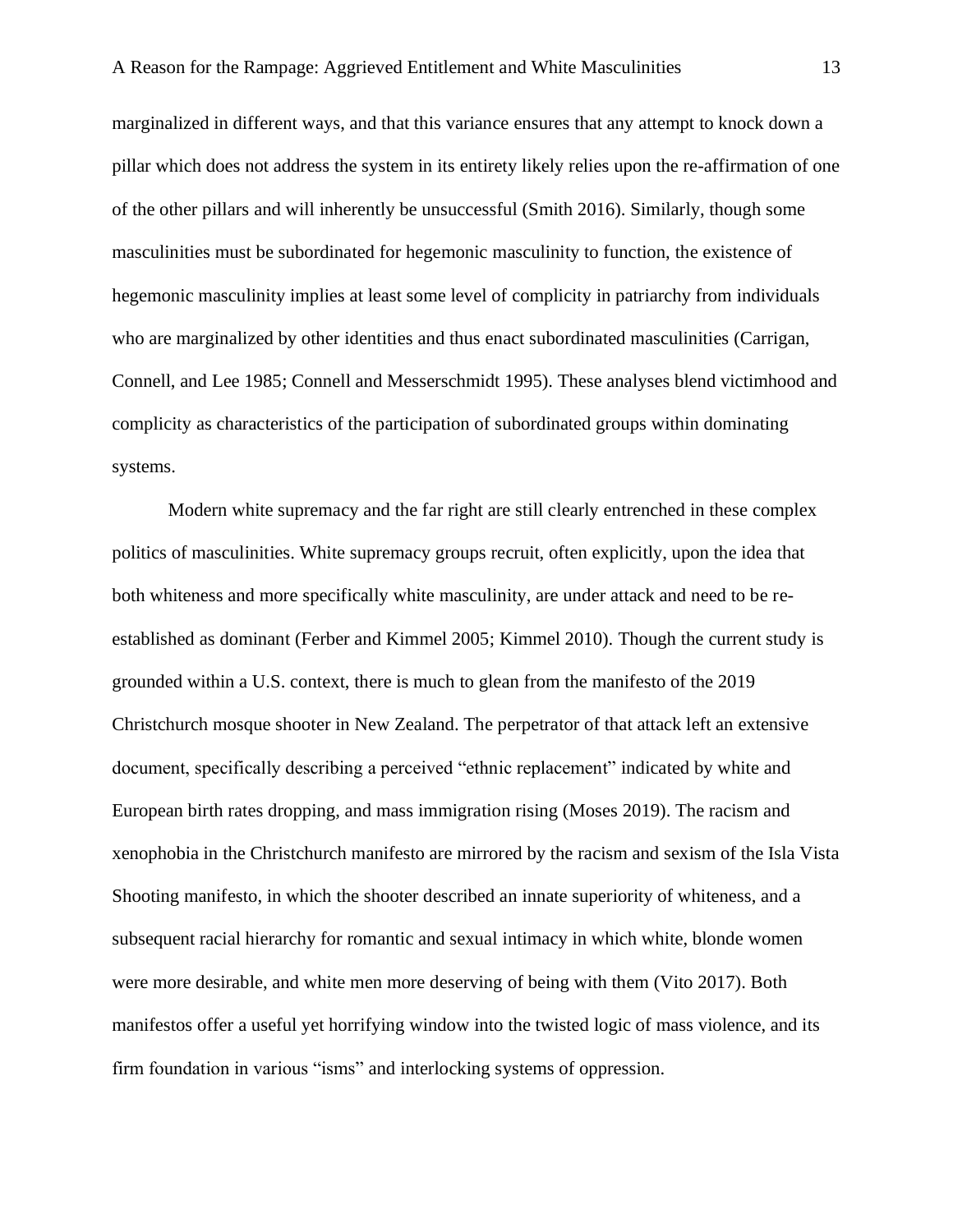#### *Threat*

Having established that the unattainable nature of hegemonic masculinity – in the context of this study white hegemonic masculinity - renders it particularly vulnerable to being threatened, it is important to substantiate what exactly those threats consist of. Individuals perceive an abundance of threats to white hegemonic masculinity on both an individual and systemic level, and from both in-group and out-group members (Brandscombe 1999; Tajfel 1981). When considering the possibility of receiving identity threat from in-group members, it is important to remember that hegemonic masculinity is by nature situated over other masculinities, not just over femininity. Some scholars divide the two into internal and external hegemonies, though they are grounded in the same frameworks and often occur simultaneously (Demetrious 2001). However, much of what threatens masculinity is about the comparisons among masculinities, and a failure to live up to revered hegemonic ideals (Funk and Werhun 2011; Vito, Admire, and Hughes 2018). Threats to an individual's masculinity can be also be external in that they are identified by other people, one example being what Michael Kimmel calls the "gender police" (2008), or internal in that they are self-assessed and thus self-imposed, as demonstrated in a study showing elevated cortisol responses for men who perceived losing social influence in the presence of other men (Taylor 2014).

#### *Individual Threat*

Previous scholarship has identified various threats to hegemonic masculinity occurring on an individual level, with one key interpersonal threat to masculinity being an association with femininity. Behaviors and characteristics including participating in feminine behaviors (Munsch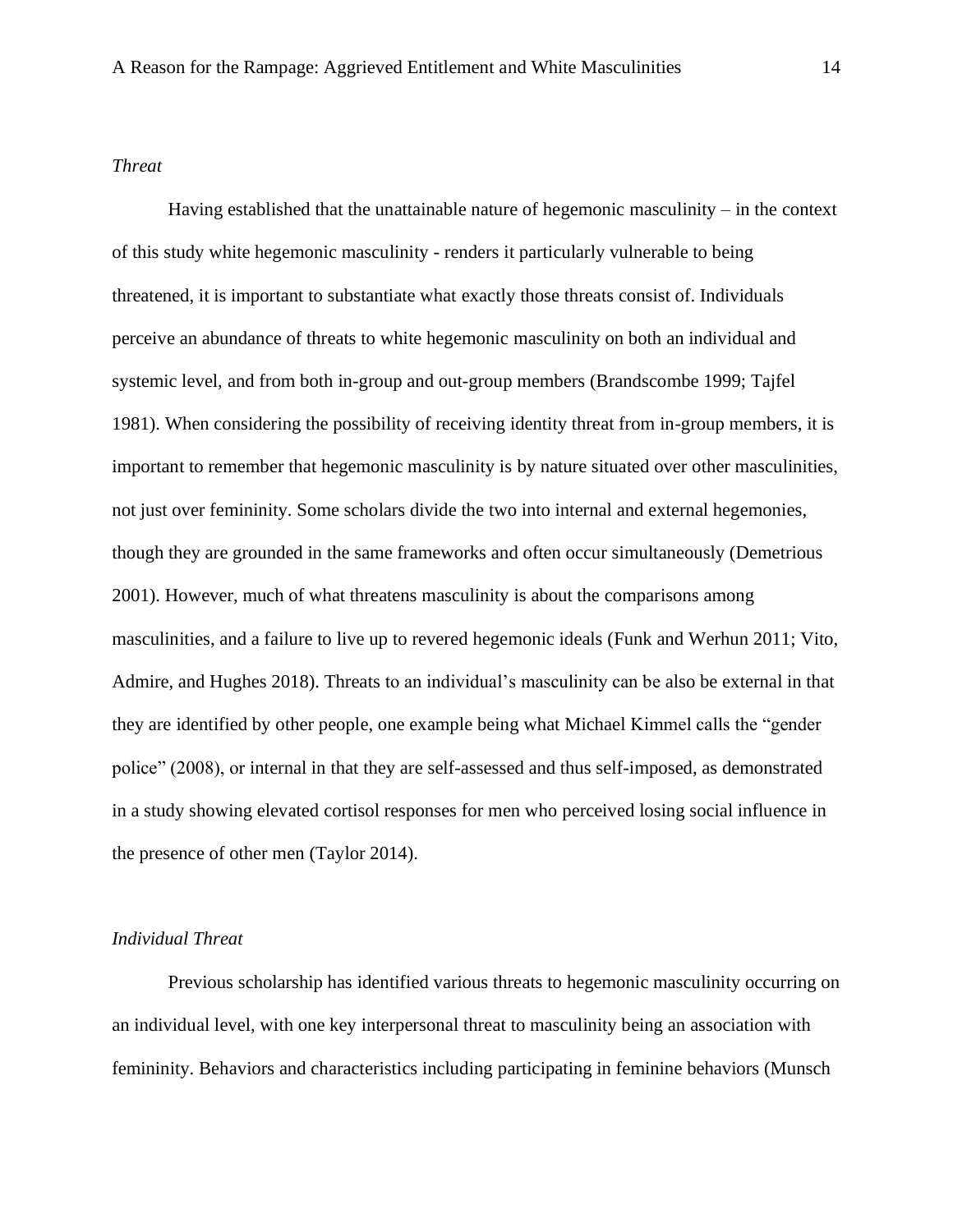and Gruys 2018), having a feminine appearance (Munsch and Gruys 2018), not possessing sufficient athleticism (Munsch and Gruys 2018), not having an attractive appearance according to social standards (Munsch and Gruys 2018), or physical inadequacy in some other way (Eisler and Skidmore 1987) can lead to an individual perceiving a threat to their masculinity, either internally or as identified by an outside observer.

Some threats fall more into a social realm, examples being intellectual inferiority (Eisler and Skidmore 1987; Munsch and Gruys 2018) potentially manifesting in academic failure (Muschert 2007), consequences or discipline for misconduct (Langman 2020; McGee and Debernardo 1999), interpersonal conflict (Langman 2020), and social isolation or marginalization (Fox and Levin 1998; Leary, Kowalski, and Phillips 2003; Muschert 2007) often as a result of teasing or bullying (Farr 2018; Kimmel 2010; Kimmel and Mahler 2003; Leary, Kowalski, and Phillips 2003; Muschert 2007; Oliffe et al. 2015). Scholars have identified that the content of this teasing and bulling is often homophobic in nature, consisting of gay baiting or harassment (Kimmel and Mahler 2003; Klein 2006; Munsch and Gruys 2018) and thus challenging the heterosexual ideal of hegemonic masculinity. Kimmel describes how homophobia manifests as a threat, explaining, "Homophobia is the fear that other men will unmask us, emasculate us, reveal to us and the world that we do not measure up, that we are not real men. We are afraid to let other men see that fear. Fear makes us ashamed" (Kimmel 1994:147).

Shortcomings in one's ability to be a provider in the way that is expected within traditional heteropatriarchal society can also threaten hegemonic norms. Manifestations of failure to meet this hegemonic ideal include financial insecurity or inability to provide for one's self or one's family (Kennedy-Kollar 2013**;** Peralta and Tuttle 2013**)**, and performance failures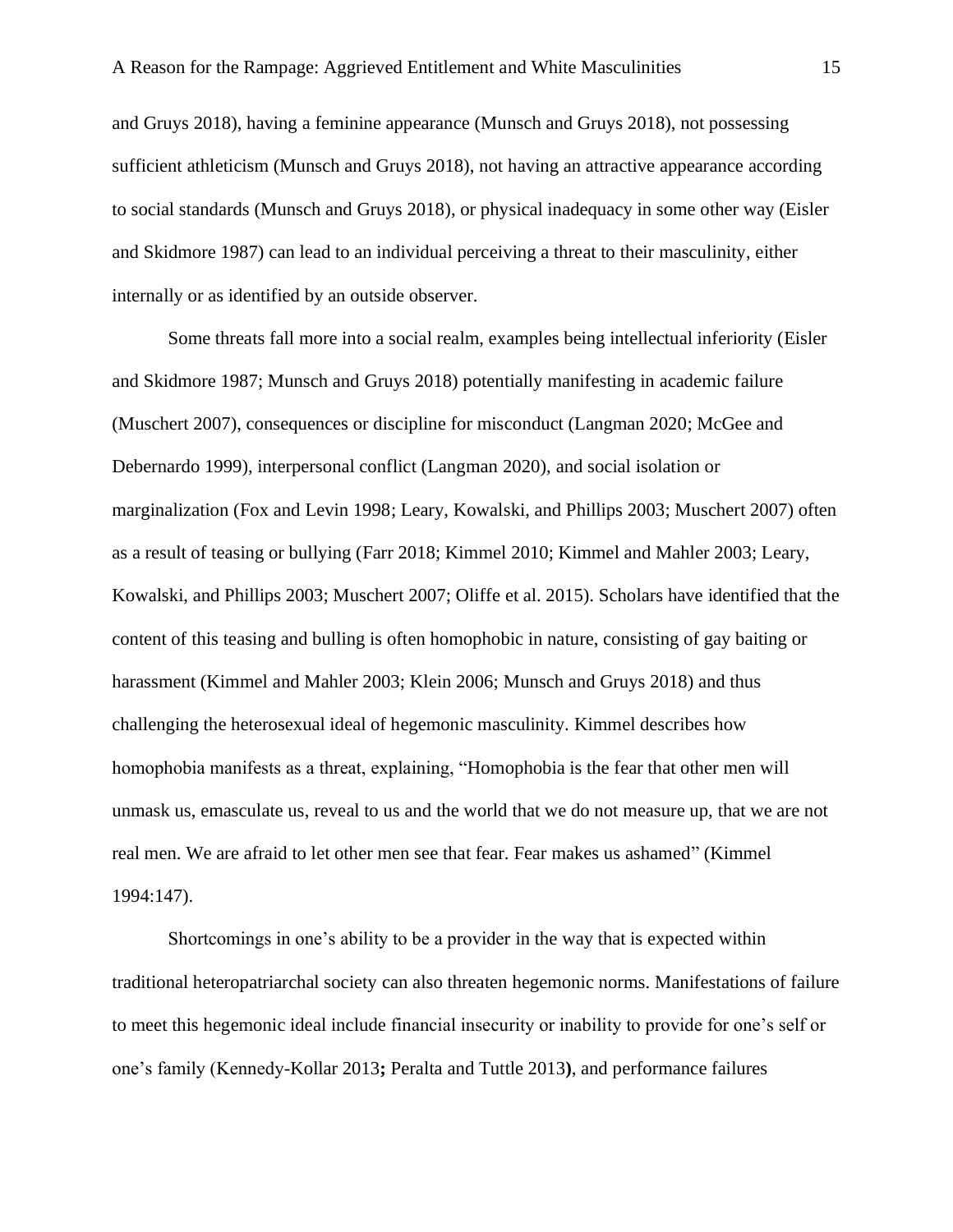involving work or inability to hold a job as, similar to the gun possession described earlier, employment can function as a symbolic resource (Eisler and Skidmore 1987; MacMillan and Gartner 1999).

Though hegemonic masculinity is threatened by the concept of being alike to femininity, it is also reliant on an ability to possess and control femininity, in part by way of sexual and/or romantic intimacy. These relationships function as a symbolic resource, as has been described already, and an inability to have them and have control over them constitutes threat. Specific manifestations of romantic and sexual threat to masculinity include failure to attract new partners or start new relationships (Kennedy-Kollar 2013; Munsch and Gruys 2018), romantic rejection (Klein 2005; Langman 2020; Leary, Kowalski, and Phillips 2003; McGee and Debernardo 1999; Muschert 2007), and being "whipped" a colloquial term for the inability of a man to exert dominance and authority over a partner (Kennedy-Kollar 2013; Munsch and Gruys 2018).

#### *Systemic Threat*

Threats to powerful and privileged identities can arise on systemic and group levels as well. Maas et al. argues that our self-concept, at least in part, is rooted in the status of groups we belong to (2003). Thus, in an aggrieved entitlement dynamic, a threat targeting a dominating group can function similarly to an individual one. Particularly useful to understanding systemic level threats is group position theory is the idea that in-group members adopt pro-in-group preferences when perceiving a threat to the group's position (Carian and Sobotka 2018). Previous scholarship has shown that increased enfranchisement for marginalized groups (women, minorities, immigrants etc.) presents a systemic level threat to those in power (Eisler and Skidmore 1987; Ferber and Kimmel 2005; Kimmel 2010). Similarly, rising skepticism in the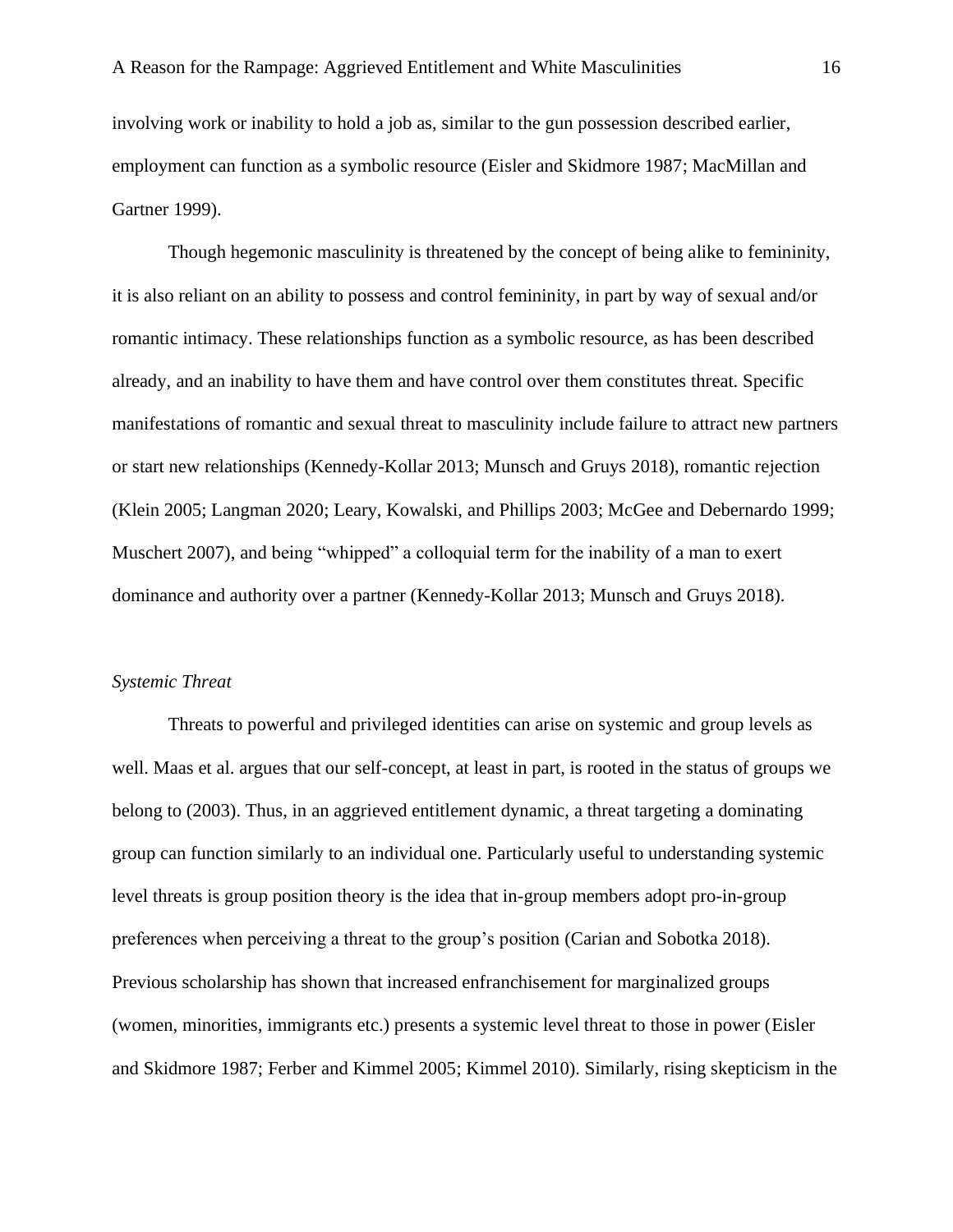legitimacy of a dominant group's power, such as men's higher social status being seen as increasingly less valid, can also present a threat (Maas et al. 2003).

Drawing from Strain Theory, Silver, Horgan, and Gill (2019) have described the ways in which threats can be both acute, like a particular event or experience, and chronic, like continuous bullying or gradual shifting socio-political dynamics. Building upon this application of Strain Theory to threat, Levin and Madfis (2009) theorize that these different strains can compound upon one another and in their study on mass murder, they identify a specific progression in which chronic strain becomes uncontrolled strain, and then a specific instance of acute strain triggers violence.

#### *Response to Threat*

It is important to note that people do not passively receive the identity threats outlined above. Rather, threatened humans actively participate in preserving and restoring the identity at risk (Cheryan et al. 2015). Conceptualizing of threat as something that individuals actively interact with is key to understanding responses to it. Building upon group position theory, researchers have found that when dominant group members perceive an outgroup to be taking resources the dominant group feels entitled to, intergroup violence increases (Claassen 2014). Demonstrated examples of this connection include research showing that the social empowerment of women, signified through growing abortion rates or increased participation in the labor force, directly boosts right wing terrorism (Piazza 2017), as well as scholarship connecting threats to the economy and gun ownership among men (Cassino and Besen-Cassino 2020), and a theory that downward mobility for the lower and middle classes could be a factor increasing the frequency of mass murder events (Madfis 2014). Violence is a common response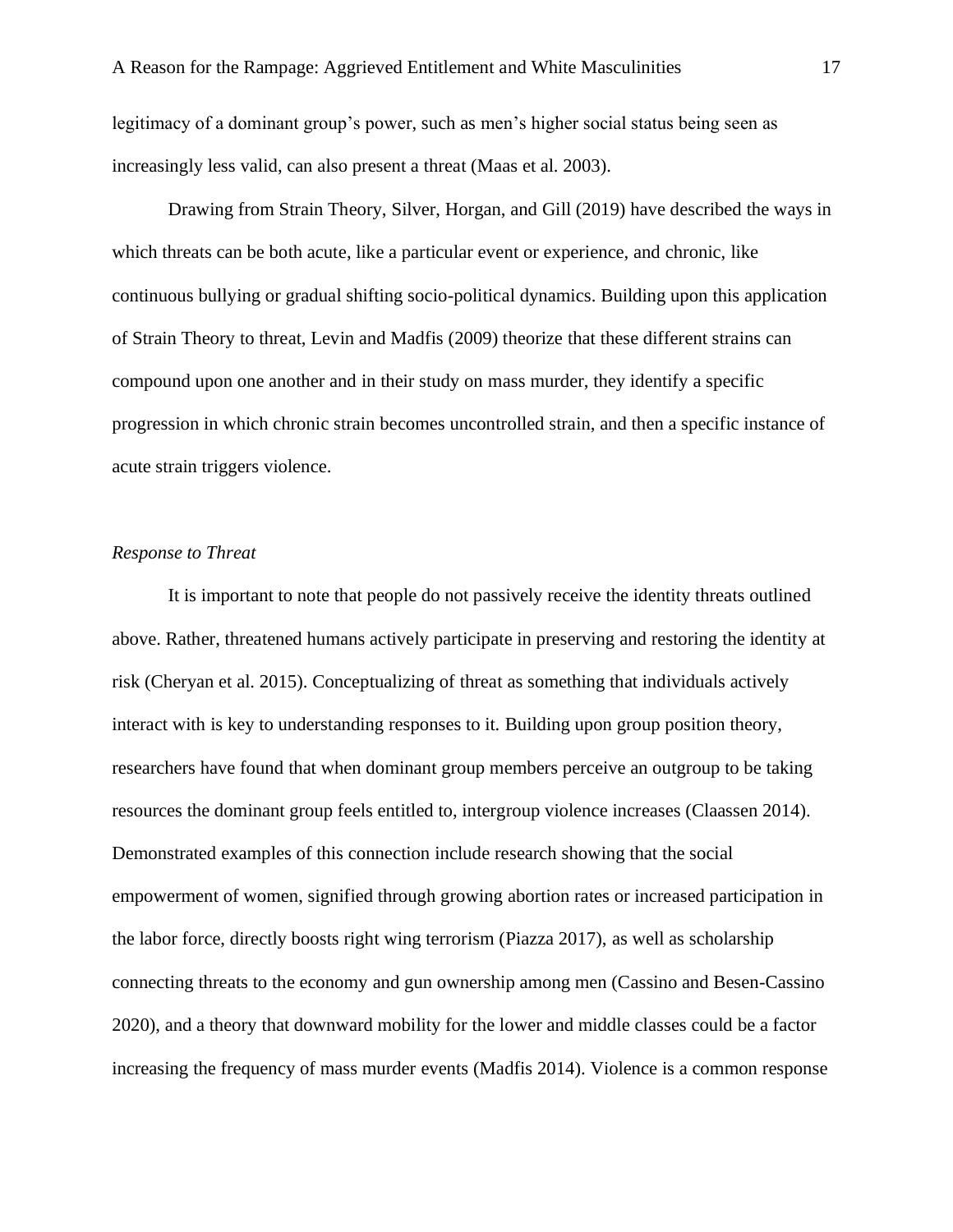to individual level threats as well as their systemic counterparts (Kimmel and Mahler 2003). In an experimental setting, Maass et al. found that threatened men were more likely to harass women (2003). On a more ideological level, threatened men were observed to engage in fantasies of retribution and more intense idealization of violent hegemonic masculinity (Tonso 2009). They also reported more support for war (Willer et al. 2013) and increased sexist and homophobic attitudes (Weaver and Vescio 2015; Willer et al. 2013).

Not every threat response is necessarily violent, but even non-violent responses are often still grounded in the re-affirmation of hegemonic masculinity (Funk and Werhun 2011; Kennedy-Kollar 2013; Willer et al 2013). In an experimental setting, men in a threatened condition exaggerate masculine characteristics like height and number of past relationships in a way that non-threatened men do not (Cheryan et al. 2015). Threatened men also show less interest in and more negative attitudes towards things that society deems feminine (Cheryan et al. 2015), such as learning a language (Chaffee et al. 2020) and have compromised cognitive ability and weakened self-control (Funk and Werhun 2011).

#### *Entitlement*

Violence stemming from perceived threats, in both systemic and individual realms, is often grounded in a sense of entitlement. Entitlement differs from deservingness in that deservingness leads individuals to expect rewards for their own efforts while entitlement prompts individuals to expect rewards solely as the result of a social contract (Campbell 2004). Due in part to this foundation in presumed societal agreements, entitled individuals are much more prone to blame outside sources for setbacks they experience (McGee and Debernardo 1999l; Silver, Horgan, and Gill 2019). Grievances for entitled individuals thus result in more than just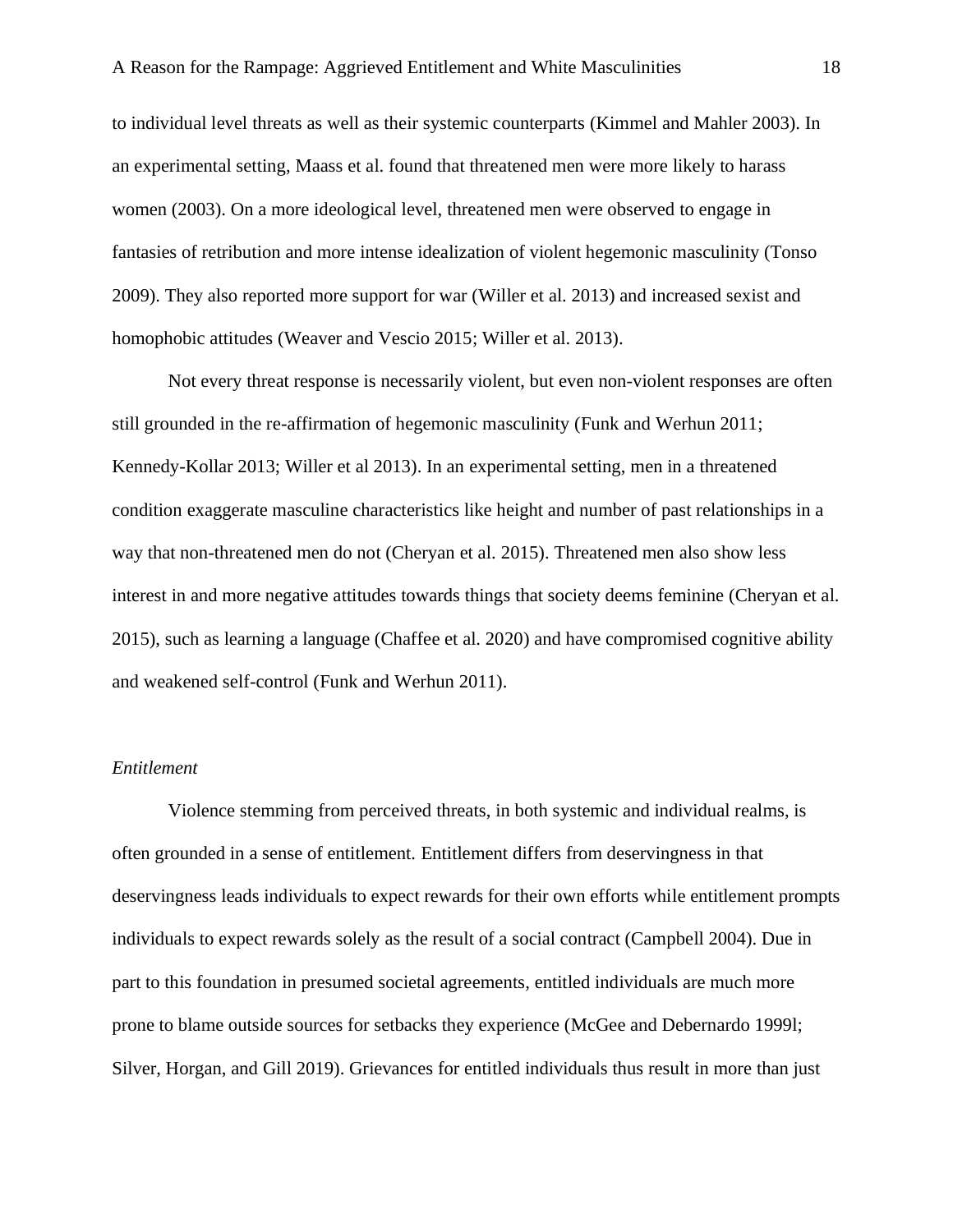anger – they create a desire or mission to right whatever wrong is being perceived, often by way of retaliation or revenge (Klein 2006; McGee and Debernardo 1999; Oliffe et al. 2015; Silver, Horgan and Gill 2019).

Demonstrating the application of entitlement to instances of intimate partner violence, researchers have connected higher scores on self-reported scales of entitlement not only to more aggressive responses to threats in general (Campbell 2004), but also specifically to more rapesupportive attitudes and increased sexual aggression (Bouffard 2010). Other entitlement-driven examples of sexual violence include sending "dick pics" (Hayes and Dragiewicz 2018) and catcalling (Logan 2015). These behaviors of sexual entitlement serve to re-establish and confirm the role of women as sexual objects available to men (Logan 2015), and as objects existing for the sole purpose of raising men's status (Myketiak 2016).

Various social factors leave white men particularly prone to entitlement. Their privilege and power in society leads them to feel as though they merit dominance and reward simply by existing (Schiele and Stewart 2001). In terms of entitlement arising from gendered forces, discourses of natural entitlement and biological essentialism reinforce the idea that men dominate because that is simply how the world, and gender, is designed (Adams, Towns, and Gavey 1995). According to Kimmel, sufficient execution of and adherence to the "Guy Code" promises power on top of the baseline entitlement of existing as a man (2008). Additionally, in terms of socioeconomic entitlement, individuals who experienced financial comfort in childhood, report feeling more entitled than those who did not (Côté et al. 2020).

Very much akin to masculinity, whiteness increases entitlement (Ferber and Kimmel 2005). Beyond the everyday entitlement of embodying a white identity, self-proclaimed white supremacists report feeling entitled to power from their whiteness because of historical legacies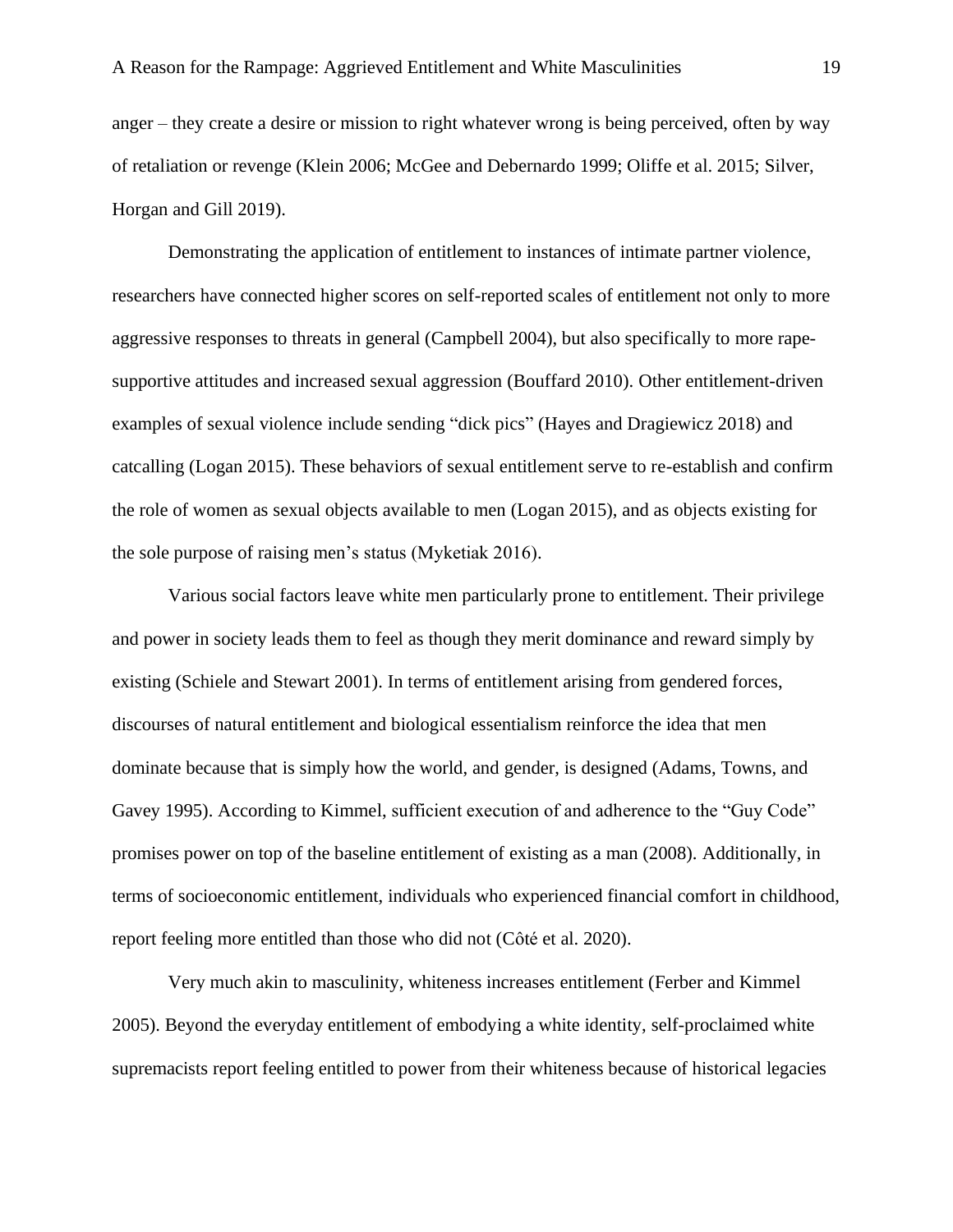of white supremacy, and beliefs in biological destiny and moral legitimacy of such domination (Ferber and Kimmel 2005). Eric Madfis combines these three proclivities into the idea of Triple Entitlement (2014), created to reflect the intersecting oppressions of Kimberle Crenshaw's theory of intersectionality in the realm of the oppressor (Crenshaw 1989).

Madfis argues that any type of disenfranchisement under triple entitlement is confusing and upsetting for the individual experiencing it (Madfis 2014). Other scholars describe the experience as feeling cheated, wronged, and humiliated (Kimmel 2008; Langman 2020; McGee and Debernardo 1999; Tonso 2009). These intense emotional reactions occur not only because entitlement leads individuals to feel exempt from struggle, but also because privileged individuals are unaccustomed to feeling disenfranchised at all, and the sensation is a new one. One particularly salient example of this sense of losing power or reward not actually earned, occurs with involuntarily celibate or "incel" communities among men who are unable to secure sexual relations. Men feel entitled to sex with women (Kimmel 2008), and some men who are unable to find sex partners participate in online groups in which they express frustration with romantic and sexual rejection, and frequently engage in sexist and racist discourse (Scaptura and Boyle 2019; Vito, Admire, and Hughes 2018). Several mass shooters are known to have participated in these "incel" communities, exemplifying the connection that exists between gendered and racialized senses of entitlement and violence (Scaptura and Boyle 2019; Vito, Admire, and Hughes 2018).

#### *Violence*

Individuals who are accorded privilege by society, and who then perceive themselves to be wronged in some way, feel driven to avenge these wrongs and re-assert the identities that they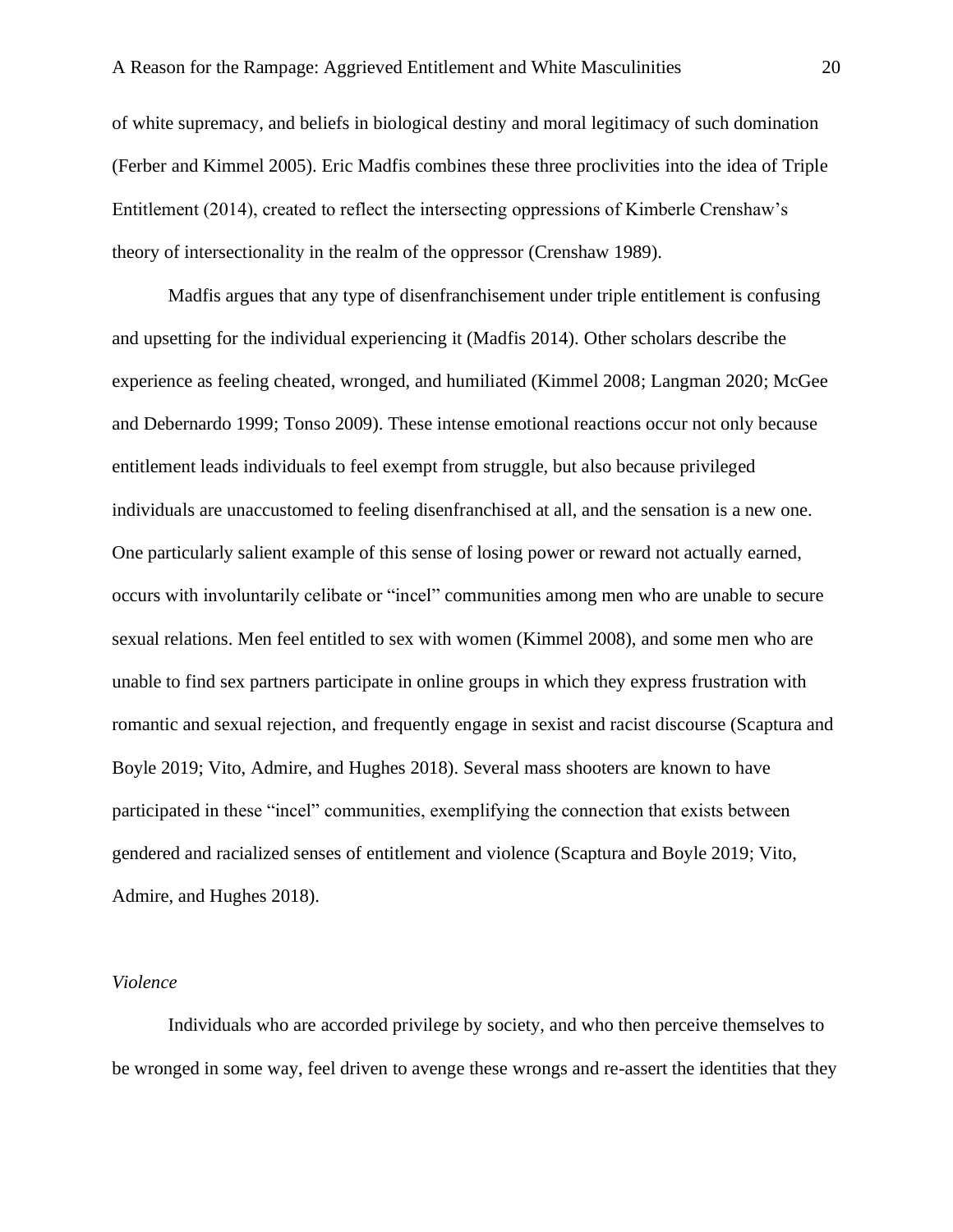believe ought to merit them power (Klein 2006). Thus, the violence derived from entitlement is often grounded in ideas of revenge and retribution for the loss of something that privileged individuals feel they inherently deserve to have. Kimmel (2008) call this dynamic "aggrieved entitlement" and to understand how it works, we must first understand violence more generally.

With examples as far back and as widely known as the Bible and the Iliad, we can see that shame, guilt, and humiliation precede violence and pride (Gilligan 2003; Kimmel 2010). In a contemporary interview about aggrieved entitlement, one individual enacting violence said, "I am malicious because I am miserable" (Kimmel 2010:88), demonstrating the mechanism of displacing feelings that are undesirable and uncomfortable with ones that, for lack of a better phrase, feel better to feel (Kimmel 2008). Violence functions as a way to restore, reestablish, reclaim, and re-affirm, in the face of a loss of power and control (Ferber and Kimmel 2005; Levin and Madfis 2009; Myketiak 2016; Olife et al. 2015; Vandello et al. 2008; Vito, Admire, and Hughes 2018). It establishes dominance, as can be seen in cases of sexual assault and harassment (Kelly, Hanmer, and Maynard 1987), restores honor, as can be seen in cases of terrorism (Ferber and Kimmel 2005), and enacts revenge, as can be seen in cases of murder by proxy (Fox and Levin 1998; Gilligan 2003). In relation to hegemonic masculinities and white supremacy, violence is one of many ways that cultural discourses of power play out on an interpersonal level (Pyke 1995).

Violence can be symbolic as well as physical, and as a characteristic of hegemonic masculinity, violence becomes a praxis of masculine gender performance in both its literal and figurative forms (Haider 2016; Kimmel 2008). Several scholars have formed and demonstrated linear connections between white hegemonic masculinity, entitlement, and violence (Ferber and Kimmel 2005, Kalish and Kimmel 2010, Kimmel 2008, Levin and Madfis 2009, Schiele and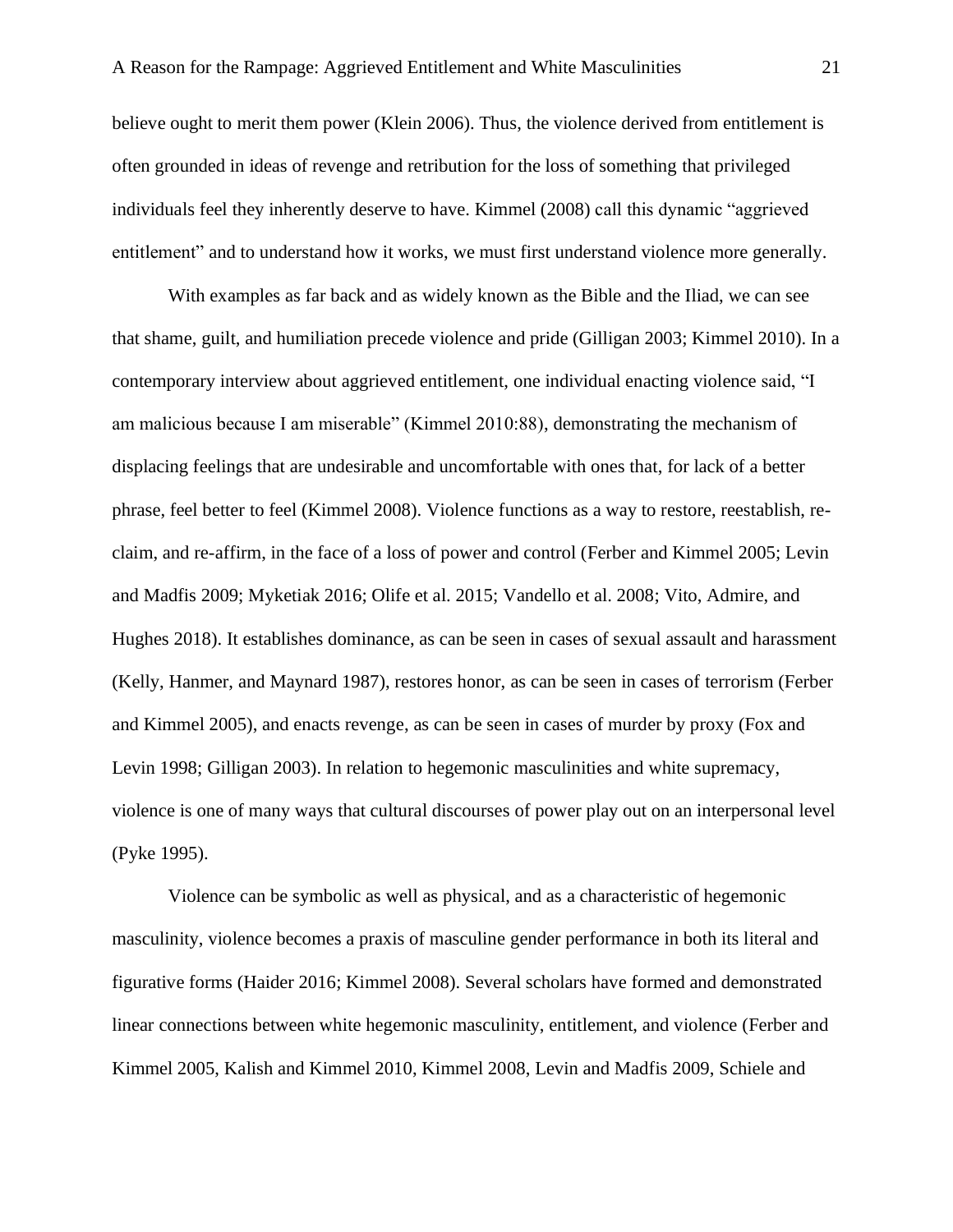Stewart 2001). Research on these connections is sometimes grounded in strain theory, and scholars have shown a pattern of chronic strain, uncontrolled strain, and acute strain (in that order) leading up to a planning stage and then a massacre (Levin and Madfis 2009). Though identified here in relation to mass shooting events, this type of progression is applicable across continuums of violence (Kelly, Hanmer, and Maynard 1987)**.** 

Kimmel (2008) describes aggrieved entitlement specifically in relation to school shootings committed by young white boys who have been culturally marginalized because of their failure to enact specific codes of masculinity. Hayes and Dragiewicz (2018) identify the same dynamic of aggrieved entitlement in relation to catcalling and "dick pics". These enactments – mass murder and sexual harassment – are seemingly disparate violences. Yet theorizing about connections between the two, some scholars have identified links between actions occurring at vastly different points on a continuum of violence, for example demonstrating that a history of violence against women is often a precursor to lone wolf type terrorism and mass murder events (Marganski 2019; McCulloch et al. 2019). This continuumbased research blurs the line between violence occurring in the private and public spheres and shows that violence occurring at drastically different frequencies and intensities can grow from the same seed. In summary, the dynamic of white men perceiving a decrease in what they believe is rightfully theirs and then becoming violent in some combination of an effort to re-claim power, re-affirm a damaged identity, and take revenge is applicable across many situations (Schiele and Stewart 2001). Though it's perhaps easiest to see in mass murders or other highly visible events, aggrieved entitlement is not exclusive to them.

And so, as we come back to Kimmel's term (2008), we can describe aggrieved entitlement as what occurs when individuals who are used to having power afforded to them by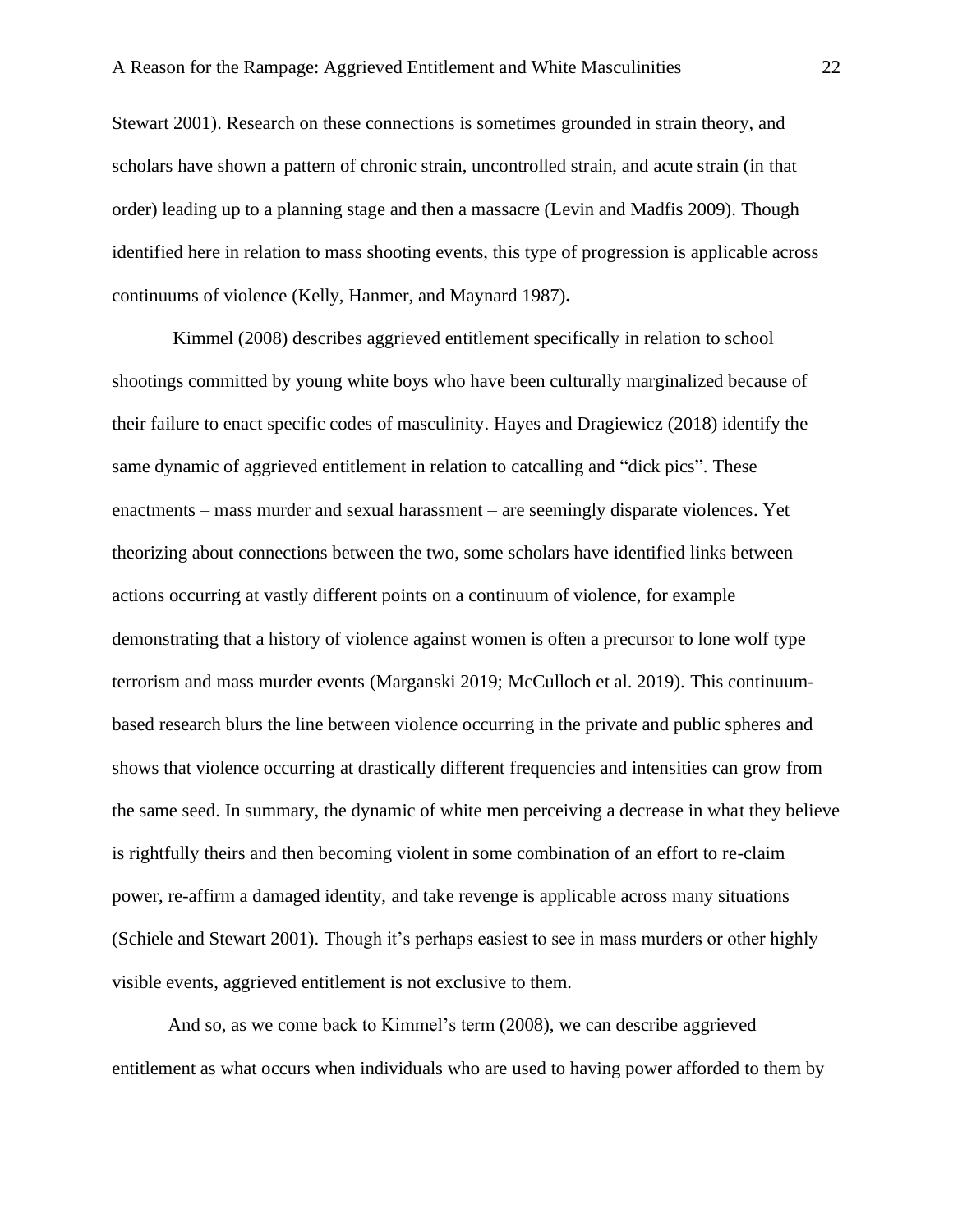their social location, feel that their power is somehow threatened or removed. Coined specifically in regard to the white masculinity of many mass shooters (though applicable in other circumstances as well), a summary of the theory is that when faced with challenges to power, privileged individuals a) are at a loss for how to handle the feeling of disenfranchisement, having never previously experienced it, b) feel entitled to their power and entitled to taking it back, and c) do so by way of re-affirming the identities that have been undermined, which with a context of whiteness and masculinity often results in violence.

#### *The Current Study*

The current study seeks to aid in the in-progress process of applying the concept of aggrieved entitlement beyond the circumstance of mass shootings. Stemming from an understanding that violence is a continuum of different acts, ordered not by severity but by prevalence in society, (Kelly, Hanmer, and Maynard 1987) my research is intended to compliment the growing body of work showing that aggrieved entitlement is at play not only at the (relatively) infrequent level of mass shootings, but also at the quotidian level of every-day experiences. Existing scholarship working on this expansion, like most work on aggrieved entitlement, has been largely qualitative in nature thus far. Though it is a preliminary effort at appropriate measurement, this research will hopefully start the process of finding ways to measure dynamics of aggrieved entitlement across a more diverse array of methodologies. Several scales and indexes measuring both masculinity and entitlement quantitatively exist (Campbell 2004; Eisler and Skidmore 1987). Notably, in an experimental setting, researchers were able to show links between scores on the Psychological Entitlement Scale (PES) and aggression following an ego threat. As existing measures are primarily self-report type scales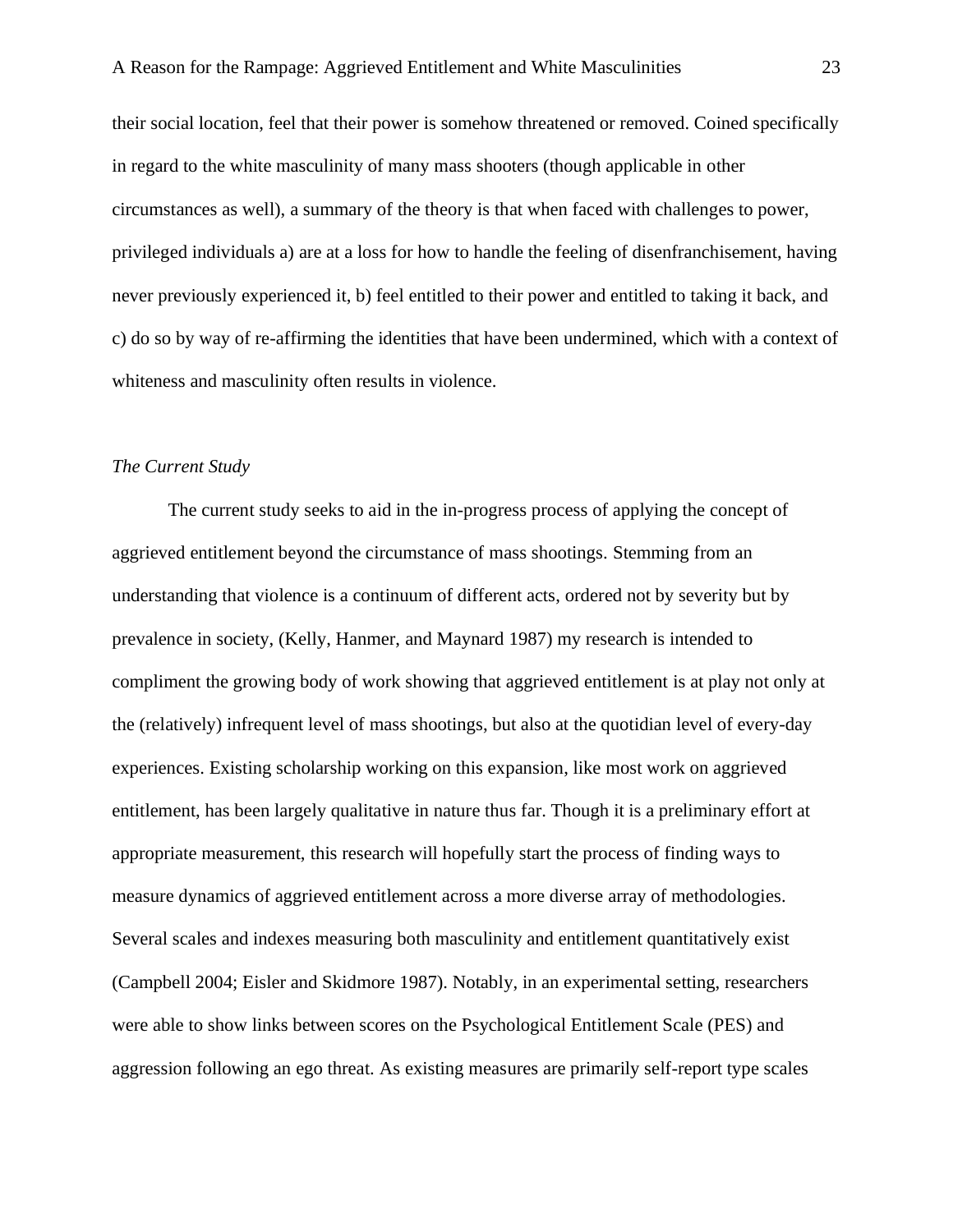developed in the field of psychology, the General Social Survey used for the current study does not contain questions perfectly mirroring those in many existing scales. However, existing selfreported survey items set an important precedent for quantitative study on topics of aggrieved entitlement, and the current study begins the work of finding ways to mirror such quantitative measurements utilizing slightly different methodologies.

#### **METHODS**

In 1996 the General Social Survey did a special one-year-only module on feelings. The deployment of questions such as, "How many days in the past seven days have you felt outraged?" provides insight beyond external events and facts to internal reactions and lived realities. When utilized in combination with the more typical belief and experience-based items on the survey, the feelings module allows for a unique simultaneous analysis of externally driven experiences (like threats) and internal ones (like emotions). Thus, despite its more dated nature, the 1996 GSS provides better material for studying dynamics of aggrieved entitlement than a more recent year of the same survey.

The 1996 GSS utilized a multi-stage area full probability sample to the block or segment level at which point it employed quota sampling based on age, sex, and employment status. The data was collected in person via a surveyor who, as of 1996, only surveyed English speaking adults in non-institutionalized settings. In 1996 the response rate was 76% yielding a net sample of 3814 (Smith, Marsden, and Hout 1996). After eliminating all missing data list-wise, the sample size for the current study is 593 cases**.** The data provides an individual unit of analysis. For more information on the 1996 GSS, sampling methods, and data collection visit https://gssdataexplorer.norc.org/.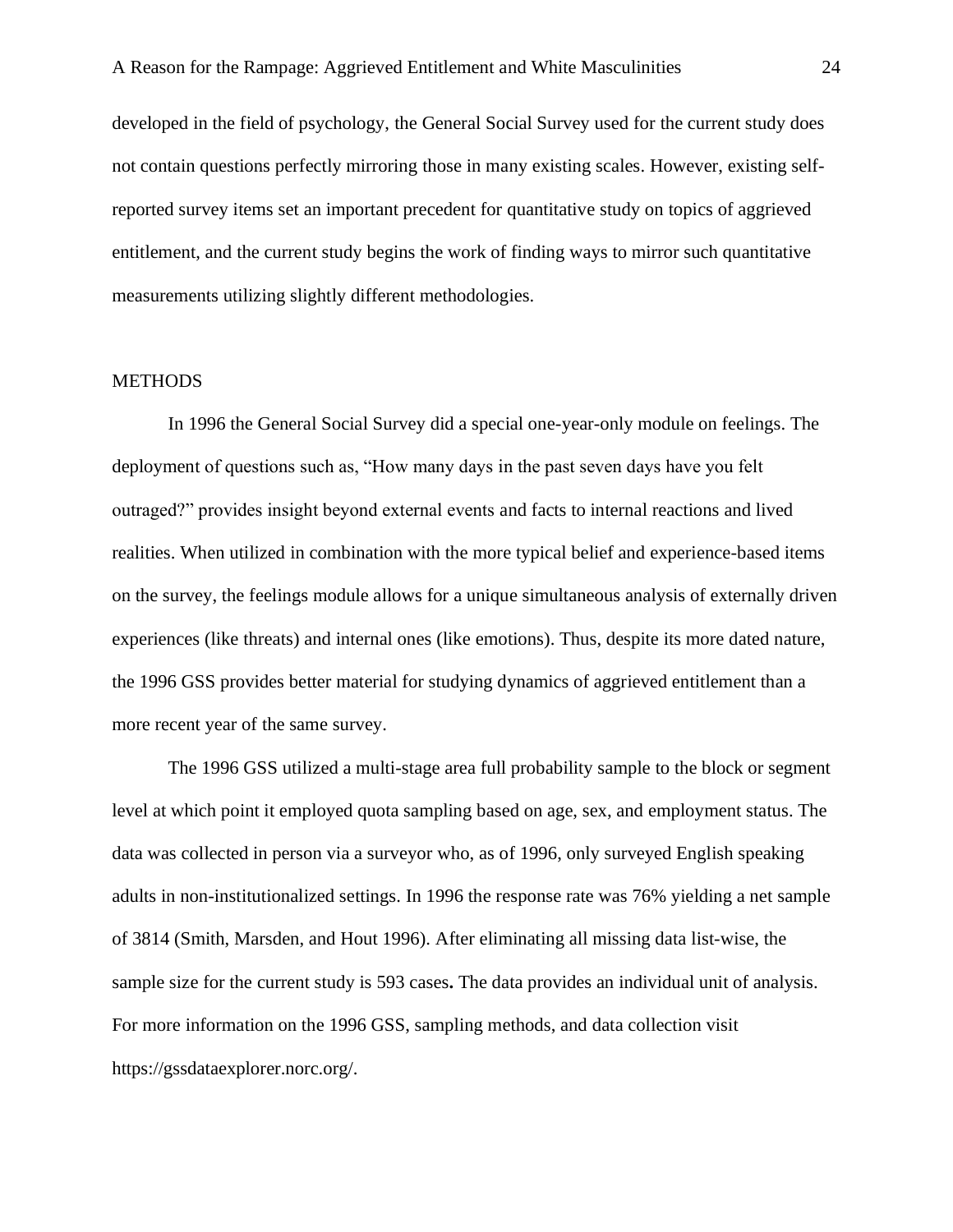The current study investigates the effects of independent variables,  $sex<sup>1</sup>$  and race, while controlling for age, region, and religion. This research conceptualizes its dependent variable of aggrieved entitlement by investigating a) various threats to the power associated with dominant social identities, b) a sense of entitlement to said power or aggrievement that said power has been changed, and c) various mechanisms for re-affirming undermined identities and reestablishing threatened or lost power.

In selecting survey items to represent variables, threats to power are operationalized in categories of financial (a recent negative to R's financial situation), social (how often R feels lonely), structural (scales for racist and sexist beliefs that would prime R to feel threated by the enfranchisement of women and people of color), and romantic (scale for romantic threats). A sense of entitlement to power is operationalized utilizing variables regarding feelings of anger (how often R has felt outraged and/or angry and/or mad at someone or something) and proclivity to revenge (if R thought about how to get revenge when they were angry or annoyed). Reaffirmation and re-establishment mechanisms are operationalized in categories of symbolic power (if R owns a gun), and violence (if R is proud of the U.S. military, if R yelled or hit something when they were angry or annoyed). See Appendix 2.

Once all missing data for the above variables were removed, but before compiling the aggrieved entitlement index, each dependent variable with coding that did not place a higher numerical value on answers more consistent with aggrieved entitlement was recoded so that all response codes were directionally affiliated. After re-coding, lower numerical response codes

<sup>&</sup>lt;sup>1</sup> The 1996 GSS does not differentiate sex and gender, nor does it allow for responses outside of a binary. The limitations and implications of this structure are addressed in the discussion section.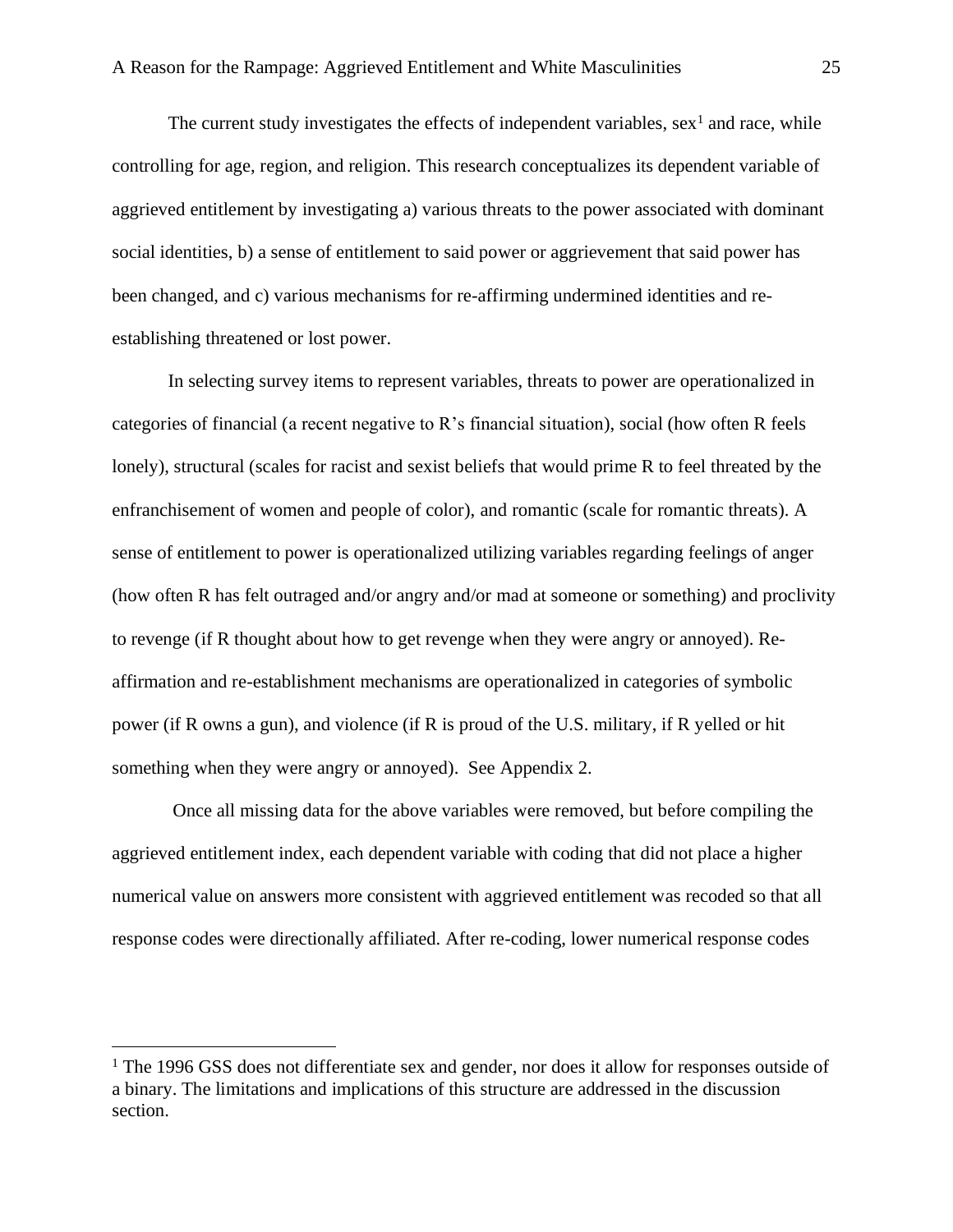represent answers less consistent with ideas of aggrieved entitlement and higher numerical response codes represent answers more consistent with ideas of aggrieved entitlement.

To create a single proposed index for aggrieved entitlement, 13 variables were compiled, split among eight theme categories. Of the eight themes, five were represented by single survey questions (social threat, romantic threat, financial threat, entitlement, and violent re-affirmation) and three were sub-indexes comprised of multiple survey questions (racism, sexism, and anger.) Sub-indexes were created in such a way that each individual variable was worth an equal portion of the sub-index. The same logic was applied to the creation of the final index; each of the eight themes is weighted the same. This multi-step process produced an index of 960 points, which was then divided by 24 to render a 40-point scale for easier interpretation. Though the scale technically spans 40 points, actual cases in the dataset ranged from a score of 16.96 to a score of 37.29.

The index and sub-indexes have a variety of internal reliability. The sexism sub-index has a Cronbach's alpha of .260, indicating low reliability, the racism sub-index has a Cronbach's alpha of .477, indicating low to moderate reliability, and the anger sub-index has a Cronbach's alpha of .832 indicating high reliability. The final index for aggrieved entitlement has a Cronbach's alpha of .147 indicating low reliability. These (mostly) low Cronbach's alpha scores are unsurprising given that the index is comprised of 13 different variables with questions across a range of topics, and thus the use of the proposed index is grounded in a theoretical approach. Rationale behind the variable choices was driven primarily by existing literature and conceptions of aggrieved entitlement and also significantly by a need to maintain an analyzable sample size. As such this index provides a primary sketch of what could be a much more expansive and internally reliable design with a significantly larger dataset.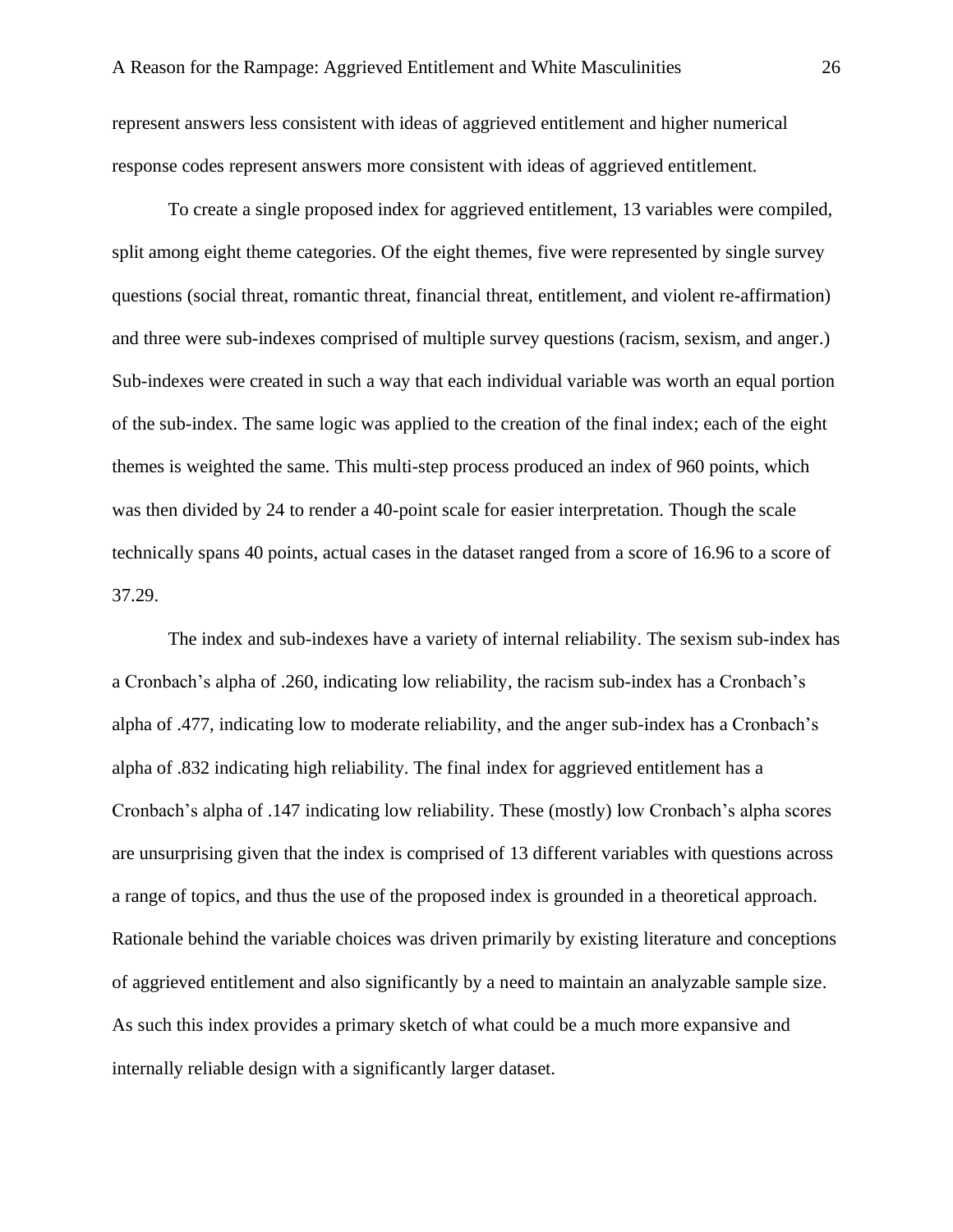Once all variables were formatted and prepared for analysis, SPSS Statistics was used to run univariate, bivariate, and multivariate analyses. First, means, medians, and standard deviations were produced for the variables in the study. Then, utilizing a crosstabulation, each variable was compared with every other variable for correlation. Finally, I ran an iterative linear regression, beginning by running a simple linear regression with only the aggrieved entitlement index and the white variable, and then adding the variables for male, West, South, Midwest, Jewish, no religion, and other religion one by one and in that order, producing fresh regression outputs for each model.

#### **FINDINGS**

#### *Univariate Findings*

The dependent variable, my constructed aggrieved entitlement index, has a mean of 24.050 (calculated from scores ranging from 16.96 to 37.29 on a scale with a maximum value of 40). The distribution of respondent scores on this index created a fairly traditional bell curve, slightly skewed towards lower scores. See Figure 1. The standard deviation for the index is 3.13.

A univariate analysis of independent variables sex and race show that respondents are more likely to be female (coded as 0), with females comprising 57% of the sample and men (coded as 1) comprising 44%. The dummied variable for male has a standard deviation of .50. Respondents are most likely to be white, with white individuals comprising 83% of the sample, Black individuals comprising 13%, and other races comprising only 5%. The dummied variable for white has a standard deviation of .38.

In terms of control variables, respondents were fairly evenly split across regions, with the most – 32% of interviews - taking place in the South, 24% in the Midwest, 23% in the West, and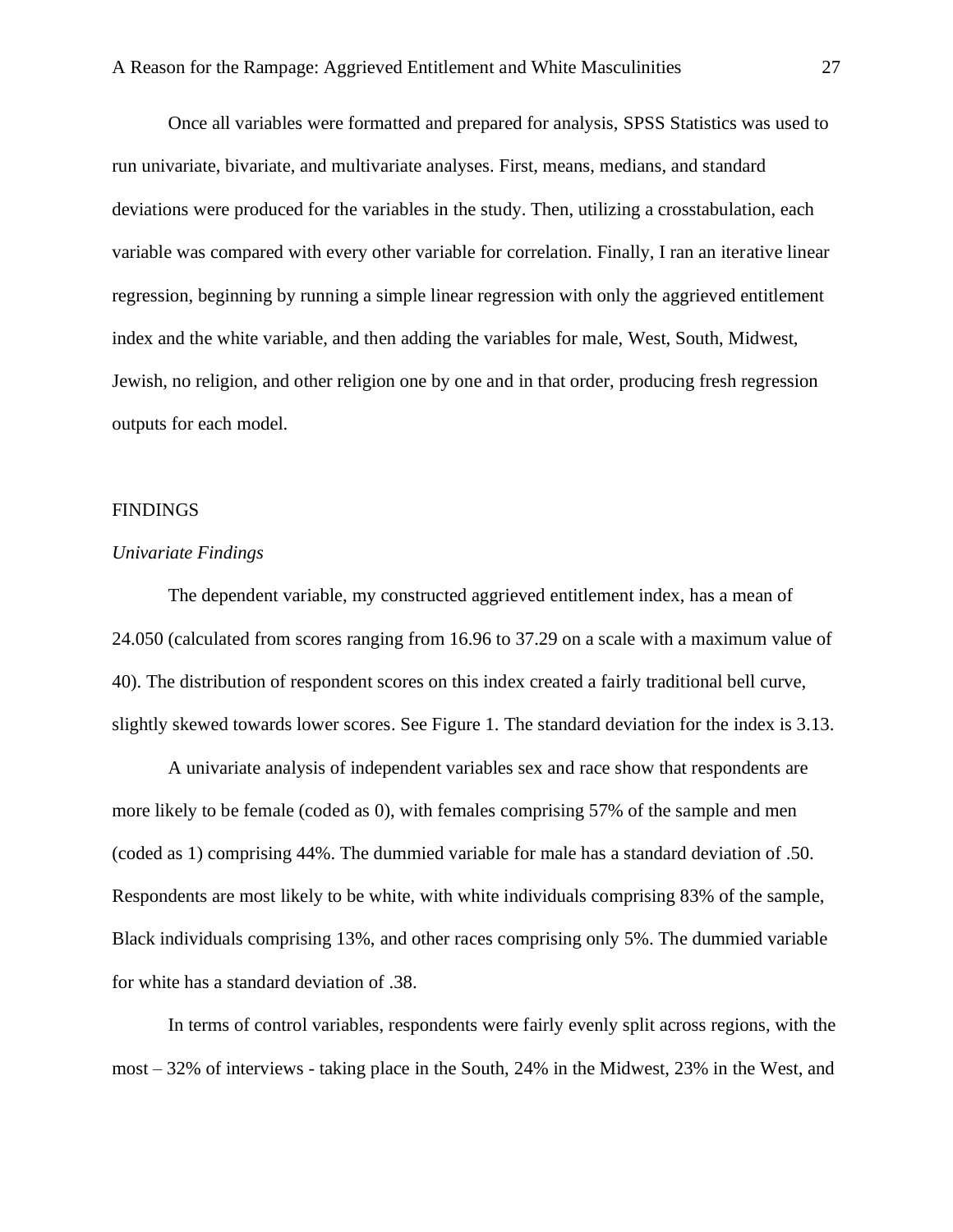20% in the Northeast. An overwhelming majority of respondents – 79% - identified with some sort of Christianity, 3% were Jewish, 13% didn't identify with a religion, and 5% identified with some other religion.

#### *Bivariate Findings*

A bivariate analysis of the aggrieved entitlement index and independent and control variables produced no issues of multicollinearity, as there were no values exceeding .7 (See Table 2). There are few statistically significant correlations on this bivariate level for the current study, and the statistically significant correlations that do occur are incredibly weak. The aggrieved entitlement index is only statistically significantly correlated with one variable, that being a very weak (.087) positive correlation with the white variable ( $p<0.05$ ), meaning that white individuals are ever so slightly more likely to score higher on the index of aggrieved entitlement at a bivariate level of analysis. Across independent and control variables there are only two other statistically significant correlations: a very weak positive correlation between the white variable and the West variable, meaning that individuals sampled from the Western region are very slightly more likely to be white, and a very weak correlation between the Jewish variable and the Midwest variable, meaning that individuals sampled from the midwestern region are very slightly more likely to be Jewish. Though not telling of aggrieved entitlement on the bivariate level, the correlation between the white and west variables will be important to remember as we move on to the regression analysis. All other bivariate correlations between variables are either not statistically significant, or irrelevant as they derive from related categories – for example individuals sampled from the Southern region are less likely to have been sampled from the Midwestern region and vice versa.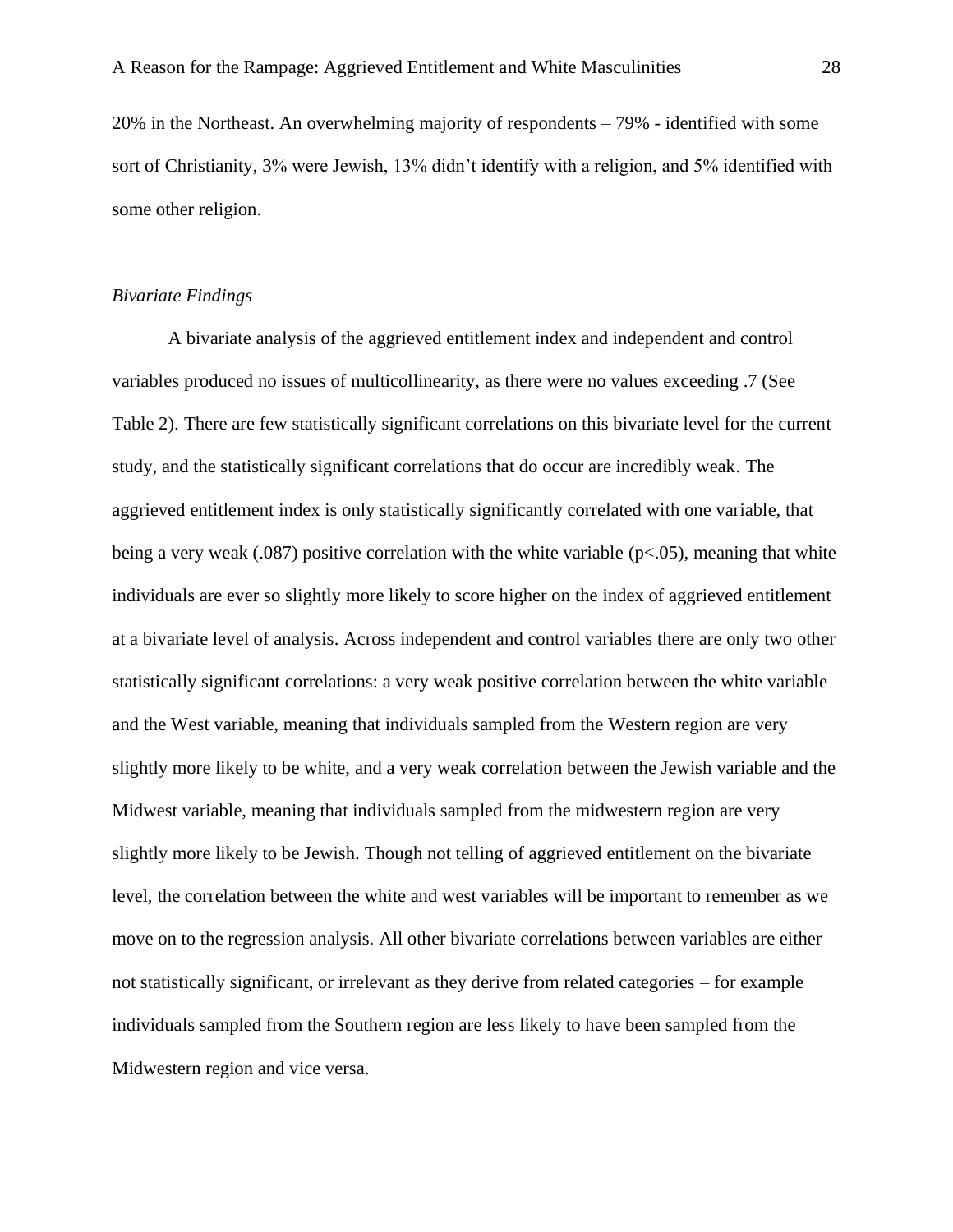#### *Multivariate Findings – Iterative Linear Regression*

An iterative regression of the aggrieved entitlement index produces one statistically significant regression coefficient in initial models but has no statistically significant coefficients once all control variables are introduced. Similarly, the F test for the first regression model is statistically significant at the .05 level, indicating that the first model is significantly different than a model consisting only of the constant, but ceases to be statistically significant in subsequent models with all variables included. The F value of the constant hovers around 23.5 for all models, which is similar to both the mean (24.050) and the median (23.667) of the aggrieved entitlement index. The  $R^2$  value incrementally increases with each additional control category with the first model explaining .08% of the variation in the Aggrieved Entitlement index and the final model explaining 1.8%.

The one variable initially showing a statistically significant effect is the white variable, indicating that whiteness has positive impact on aggrieved entitlement ( $B = .718$ <sup>\*</sup>). This statistically significant positive effect remains when controlling for the male variable, but resolves once the controls for region are introduced. This change is likely due at least in part to the effects of the statistically significant correlation between the white variable and the West variable (see Table 2.), which would suggest that region partially mediates the relationship between whiteness and aggrieved entitlement.

It is important to note that while the white coefficient ceases to be statistically significant as control variables are introduced, it remains incredibly close to statistically significant at the .05 level throughout, ending up at .055, and would likely be statistically significant if the sample size was larger. This finding hints at, but does not fully achieve, support for hypothesis one – that white individuals will score higher on an index of aggrieved entitlement than non-white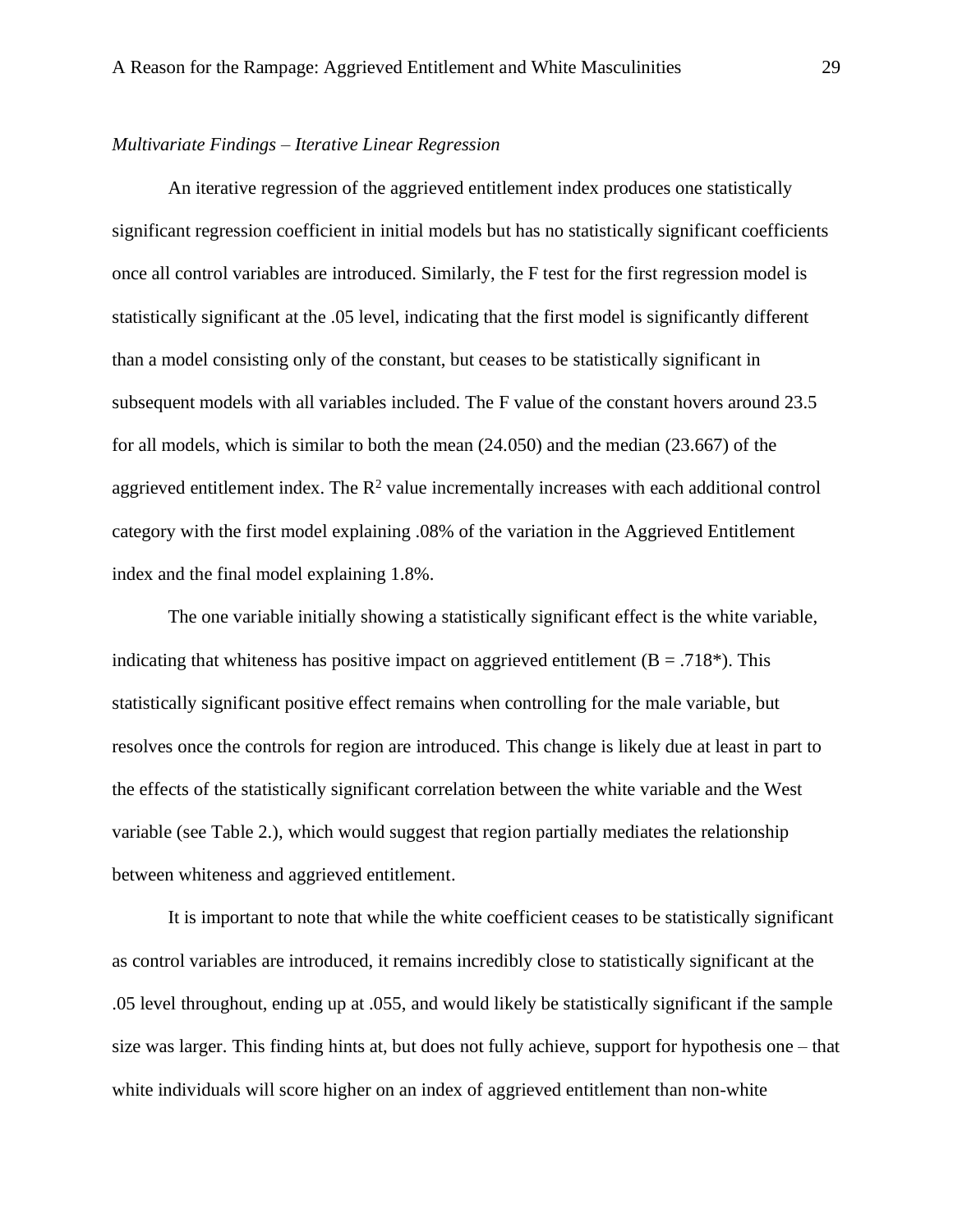individuals. As no other variables achieve or approach statistical significance, hypothesis two and three are also not supported by the current study.

#### DISCUSSION

Given the context of previous scholarship, it is not surprising that the white variable approaches correlation with aggrieved entitlement. Though many scholars identify a correlation between white supremacy and aggrieved entitlement, much of the existing literature focuses more on gender than on race. The current study indicates a need for the re-evaluation of that focus toward an both emphasis on the cumulative and interactive forces of gender and race together, as described in Madfis' work on triple entitlement as a domination realm reflection of the concept of intersectionality (2014), as well as a more expansive analysis of whiteness overall and its implications for dynamics of aggrieved entitlement. The proposal of revamping focus towards a more racially intersectional analysis has precedent in the literature, not only in the work of Madfis (2014), but also in that of Collins (1990), Crenshaw (1989), and hook's (1952) conceptions of the inseparability of systems of oppression. Existing work has not analyzed aggrieved entitlements outside of racial implications, it simply hasn't fully acknowledged the dynamics that are more than certainly taking place.

In addition, while the results of the current study did not show significant support for any of the hypotheses, they do demonstrate initial potential for a quantitative analysis of aggrieved entitlement in future scholarship. Even with a research design utilizing secondary analysis of existing data not taken with the current study in mind and small sample, the index constructed did approach significant correlation with one independent variable, and the model, though not statistically significant, did explain more than one percent of variation in aggrieved entitlement.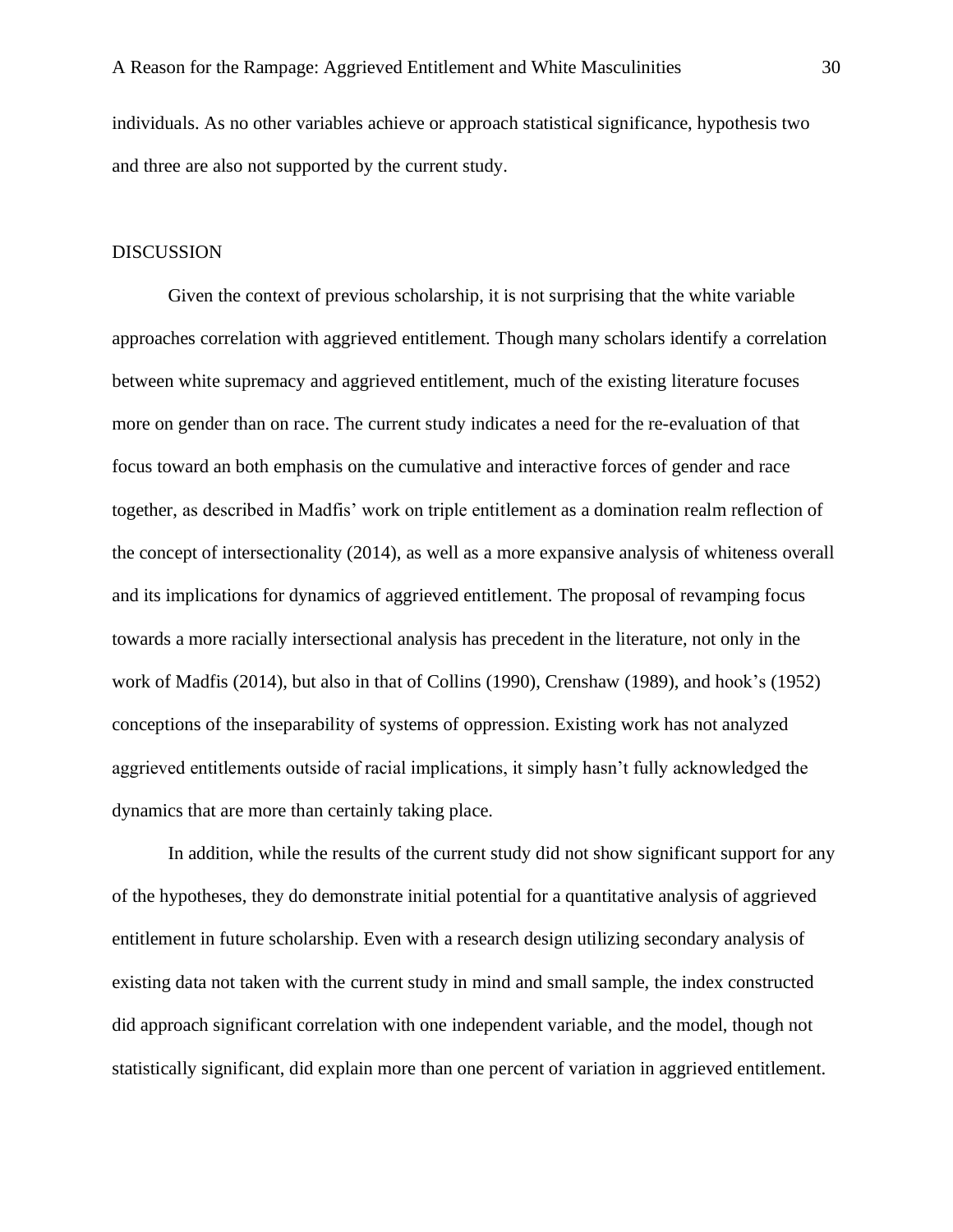Given the expansive - arguably infinite - number of factors impacting where any given individual falls on such a complex index, this 1.8% is not an altogether shockingly small number, nor is it necessarily a disappointing one. With a survey more attuned to the particularities of aggrieved entitlement, we would be very much within reason to expect to see both the explanatory power and the statistical significance of the model grow beyond what is demonstrated here. A more ideal future research design might utilize a self-report measure similar to the Psychological Entitlement Scale, with questions specifically designed to address the multiple components, and chronological nature of an aggrieved entitlement dynamic. Ideally this measure would be included on a large-scale, nationally representative survey like the GSS.

The question items about anger from the GSS are a good example of why this particular survey may not have provided a perfect vehicle for an analysis of aggrieved entitlement. The three questions that comprised the anger sub-index in the current study were, "On how many days in the past 7 days have you felt angry at someone?", "On how many days in the past 7 days have you felt outraged at something somebody had done?", and "On how many days in the past 7 days have you felt mad at something or someone?" While dynamics of aggrieved entitlement involve anger specifically as an (arguably unjustified) response to a loss of power or privilege, the GSS survey items are open ended. As such, participants might have responded "yes" to the anger question in reference to an experience in the vein of their car breaking down, something which could potentially trigger an aggrieved entitlement type response, but is less likely to than, for instance, being stood up on a date. The current theoretical framework surrounding aggrieved entitlement would situate the date example as well within the type of romantic or sexual threat that undermines values of hegemonic masculinity in a way that would not apply as cleanly to unexpected car troubles.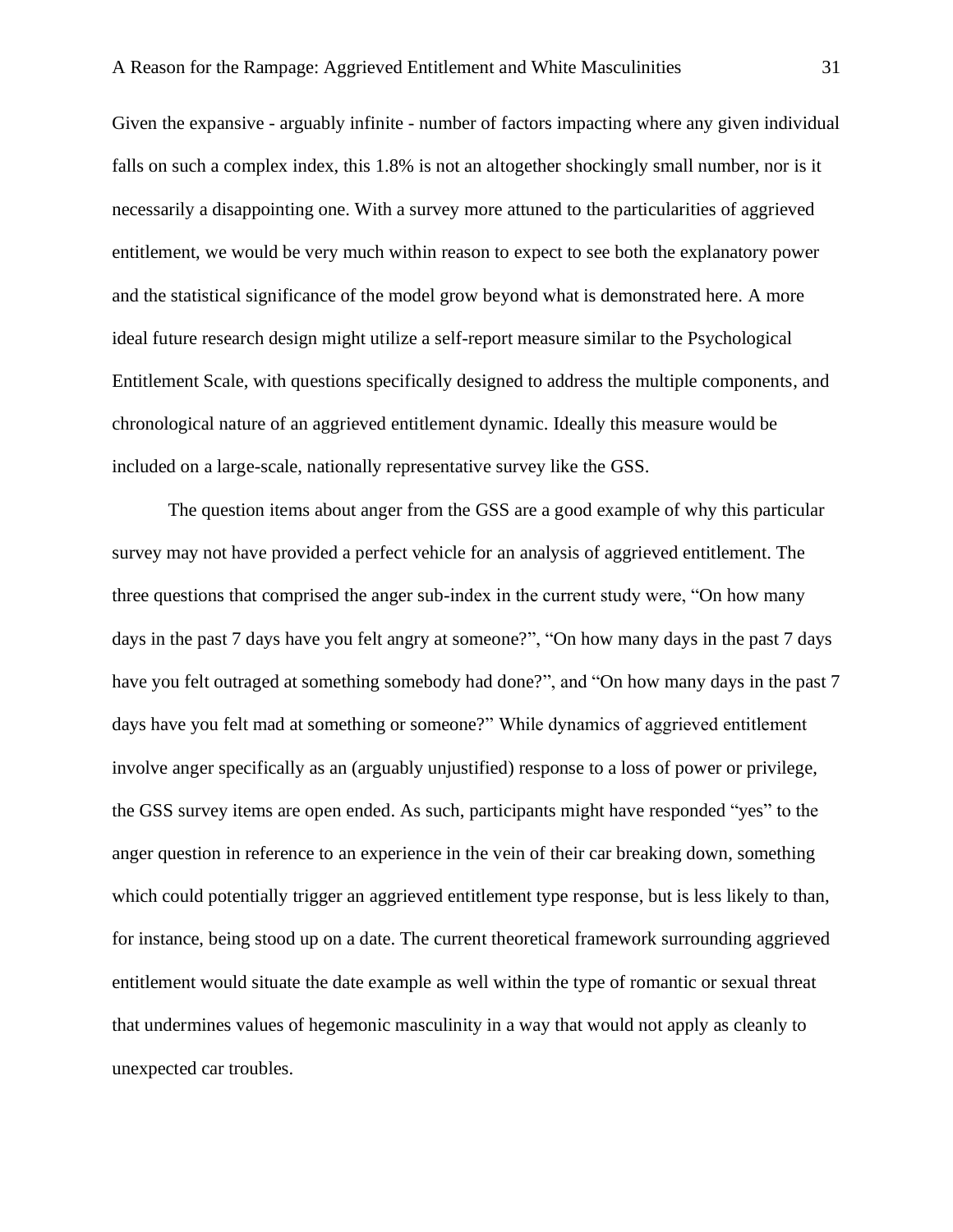The other main challenge in regard to the operationalization of aggrieved entitlement is the lack of chronological order to the survey items comprising the scale, and the subsequent inability to definitively connect particular items. The index created for the current study compiles many pieces of the puzzle of aggrieved entitlement, but in a manner more akin to tossing them into the box, than to actually putting them together one by one. For example, a survey more specific to aggrieved entitlement might ask a similar question about change in financial status, but then follow it with a question about feelings specifically in regard to the experience in question, rather than just in general. With such a survey design, researchers would be able to better connect specific actions, to specific emotional responses, to specific experiences and/or events, more accurately representing the staggered causal nature of progressions comprising aggrieved entitlement.

The survey data available for this study presents several other inherent issues. One important realm in which the GSS falls short is in its conception of sex, and perhaps more poignantly its lack of conception of gender. It seems likely that as of 1996 the GSS was in fact, conflating the two entirely, but regardless, an ideal survey measure would address gender identity beyond just a binary, and might include items about identification with conceptions of masculinity and femininity as well.

Another limitation of the current study that is absolutely essential to recognize is its small sample size  $(N = 593)$ . This logistic posed a challenge two-fold, as it limited the statistical power of the analyses, and also because it mandated the omission of certain control variables which, when excluding missing data, would have left the sample too small to use at all. Ideally, the study would have controlled for income in an effort to address social class and the potential widespread existence of aggrieved entitlement dynamics across different socioeconomic groups,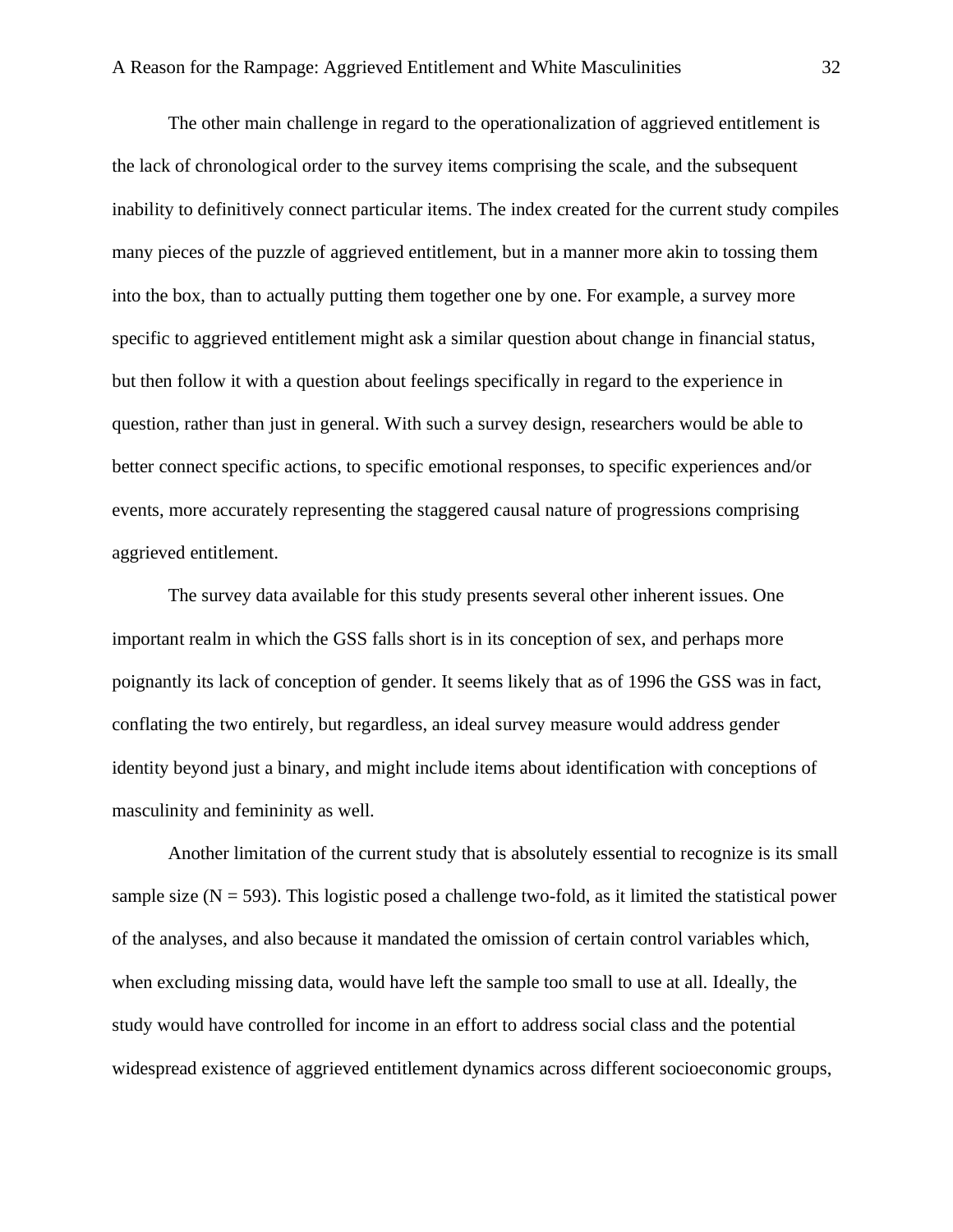which a theory of relative deprivation might predict (Walker and Pettigrew 1984). Also helpful would be the inclusion of a control variable addressing political beliefs, as existing scholarship on the far right would indicate political identity as a likely implicatory factor of aggrieved entitlement. Unfortunately including these variables eliminated too many responses from the sample size to justify utilizing them in the current study, but future analysis should prioritize the inclusion of control variables addressing both political and class identities in addition to the controls utilized in this research.

One realm that merits more focus in future research is that of relativity and how the specificity of experience might impact aggrieved entitlement dynamics. Previous scholarship on hegemonic masculinity more generally has established that hegemony is not static, but rather fluid through local, regional, and historical contexts (Connell and Messerschmidt 1995). As such, any effective quantitative measure for aggrieved entitlement would need to encompass an ability to address these changing dynamics and how they might affect aggrieved entitlement dynamics. For instance, given what we know about how hegemonic masculinity shifts and changes, we might apply a similar construct to dominance associated with religion. Hypothetically, an individual identifying with a religion that is subordinated on a national level, but who is socialized in a region where their religion is actually more prominent and integrated into the assumptions and structures of the society they navigate on a day-to-day basis, that individual might demonstrate more aggrieved entitlement than someone in the same regional context who is identifies with the nationally dominant (but locally less prevalent – or potentially subordinated) religion. Some of this complexity could be managed with effective selection of control variables, but the fluidity of dominance is still important to keep in mind when designing future models.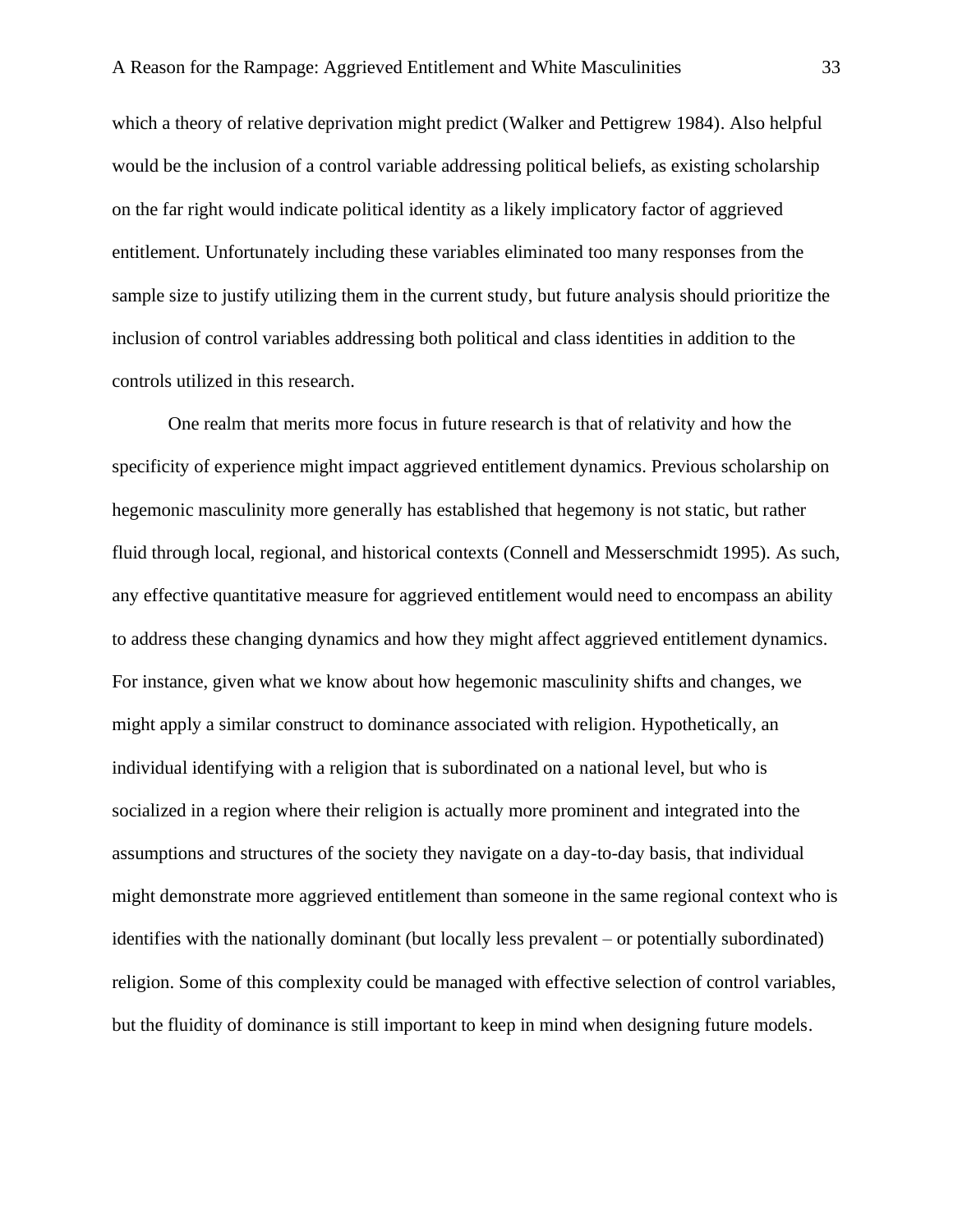#### **CONCLUSION**

This research, grounded in previous study of aggrieved entitlement dynamics prompted by mass shooting events, attempted to propose a prototype for a quantitative measure of the concept. The study's design grew out of existing scholarship on the process of aggrieved entitlement, which identifies the entitlement of hegemonic masculinity and white supremacy as a context in which threats to power and identity in various forms and on various levels triggers responses of aggrievement and reactions of violence. An index, consisting of 13 items from the 1996 General Social Survey, was created to represent aggrieved entitlement, and was analyzed in relation to whiteness, maleness, the region in which the interview was conducted and the religion of the respondent. Initial weak correlation was identified between the aggrieved entitlement index and whiteness, but the effects resolved as control variables were introduced into the models.

Though the current study did not offer support for the proposed hypotheses, it did introduce a new methodological strategy for investigating dynamics of aggrieved entitlement and the spheres in which such dynamics occur. Thus, this research contributes new propositions for studying the specific phenomenon of mass shootings as well as relationships between gender, race, threat, and violence more generally. Though some scholars have discussed aggrieved entitlement's applicability to the quotidian activities of everyday men (rather than just mass murderers), an effective quantitative measure could assess and evaluate the prevalence of these dynamics with expanded reach and scale. Like prior qualitative study, such an endeavor would likely identify aggrieved entitlement as a widespread phenomenon, deeply entrenched in connected systems and their corresponding identities. These interconnected constructions make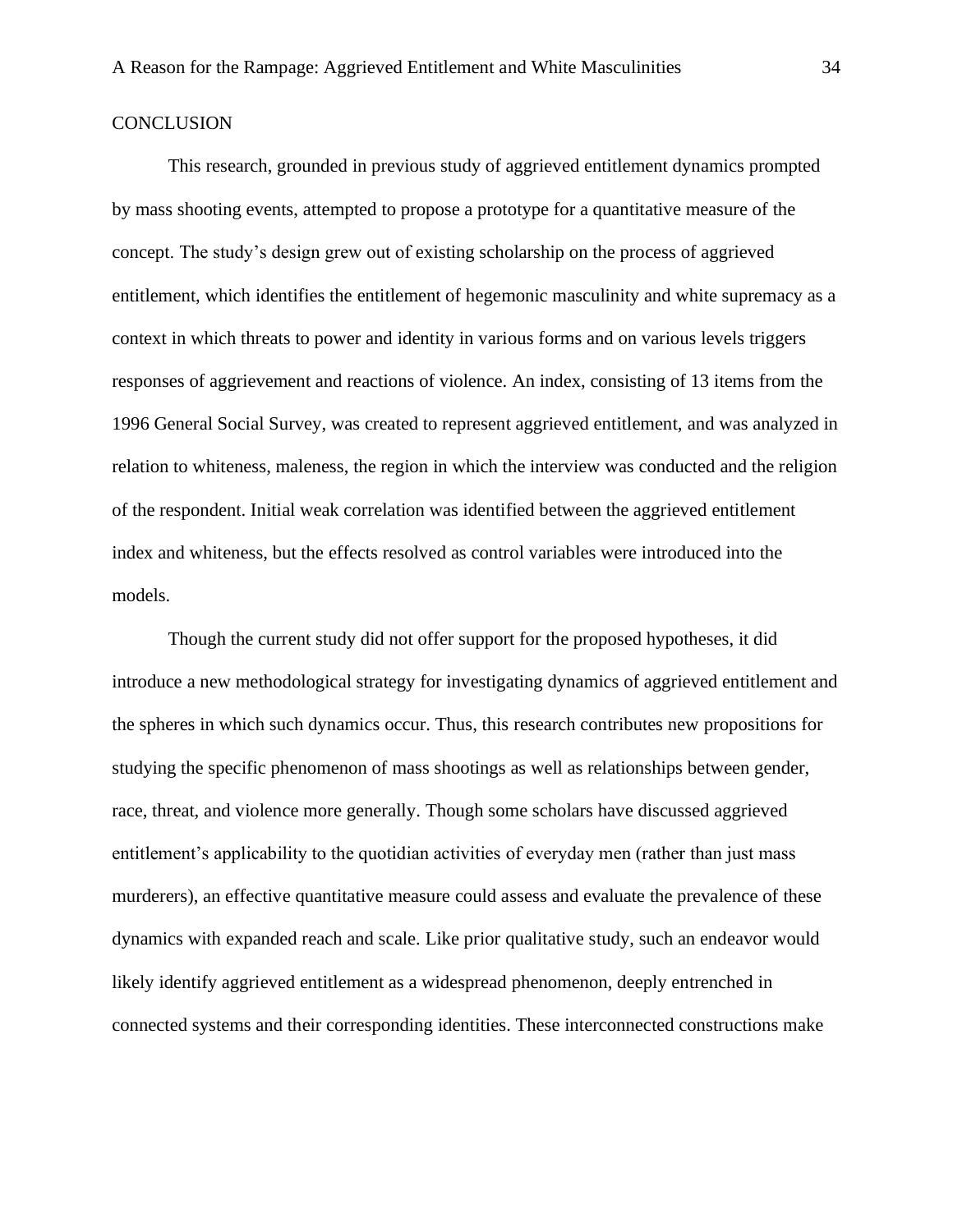addressing and undoing aggrieved entitlement a colossal task, and one that can be best taken on with a deep understanding of how the dynamic functions and exists.

On dismantling interlocking systems, bell hooks writes, "If we only challenge one system, the other interlocking systems will remain - we must approach this work intersectionally, or the power of the dominating system will triumph" (hooks 1952:36). Continued work on aggrieved entitlement in all of its complexity is thus necessary to understand the dynamic and its reach well enough to affectively work towards its dismantling.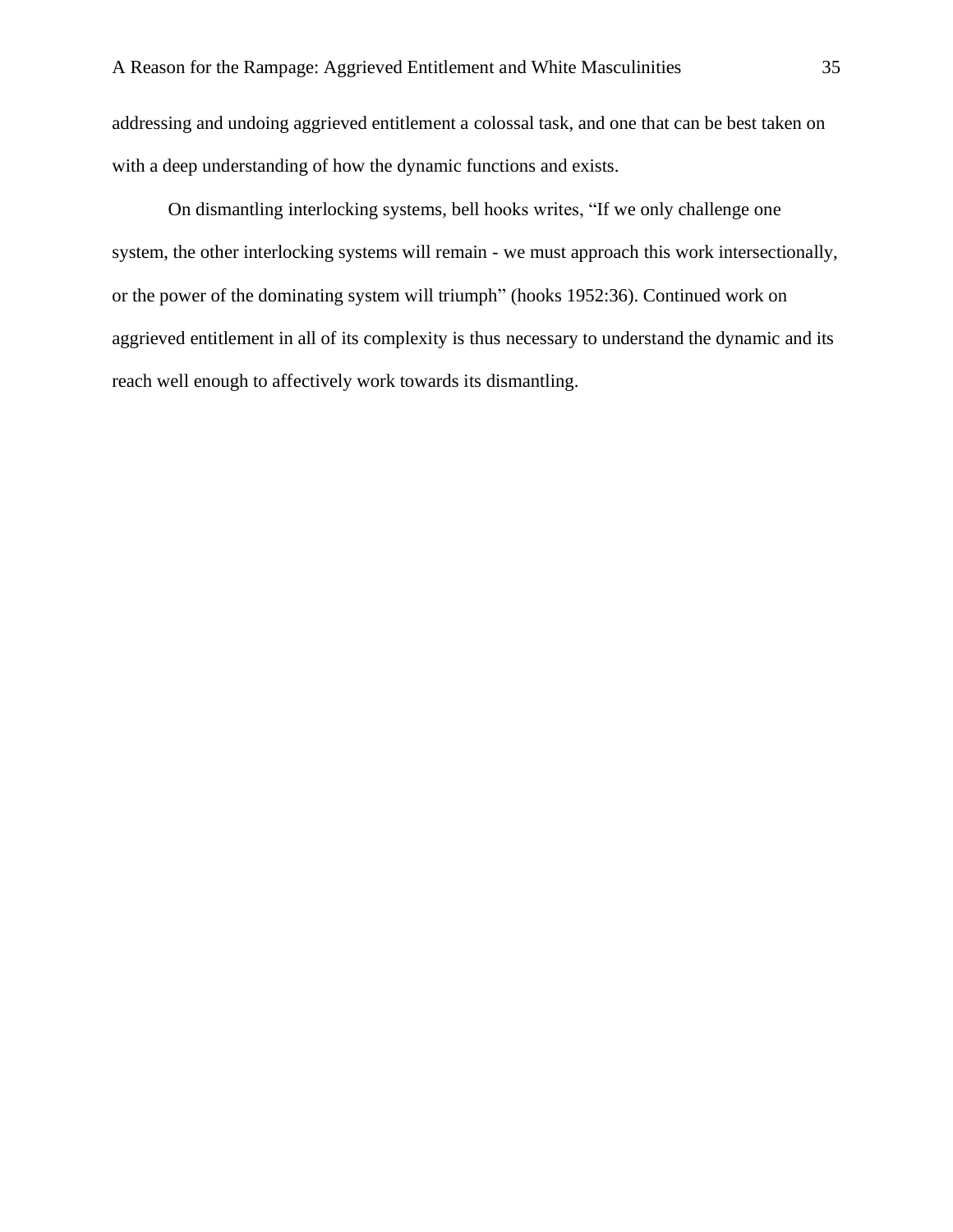### REFERENCES

- Adams, Peter J., Alison Towns and Nicola Gavey. 1995. "Dominance and Entitlement: The Rhetoric Men use to Discuss their Violence Towards Women." *Discourse & Society* 6(3):387-406 [\(https://doi.org/10.1177/0957926595006003006\)](https://doi.org/10.1177/0957926595006003006). doi: 10.1177/0957926595006003006.
- Bonds, Anne, and Joshua Inwood. 2016. "Beyond White Privilege: Geographies of White Supremacy and Settler Colonialism." *Progress in Human Geography* 40(6):715-733 [\(https://doi.org/10.1177/0309132515613166\)](https://doi.org/10.1177/0309132515613166). doi: 10.1177/0309132515613166.
- Bonilla-Silva, Eduardo. 2003. ""New Racism," Color-Blind Racism, and the Future of Whiteness in America."in *White Out: The Continuing Significance of Racism.*, edited by A.W. Doane, and E. Bonilla-Silva. New York: Routledge.
- Bouffard, Leana A. 2010. "Exploring the Utility of Entitlement in Understanding Sexual Aggression." *Journal of Criminal Justice* 38(5):870-879 [\(http://www.sciencedirect.com/science/article/pii/S0047235210001261\)](http://www.sciencedirect.com/science/article/pii/S0047235210001261). doi: [https://doi.org/10.1016/j.jcrimjus.2010.06.002.](https://doi.org/10.1016/j.jcrimjus.2010.06.002)
- Branscombe, Nyla R., Russell Spears, Naomi Ellemers and Bertjan Doosje. 1999. "The Context and Content of Social Identity Threat." Pp. 35-58 in *Social identity: Context, commitment, content.*"The Context and Content of Social Identity Threat."Blackwell Science.
- Bridges, Tristan, and C. J. Pascoe. 2014. "Hybrid Masculinities: New Directions in the Sociology of Men and Masculinities." Sociology Compass 8(3):246-258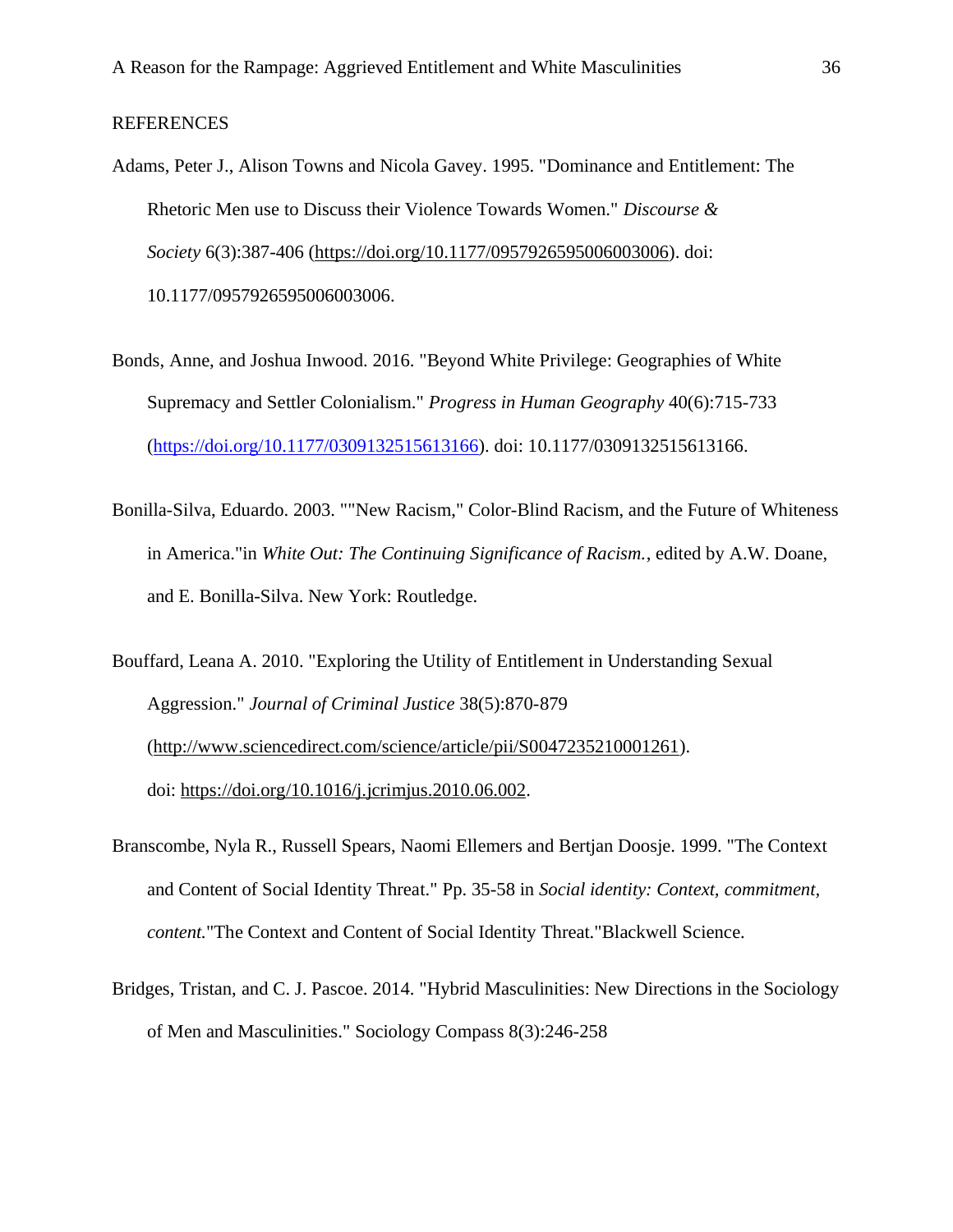(https://search.ebscohost.com/login.aspx?direct=true&db=sih&AN=94955954&site=ehostlive). doi: 10.1111/soc4.12134.

- Campbell, W. K., Angelica M. Bonacci, Jeremy Shelton, Julie J. Exline and Brad J. Bushman. 2004. "Psychological Entitlement: Interpersonal Consequences and Validation of a Self-Report Measure." *Journal of Personality Assessment* 83(1):29-45.
- Carian, Emily K., and Tagart C. Sobotka. 2018. "Playing the Trump Card: Masculinity Threat and the U.S. 2016 Presidential Election." *Socius* 4:2378023117740699 [\(https://doi.org/10.1177/2378023117740699\)](https://doi.org/10.1177/2378023117740699). doi: 10.1177/2378023117740699.
- Carrigan, Tim, Bob Connell and John Lee. 1985. "Toward a New Sociology of Masculinity." *Theory and Society* 14(5):551-604 [\(http://www.jstor.org/stable/657315\)](http://www.jstor.org/stable/657315).
- Cassino, Dan, and Yasemin Besen‐Cassino. 2020. "Sometimes (but Not this Time), a Gun is just a Gun: Masculinity Threat and Guns in the United States, 1999–2018." *Sociological Forum* 35(1):5-23 [\(https://search.ebscohost.com/login.aspx?direct=true&db=sih&AN=142038287&site=ehost-](https://search.ebscohost.com/login.aspx?direct=true&db=sih&AN=142038287&site=ehost-live)

[live\)](https://search.ebscohost.com/login.aspx?direct=true&db=sih&AN=142038287&site=ehost-live). doi: 10.1111/socf.12565.

Chaffee, Kathryn E., Nigel M. Lou, Kimberly A. Noels and Joshua W. Katz. 2020. "Why Don'T "Real Men" Learn Languages? Masculinity Threat and Gender Ideology Suppress Men's Language Learning Motivation." *Group Processes & Intergroup Relations* 23(2):301-318 [\(https://search.ebscohost.com/login.aspx?direct=true&db=sih&AN=141340994&site=ehost](https://search.ebscohost.com/login.aspx?direct=true&db=sih&AN=141340994&site=ehost-live)[live\)](https://search.ebscohost.com/login.aspx?direct=true&db=sih&AN=141340994&site=ehost-live). doi: 10.1177/1368430219835025.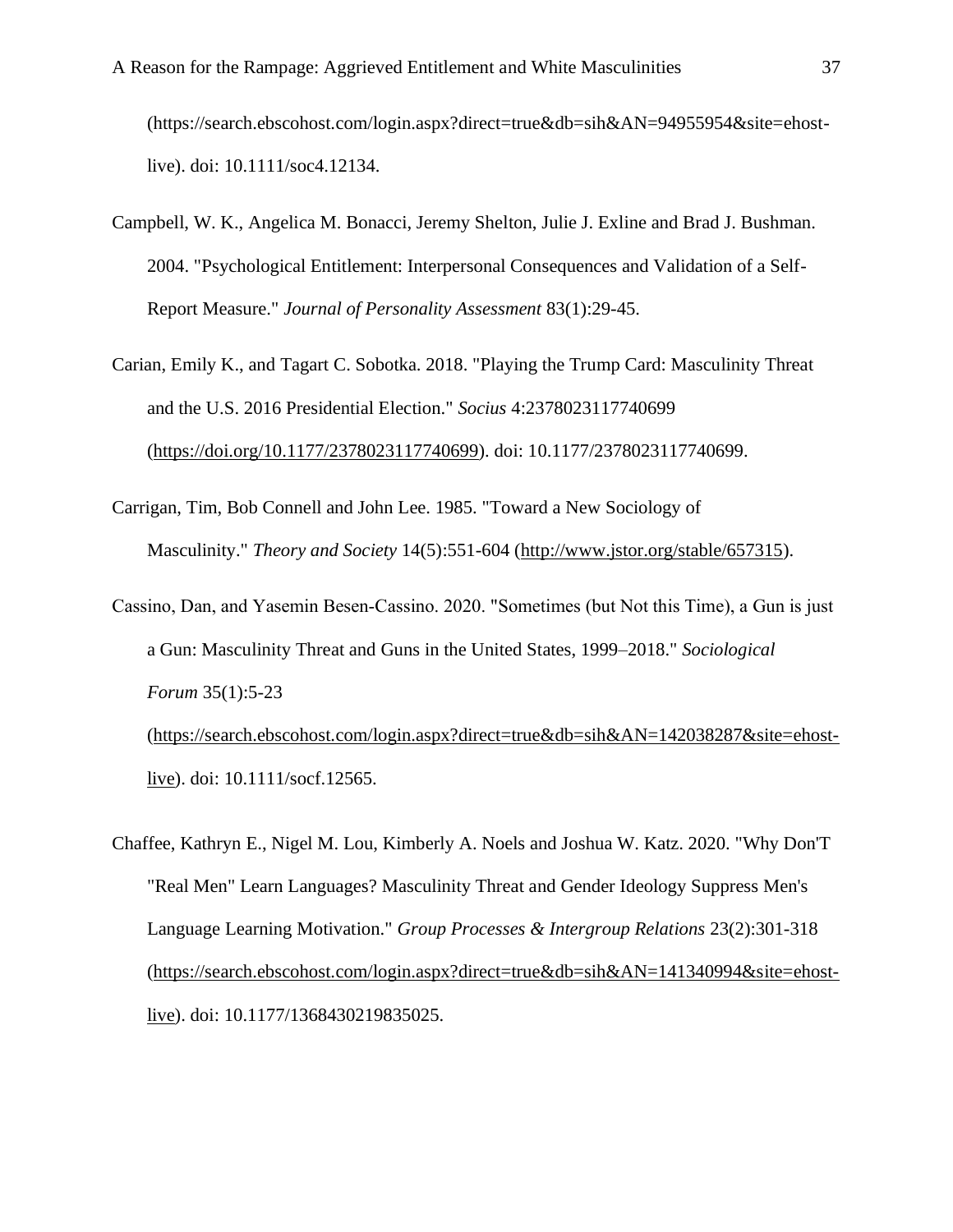- Cheng, Cliff. 1999. "Marginalized Masculinities and Hegemonic Masculinity: An Introduction." *The Journal of Men's Studies* 7(3):295-315 [\(https://journals.sagepub.com/doi/abs/10.3149/jms.0703.295\)](https://journals.sagepub.com/doi/abs/10.3149/jms.0703.295). doi: 10.3149/jms.0703.295.
- Crenshaw, Kimberle. 1989. "Demarginalizing the Intersection of Race and Sex: A Black Feminist Critique of Antidiscrimination Doctrine, Feminist Theory and Antiracist Politics," University of Chicago Legal Forum: 1(8). Available at: <http://chicagounbound.uchicago.edu/uclf/vol1989/iss1/8>
- Crenshaw, Kimberlé. 2015. "Why Intersectionality Can't Wait." *Washington Post.*  [https://www.washingtonpost.com/news/in-theory/wp/2015/09/24/why-intersectionality](https://www.washingtonpost.com/news/in-theory/wp/2015/09/24/why-intersectionality-cant-wait/)[cant-wait/](https://www.washingtonpost.com/news/in-theory/wp/2015/09/24/why-intersectionality-cant-wait/)
- Cheryan, Sapna, Jessica S. Cameron, Zach Katagiri and Benoît Monin. 2015. "Manning Up: Threatened Men Compensate by Disavowing Feminine Preferences and Embracing Masculine Attributes." *Social Psychology* 46(4):218 [\(https://lib](https://lib-proxy01.skidmore.edu/login?url=https://www-proquest-com.lib-proxy01.skidmore.edu/docview/1801624592?accountid=13894)[proxy01.skidmore.edu/login?url=https://www-proquest-com.lib](https://lib-proxy01.skidmore.edu/login?url=https://www-proquest-com.lib-proxy01.skidmore.edu/docview/1801624592?accountid=13894)[proxy01.skidmore.edu/docview/1801624592?accountid=13894\)](https://lib-proxy01.skidmore.edu/login?url=https://www-proquest-com.lib-proxy01.skidmore.edu/docview/1801624592?accountid=13894).
- Claassen, Christopher. 2016. "Group Entitlement, Anger and Participation in Intergroup Violence." *British Journal of Political Science* 46(1):127-148. Retrieved 2020/09/17 [\(https://www.cambridge.org/core/article/group-entitlement-anger-and-participation-in](https://www.cambridge.org/core/article/group-entitlement-anger-and-participation-in-intergroup-violence/3783B123FF911F7C11B47C0C74D66286)[intergroup-violence/3783B123FF911F7C11B47C0C74D66286\)](https://www.cambridge.org/core/article/group-entitlement-anger-and-participation-in-intergroup-violence/3783B123FF911F7C11B47C0C74D66286). doi: 10.1017/S000712341400012X.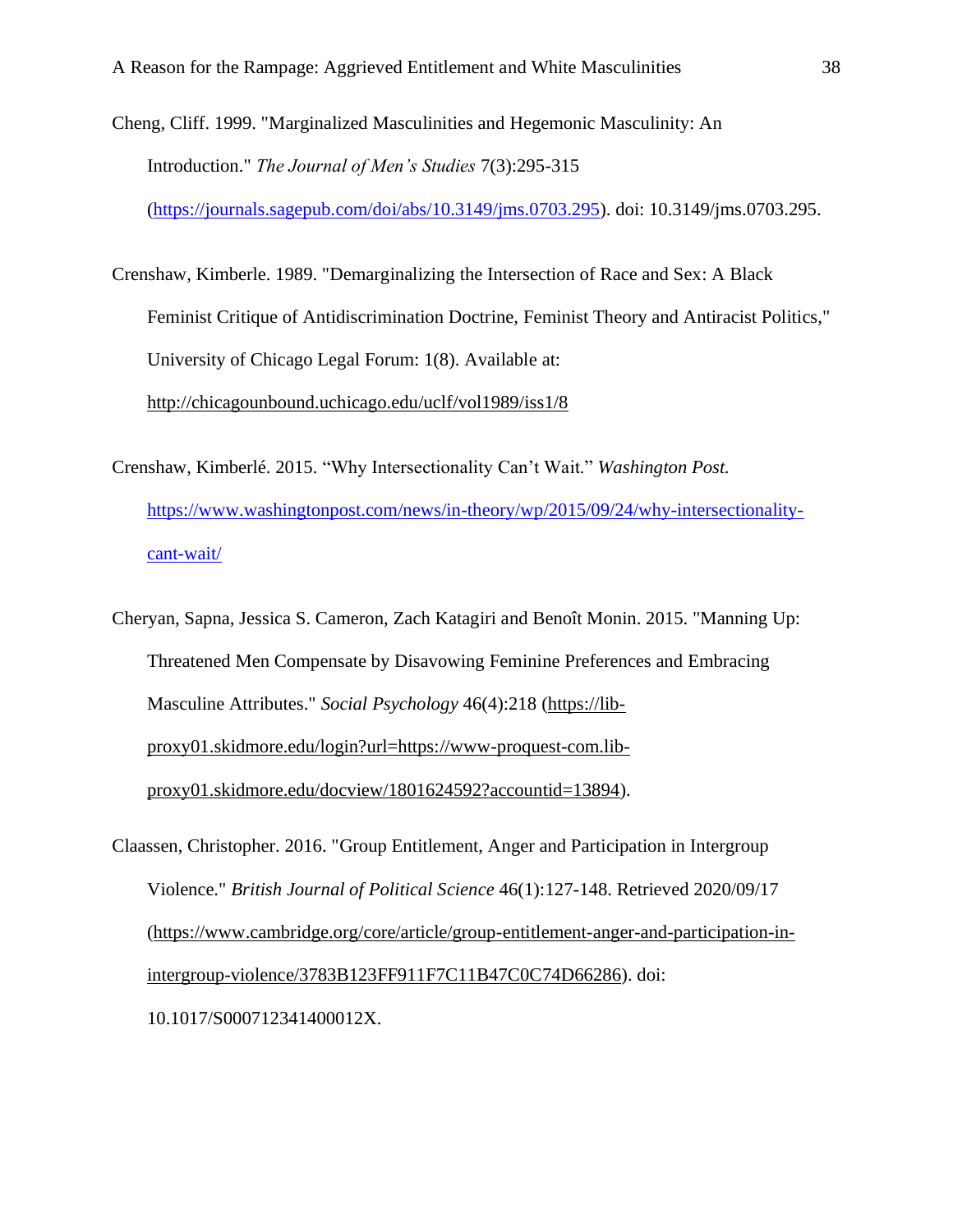- Coles, Tony. 2008. "Finding Space in the Field of Masculinity: Lived Experiences of Men's Masculinities." *Journal of Sociology* 44(3):233-248 [\(https://doi.org/10.1177/1440783308092882\)](https://doi.org/10.1177/1440783308092882). doi: 10.1177/1440783308092882.
- Collins, Patricia Hill. 1990. "Black Feminist Thought in the Matrix of Domination." *Black Feminist Thought: Knowledge, Consciousness, and the Politics of Empowerment*.
- Collins, Patricia H. 2004. "The Past Is Ever Present: Recognizing The New Racism." Pp. 53-86 in *Black Sexual Politics: African Americans, Gender, and the New Racism.* New York: Routledge.
- Connell, R. W., and James W. Messerschmidt. 2005. "Hegemonic Masculinity: Rethinking the Concept." *Gender and Society* 19(6):829-859 [\(http://www.jstor.org.lib](http://www.jstor.org.lib-proxy01.skidmore.edu:2048/stable/27640853)[proxy01.skidmore.edu:2048/stable/27640853\)](http://www.jstor.org.lib-proxy01.skidmore.edu:2048/stable/27640853).
- Coston, Bethany M., and Michael Kimmel. 2012. "Seeing Privilege Where it Isn'T: Marginalized Masculinities and the Intersectionality of Privilege." Journal of Social Issues 68(1):97-111 (https://search.ebscohost.com/login.aspx?direct=true&db=sih&AN=73489813&site=ehostlive). doi: 10.1111/j.1540-4560.2011.01738.x.
- Côté, Stéphane, Jennifer E. Stellar, Robb Willer, Rachel C. Forbes, Sean R. Martin and Emily C. Bianchi. 2020. "The Psychology of Entrenched Privilege: High Socioeconomic Status Individuals from Affluent Backgrounds are Uniquely High in Entitlement." *Pers Soc Psychol Bull*:0146167220916633 [\(https://doi.org/10.1177/0146167220916633\)](https://doi.org/10.1177/0146167220916633). doi: 10.1177/0146167220916633.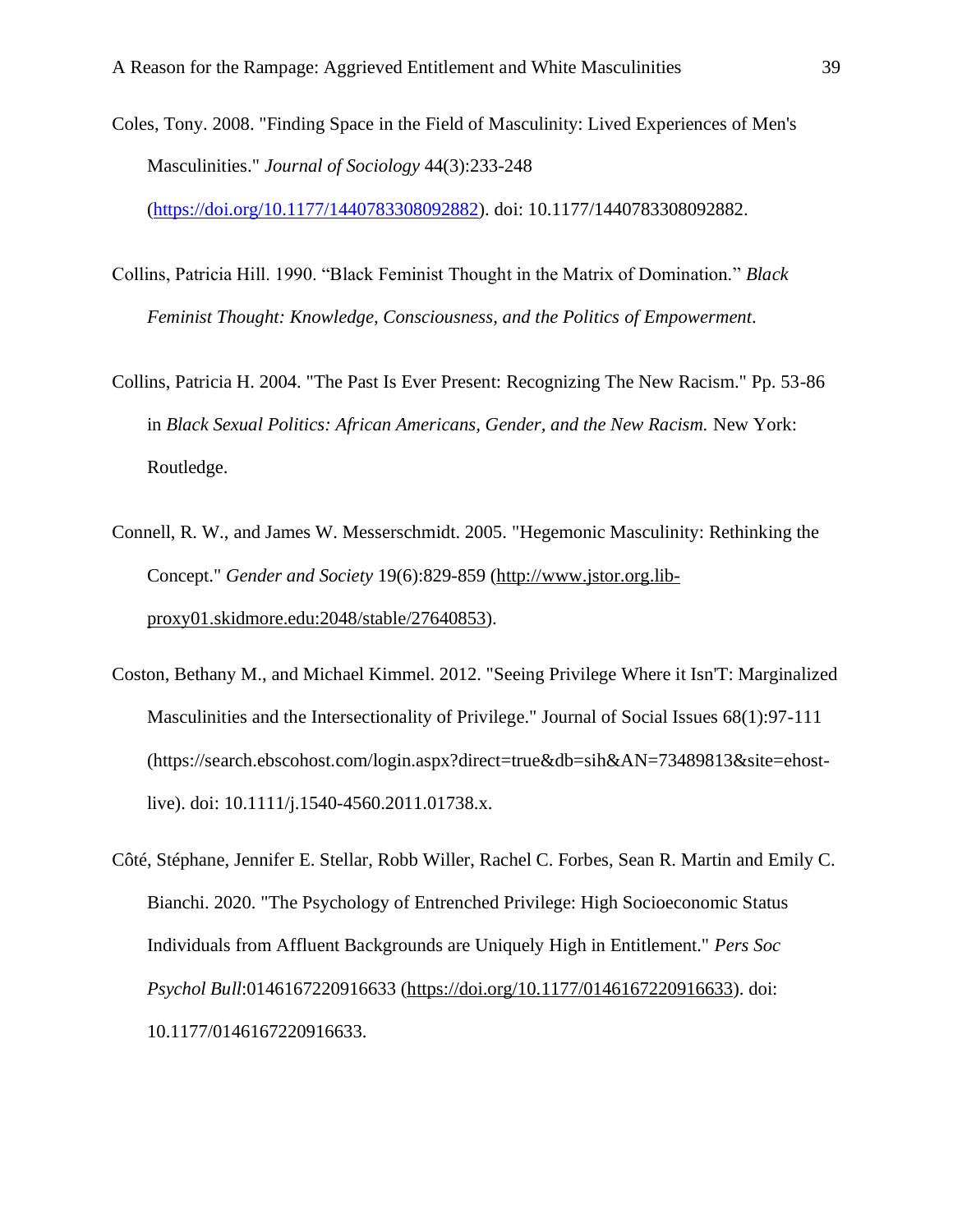David, Deborah Sarah,,Brannon, Robert,,. 1976. *The Forty-Nine Percent Majority : The Male Sex Role.*

Duxbury, Scott W., Laura C. Frizzell and Sadé L. Lindsay. 2018. "Mental Illness, the Media, and the Moral Politics of Mass Violence: The Role of Race in Mass Shootings Coverage." *Journal of Research in Crime and Delinquency* 55(6):766-797 [\(https://doi.org/10.1177/0022427818787225\)](https://doi.org/10.1177/0022427818787225). doi: 10.1177/0022427818787225.

- Demetriou, Demetrakis Z. 2001. "Connell's Concept of Hegemonic Masculinity: A Critique." Theory and Society 30(3):337-361 (http://www.jstor.org/stable/657965).
- Eisler, Richard M., and Jay R. Skidmore. 1987. "Masculine Gender Role Stress: Scale Development and Component Factors in the Appraisal of Stressful Situations." *Behavior Modification* 11(2):123-136. doi: 10.1177/01454455870112001.
- Farr, Kathryn. 2018. "Adolescent Rampage School Shootings: Responses to Failing Masculinity Performances by Already-Troubled Boys." *Gender Issues* 35(2):73-97 [\(https://lib](https://lib-proxy01.skidmore.edu/login?url=https://www-proquest-com.lib-proxy01.skidmore.edu/docview/2029386587?accountid=13894)[proxy01.skidmore.edu/login?url=https://www-proquest-com.lib](https://lib-proxy01.skidmore.edu/login?url=https://www-proquest-com.lib-proxy01.skidmore.edu/docview/2029386587?accountid=13894)[proxy01.skidmore.edu/docview/2029386587?accountid=13894\)](https://lib-proxy01.skidmore.edu/login?url=https://www-proquest-com.lib-proxy01.skidmore.edu/docview/2029386587?accountid=13894). doi: [http://dx.doi.org.lib](http://dx.doi.org.lib-proxy01.skidmore.edu:2048/10.1007/s12147-017-9203-z)[proxy01.skidmore.edu:2048/10.1007/s12147-017-9203-z.](http://dx.doi.org.lib-proxy01.skidmore.edu:2048/10.1007/s12147-017-9203-z)
- Ferber, Abby L., and Michael S. Kimmel. 2005. "The Gendered Face of Terrorism." *Conference Papers -- American Sociological Association*:1-28 [\(https://search.ebscohost.com/login.aspx?direct=true&db=sih&AN=18616180&site=ehost-](https://search.ebscohost.com/login.aspx?direct=true&db=sih&AN=18616180&site=ehost-live) $\frac{live}{i}$ .
- Fox, James A., and Jack Levin. 1998. "Multiple Homicide: Patterns of Serial and Mass Murder." *Crime and Justice* 23:407-455 [\(http://www.jstor.org/stable/1147545\)](http://www.jstor.org/stable/1147545).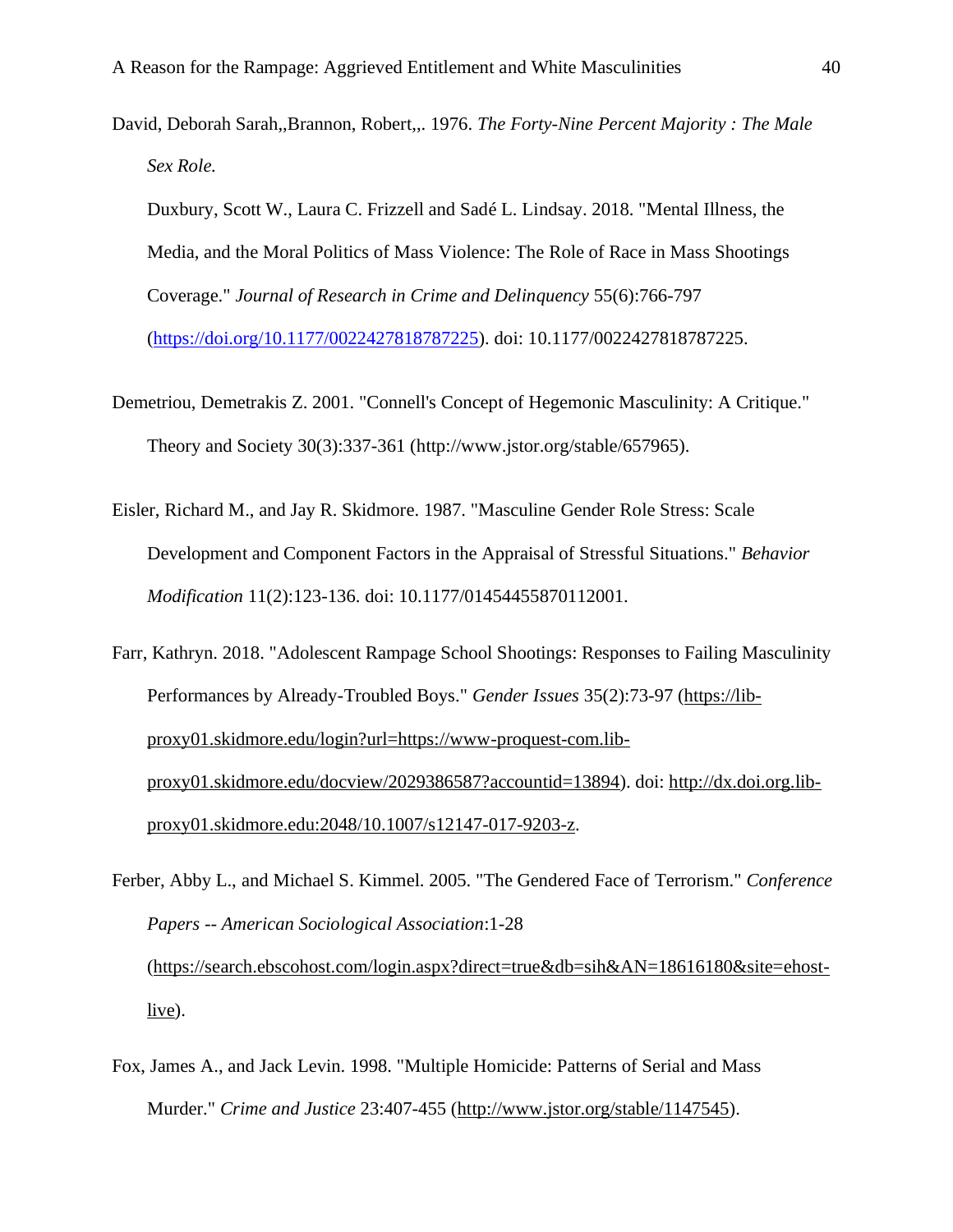- Funk, Leah, and Cherie Werhun. 2011. "'You're such a Girl!' the Psychological Drain of the Gender-Role Harassment of Men." *Sex Roles* 65(1-2):13-22 [\(https://search.ebscohost.com/login.aspx?direct=true&db=sih&AN=61265222&site=ehost](https://search.ebscohost.com/login.aspx?direct=true&db=sih&AN=61265222&site=ehost-live)[live\)](https://search.ebscohost.com/login.aspx?direct=true&db=sih&AN=61265222&site=ehost-live). doi: 10.1007/s11199-011-9948-x.
- Gilligan, James. 2003. "Shame, Guilt, and Violence." *Social Research* 70(4):1149-1180 [\(https://search.ebscohost.com/login.aspx?direct=true&db=sih&AN=12012731&site=ehost](https://search.ebscohost.com/login.aspx?direct=true&db=sih&AN=12012731&site=ehost-live)[live\)](https://search.ebscohost.com/login.aspx?direct=true&db=sih&AN=12012731&site=ehost-live).
- Haider, Syed. 2016. "The Shooting in Orlando, Terrorism Or Toxic Masculinity (Or both?)." *Men & Masculinities* 19(5):555-565 [\(https://search.ebscohost.com/login.aspx?direct=true&db=sih&AN=118921176&site=ehost](https://search.ebscohost.com/login.aspx?direct=true&db=sih&AN=118921176&site=ehost-live)[live\)](https://search.ebscohost.com/login.aspx?direct=true&db=sih&AN=118921176&site=ehost-live). doi: 10.1177/1097184X16664952.
- Harris, Cheryl I. 1993. "Whiteness as Property." *Harvard Law Review*. The Harvard Law Review Association. 106(8) 1707-1791.<https://www.jstor.org/stable/pdf/1341787.pdf>
- Hayes, Rebecca M., and Molly Dragiewicz. 2018. "Unsolicited Dick Pics: Erotica, Exhibitionism Or Entitlement?" *Women's Studies International Forum* 71:114-120 [\(http://www.sciencedirect.com/science/article/pii/S0277539518300384\)](http://www.sciencedirect.com/science/article/pii/S0277539518300384). doi: [https://doi.org/10.1016/j.wsif.2018.07.001.](https://doi.org/10.1016/j.wsif.2018.07.001)
- Hill Collins, Patricia. 2008. "Black Feminist Epistemology", pp. 247-256 in *Black Feminist Thought.* New York: Routledge.

hooks, bell. 1952. *Writing beyond race: living theory and practice.* New York: Routledge.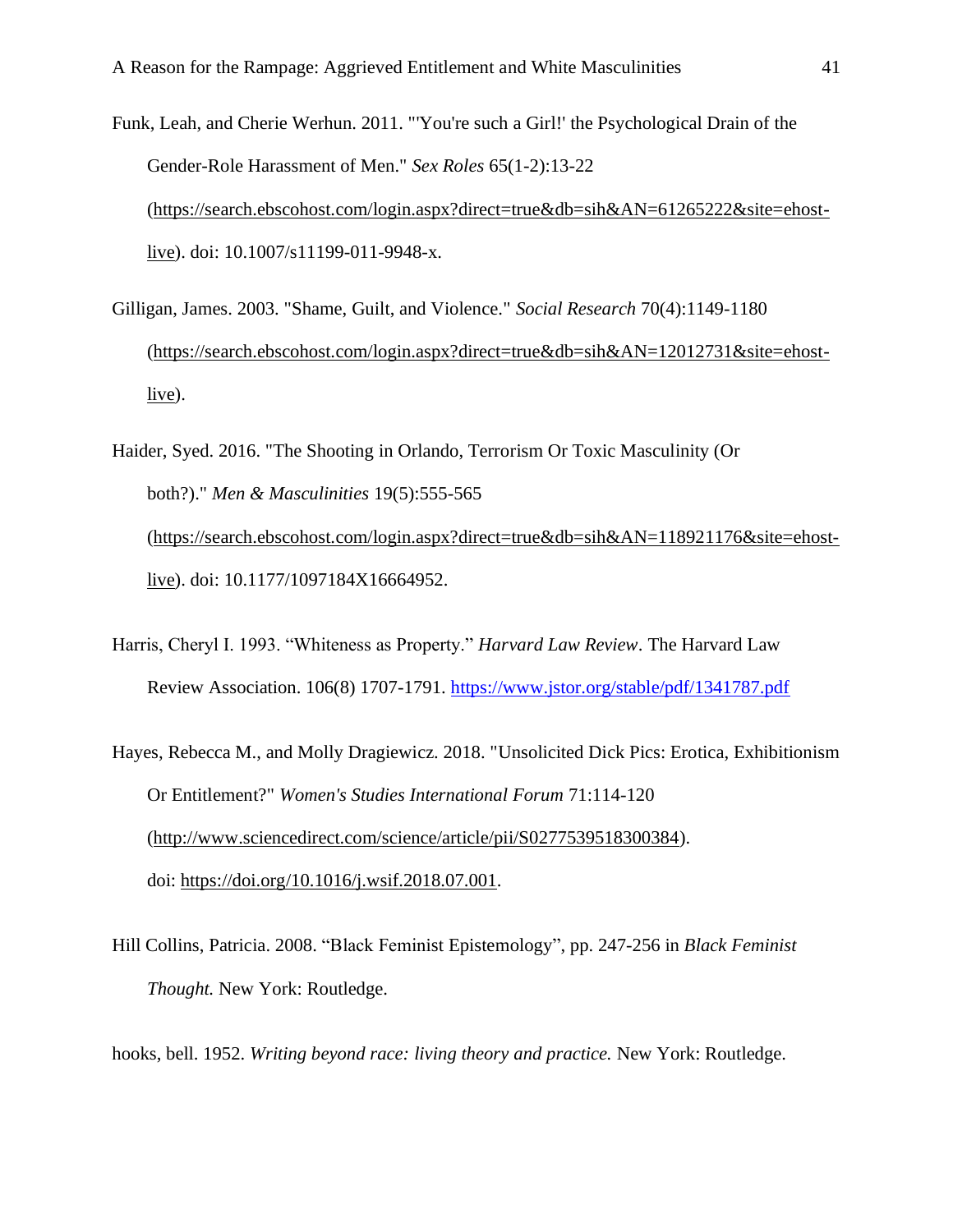Kalish, Rachel, and Michael Kimmel. 2010. "Suicide by Mass Murder: Masculinity, Aggrieved Entitlement, and Rampage School Shootings." Health Sociology Review 19(4):451-464.

Kelly, L., Jalna Hanmer and Mary Maynard. 1987. "Continuum of Sexual Violence." *Women, Violence, and Social Control*:46-60 [\(https://search.ebscohost.com/login.aspx?direct=true&db=sih&AN=SN027727&site=ehost](https://search.ebscohost.com/login.aspx?direct=true&db=sih&AN=SN027727&site=ehost-live)[live\)](https://search.ebscohost.com/login.aspx?direct=true&db=sih&AN=SN027727&site=ehost-live).

- Kennedy-Kollar, Deniese; Charles, Christopher A.D. 2013. "Hegemonic Masculinity and Mass Murders in the United States." *The Southwest Journal of Criminal Justice* 8(2):62-74
- Kimmel, Michael S., and Masculinity as Homophobia. 1994. "Fear, Shame, and Silence in the Construction of Gender Identity." *Theorizing Masculinities* 5:213-219.
- Kimmel, Michael. 2008. *Guland: The Perilous world where boys become men.* New York: Harper.
- Kimmel, Michael. 2010. "Profiling School Shooters and Shootersʹ Schools:; The Cultural Contexts of Aggrieved Entitlement and Restorative Masculinity." Pp. 131-142 in *Misframing Men.*"Profiling School Shooters and Shootersʹ Schools:; The Cultural Contexts of Aggrieved Entitlement and Restorative Masculinity."Rutgers University Press [\(http://www.jstor.org.lib-proxy01.skidmore.edu:2048/stable/j.ctt5hjbcr.13\)](http://www.jstor.org.lib-proxy01.skidmore.edu:2048/stable/j.ctt5hjbcr.13).
- Kimmel, Michael. 2010. "[Part Three Introduction]." Pp. 123-130 in *Misframing Men.*"[PART THREE Introduction]."Rutgers University Press [\(http://www.jstor.org.lib](http://www.jstor.org.lib-proxy01.skidmore.edu:2048/stable/j.ctt5hjbcr.12)[proxy01.skidmore.edu:2048/stable/j.ctt5hjbcr.12\)](http://www.jstor.org.lib-proxy01.skidmore.edu:2048/stable/j.ctt5hjbcr.12).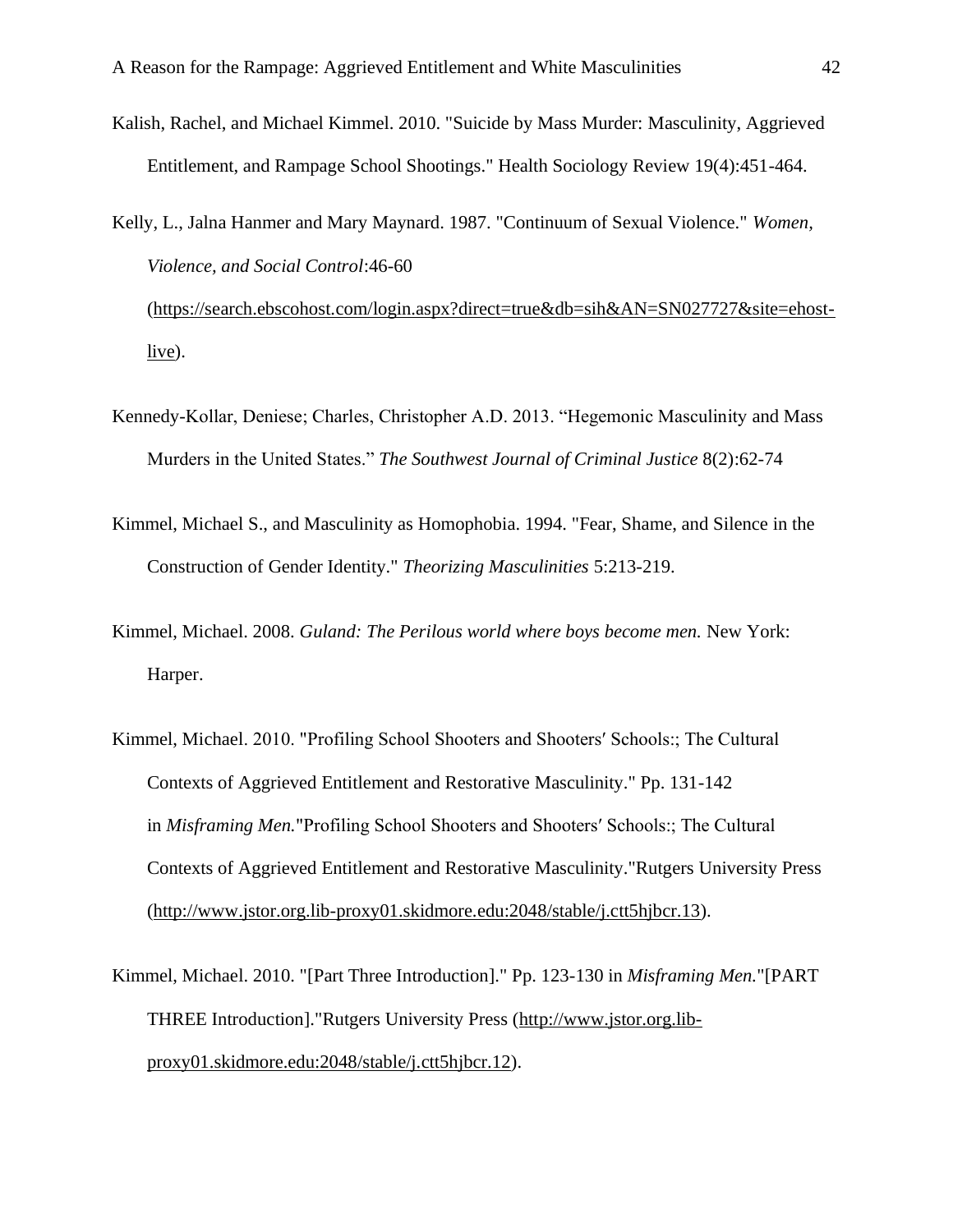- Kimmel, Michael S., and Matthew Mahler. 2003. "Adolescent Masculinity, Homophobia, and Violence: Random School Shootings, 1982-2001." *American Behavioral Scientist* 46(10):1439-1458 [\(https://doi.org/10.1177/0002764203046010010\)](https://doi.org/10.1177/0002764203046010010). doi: 10.1177/0002764203046010010.
- Kimmel, Michael., and Lisa Wade. 2018. "Ask a Feminist: Michael Kimmel and Lisa Wade Discuss Toxic Masculinity." *Signs* 44(1)
- Klein, Jessie. 2005. "Teaching Her a Lesson: Media Misses Boys' Rage Relating to Girls in School Shootings." *Crime, Media, Culture* 1(1):90-97 [\(https://doi.org/10.1177/1741659005050245\)](https://doi.org/10.1177/1741659005050245). doi: 10.1177/1741659005050245.
- Klein, Jessie. 2006. "Sexuality and School Shootings: What Role does Teasing Play in School Massacres?" *Journal of Homosexuality* 51(4):39-62 [\(https://search.ebscohost.com/login.aspx?direct=true&db=sih&AN=23540448&site=ehost](https://search.ebscohost.com/login.aspx?direct=true&db=sih&AN=23540448&site=ehost-live)[live\)](https://search.ebscohost.com/login.aspx?direct=true&db=sih&AN=23540448&site=ehost-live). doi: 10.1300/J082v51n04\_03.
- Langman, Peter. 2020. "Desperate Identities: A Bio‐psycho‐social Analysis of Perpetrators of Mass Violence." *Criminology & Public Policy* 19(1):61-84 [\(https://search.ebscohost.com/login.aspx?direct=true&db=sih&AN=141600529&site=ehost](https://search.ebscohost.com/login.aspx?direct=true&db=sih&AN=141600529&site=ehost-live)[live\)](https://search.ebscohost.com/login.aspx?direct=true&db=sih&AN=141600529&site=ehost-live). doi: 10.1111/1745-9133.12468.
- Leary, Mark R., Robin M. Kowalski, Laura Smith and Stephen Phillips. 2003. "Teasing, Rejection, and Violence: Case Studies of the School Shootings." *Aggressive Behavior* 29(3):202-214 [\(https://doi.org/10.1002/ab.10061\)](https://doi.org/10.1002/ab.10061). doi: 10.1002/ab.10061.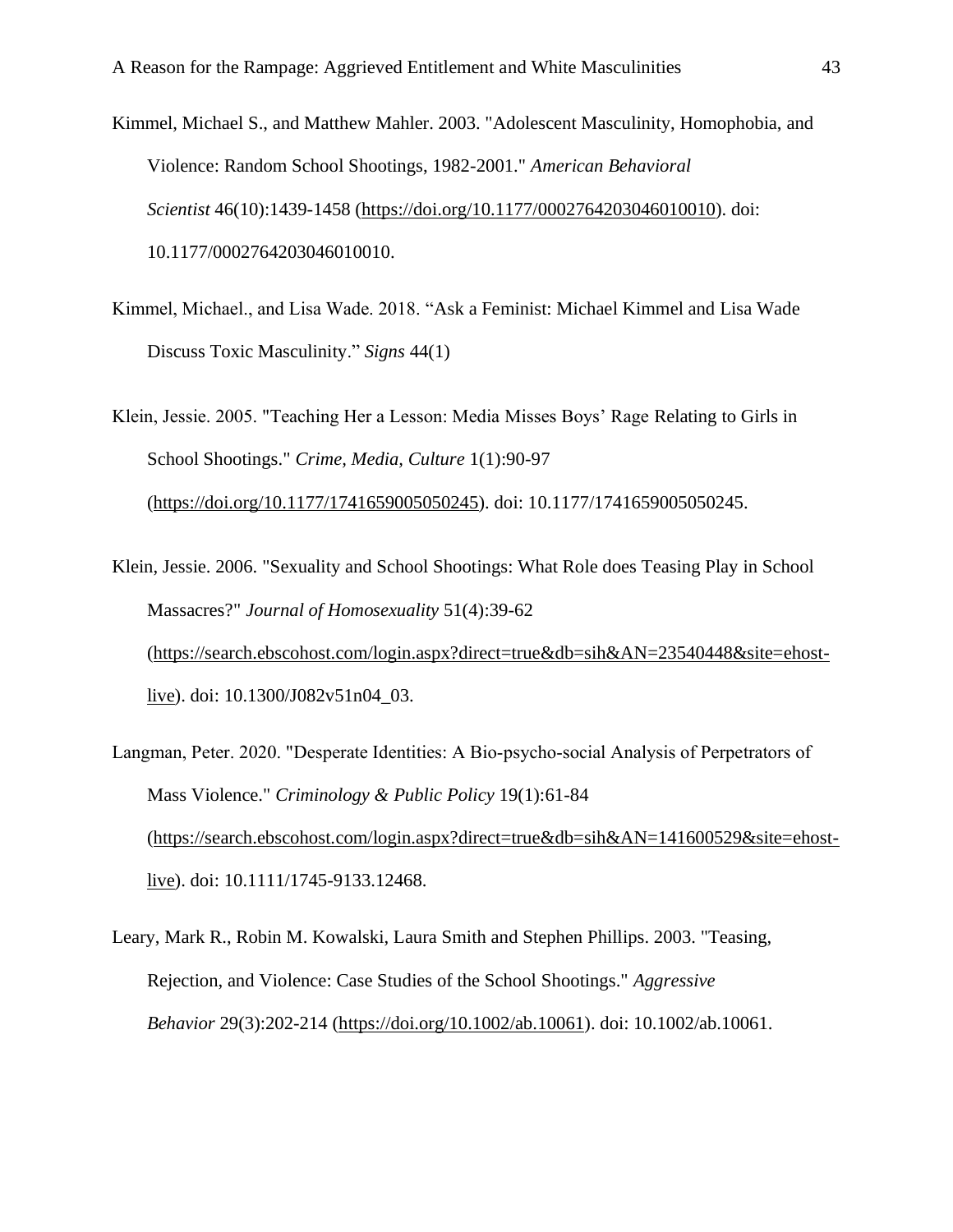Leonardo, Zeus. 2004. "The Color of Supremacy: Beyond the Discourse of 'white Privilege'." *Null* 36(2):137-152 [\(https://doi.org/10.1111/j.1469-5812.2004.00057.x\)](https://doi.org/10.1111/j.1469-5812.2004.00057.x). doi: 10.1111/j.1469-5812.2004.00057.x.

Levin, Jack, and Eric Madfis. 2009. "Mass Murder at School and Cumulative Strain: A Sequential Model." *American Behavioral Scientist* 52(9):1227-1245 [\(https://doi.org/10.1177/0002764209332543\)](https://doi.org/10.1177/0002764209332543). doi: 10.1177/0002764209332543.

Logan, Laura S. 2015. "Street Harassment: Current and Promising Avenues for Researchers and Activists." *Sociology Compass* 9(3):196-211 [\(https://search.ebscohost.com/login.aspx?direct=true&db=sih&AN=101363289&site=ehost](https://search.ebscohost.com/login.aspx?direct=true&db=sih&AN=101363289&site=ehost-live)[live\)](https://search.ebscohost.com/login.aspx?direct=true&db=sih&AN=101363289&site=ehost-live). doi: 10.1111/soc4.12248.

Maass, Anne, Mara Cadinu, Gaia Guarnieri and Annalisa Grasselli. 2003. "Sexual Harassment Under Social Identity Threat : The Computer Harassment Paradigm." *Journal of Personality & Social Psychology* 85(5):853-870 [\(https://search.ebscohost.com/login.aspx?direct=true&db=sih&AN=11398736&site=ehost-](https://search.ebscohost.com/login.aspx?direct=true&db=sih&AN=11398736&site=ehost-live)

[live\)](https://search.ebscohost.com/login.aspx?direct=true&db=sih&AN=11398736&site=ehost-live). doi: 10.1037/0022-3514.85.5.853.

MacMillan, Ross, and Rosemary Gartner. 1999. "When She Brings Home the Bacon: Labor-Force Participation and the Risk of Spousal Violence Against Women." *Journal of Marriage and the Family* 61(4):947-958. doi: 10.2307/354015.

Madfis, Eric. 2014. "Triple Entitlement and Homicidal Anger: An Exploration of the Intersectional Identities of American Mass Murderers." *Men & Masculinities* 17(1):67-86 [\(https://search.ebscohost.com/login.aspx?direct=true&db=sih&AN=95068894&site=ehost](https://search.ebscohost.com/login.aspx?direct=true&db=sih&AN=95068894&site=ehost-live)[live\)](https://search.ebscohost.com/login.aspx?direct=true&db=sih&AN=95068894&site=ehost-live). doi: 10.1177/1097184X14523432.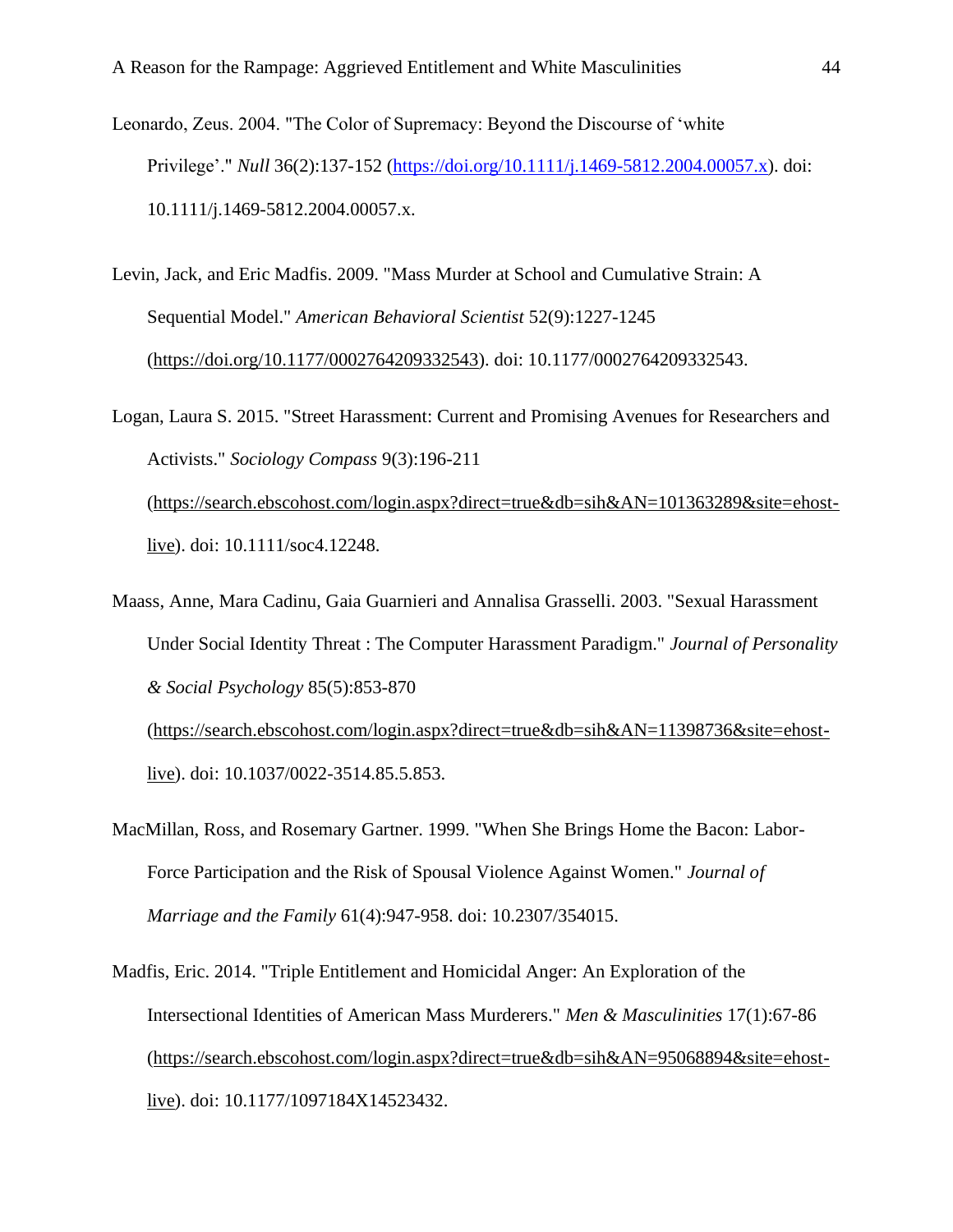- Madfis, Eric. 2017. "In Search of Meaning: Are School Rampage Shootings Random and Senseless Violence?" *Null* 151(1):21-35 [\(https://doi.org/10.1080/00223980.2016.1196161\)](https://doi.org/10.1080/00223980.2016.1196161). doi: 10.1080/00223980.2016.1196161.
- Marganski, Alison J. 2019. "Making a Murderer: The Importance of Gender and Violence Against Women in Mass Murder Events." *Sociology Compass* 13(9):e12730 [\(https://doi.org/10.1111/soc4.12730\)](https://doi.org/10.1111/soc4.12730). doi: 10.1111/soc4.12730.
- McCulloch et al. 2019. " Lone Wolf Terrorism Through a Gendered Lens: Men Turning Violent or Violent Men Behaving Violently?" *Critical Criminology* 27:437-450.
- McGee, James P., and Caren R. DeBernardo. 1999. "The Classroom Avenger: A Behavioral Profile of School Based Shootings." *The Forensic Examiner* 8(5-6):16-18.
- Mingus, William, and Bradley Zopf. 2010. "White Means Never having to Say You'Re Sorry the Racial Project in Explaining Mass Shootings." *Social Thought & Research* 31:57-77 [\(https://search.ebscohost.com/login.aspx?direct=true&db=sih&AN=88425134&site=ehost-](https://search.ebscohost.com/login.aspx?direct=true&db=sih&AN=88425134&site=ehost-live) $\frac{live}{.}$
- Moses, A. D. 2019. ""White Genocide" and the Ethics of Public Analysis." *Journal of Genocide Research* 21(2):201-213 [\(https://search.ebscohost.com/login.aspx?direct=true&db=sih&AN=136379426&site=ehost](https://search.ebscohost.com/login.aspx?direct=true&db=sih&AN=136379426&site=ehost-live)[live\)](https://search.ebscohost.com/login.aspx?direct=true&db=sih&AN=136379426&site=ehost-live). doi: 10.1080/14623528.2019.1599493.
- Munsch, Christin L., and Kjerstin Gruys. 2018. "What Threatens, Defines: Tracing the Symbolic Boundaries of Contemporary Masculinity." *Sex Roles* 79(7):375-392 [\(https://search.ebscohost.com/login.aspx?direct=true&db=sih&AN=131797917&site=ehost](https://search.ebscohost.com/login.aspx?direct=true&db=sih&AN=131797917&site=ehost-live)[live\)](https://search.ebscohost.com/login.aspx?direct=true&db=sih&AN=131797917&site=ehost-live). doi: 10.1007/s11199-017-0878-0.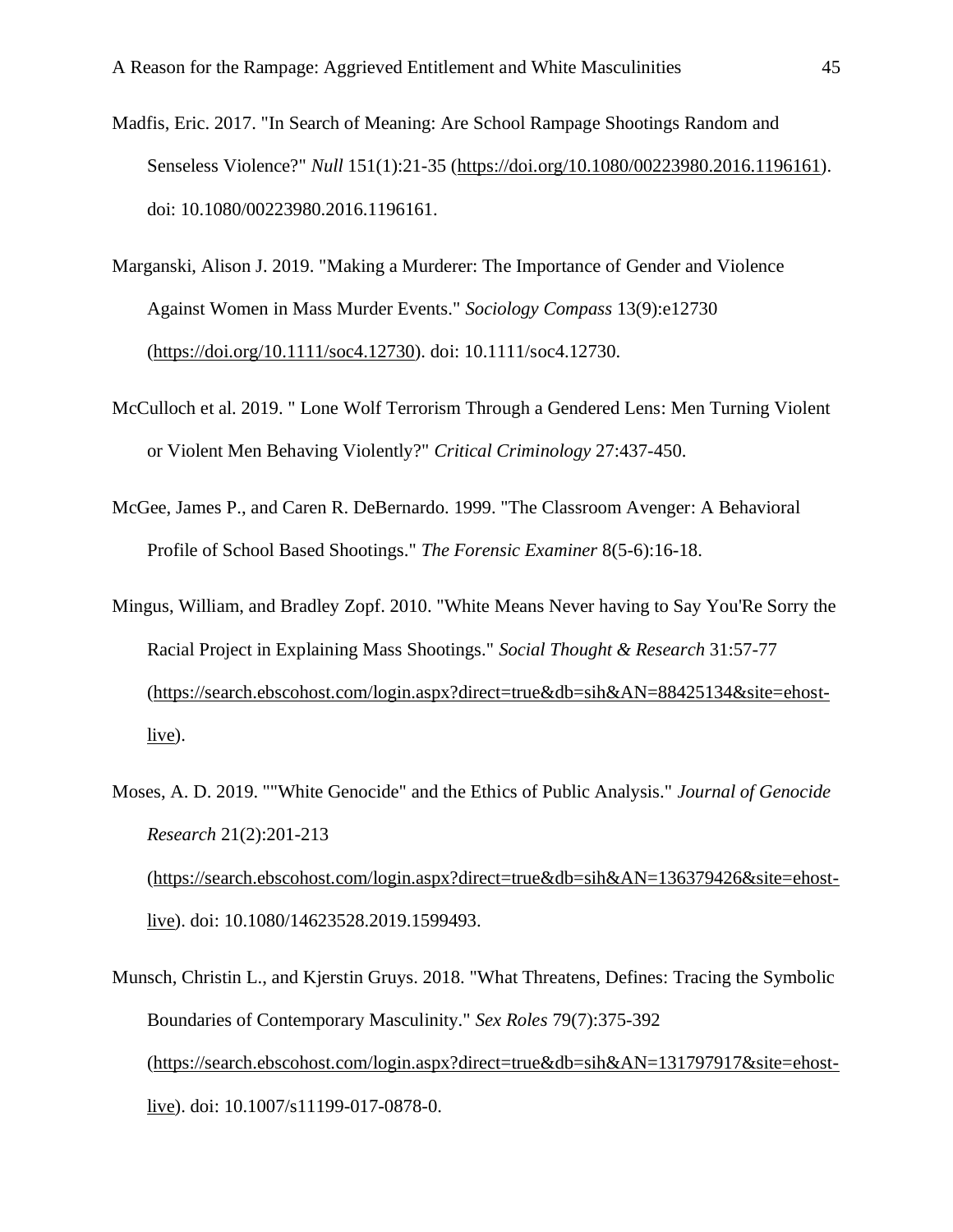- Muschert, Glenn W. 2007. "Research in School Shootings." *Sociology Compass* 1(1):60-80 [\(https://doi.org/10.1111/j.1751-9020.2007.00008.x\)](https://doi.org/10.1111/j.1751-9020.2007.00008.x). doi: 10.1111/j.1751-9020.2007.00008.
- Myketiak, Chrystie. 2016. "Fragile Masculinity: Social Inequalities in the Narrative Frame and Discursive Construction of a Mass Shooter's Autobiography/Manifesto." *Null* 11(4):289- 303 [\(https://doi.org/10.1080/21582041.2016.1213414\)](https://doi.org/10.1080/21582041.2016.1213414). doi: 10.1080/21582041.2016.1213414.

Nader, Laura. 1972. "Up the Anthropologist: Perspectives Gained from Studying Up.".

- Oliffe, John L., Christina S. E. Han, Murray Drummond, Estephanie Sta. Maria, Joan L. Bottorff and Genevieve Creighton. 2015. "Men, Masculinities, and Murder-Suicide." *Am J Mens Health* 9(6):473-485 [\(https://doi.org/10.1177/1557988314551359\)](https://doi.org/10.1177/1557988314551359). doi: 10.1177/1557988314551359.
- Peralta, Robert L., and Lori A. Tuttle. 2013. "Male Perpetrators of Heterosexual-Partner-Violence: The Role of Threats to Masculinity." *The Journal of Men's Studies* 21(3):255-276 [\(https://journals.sagepub.com/doi/abs/10.3149/jms.2103.255\)](https://journals.sagepub.com/doi/abs/10.3149/jms.2103.255). doi: 10.3149/jms.2103.255.
- Piazza, James A. 2017. "The Determinants of Domestic Right-Wing Terrorism in the USA: Economic Grievance, Societal Change and Political Resentment." *Conflict Management & Peace Science* 34(1):52-80 [\(https://search.ebscohost.com/login.aspx?direct=true&db=sih&AN=120302147&site=ehost-](https://search.ebscohost.com/login.aspx?direct=true&db=sih&AN=120302147&site=ehost-live)

[live\)](https://search.ebscohost.com/login.aspx?direct=true&db=sih&AN=120302147&site=ehost-live). doi: 10.1177/0738894215570429.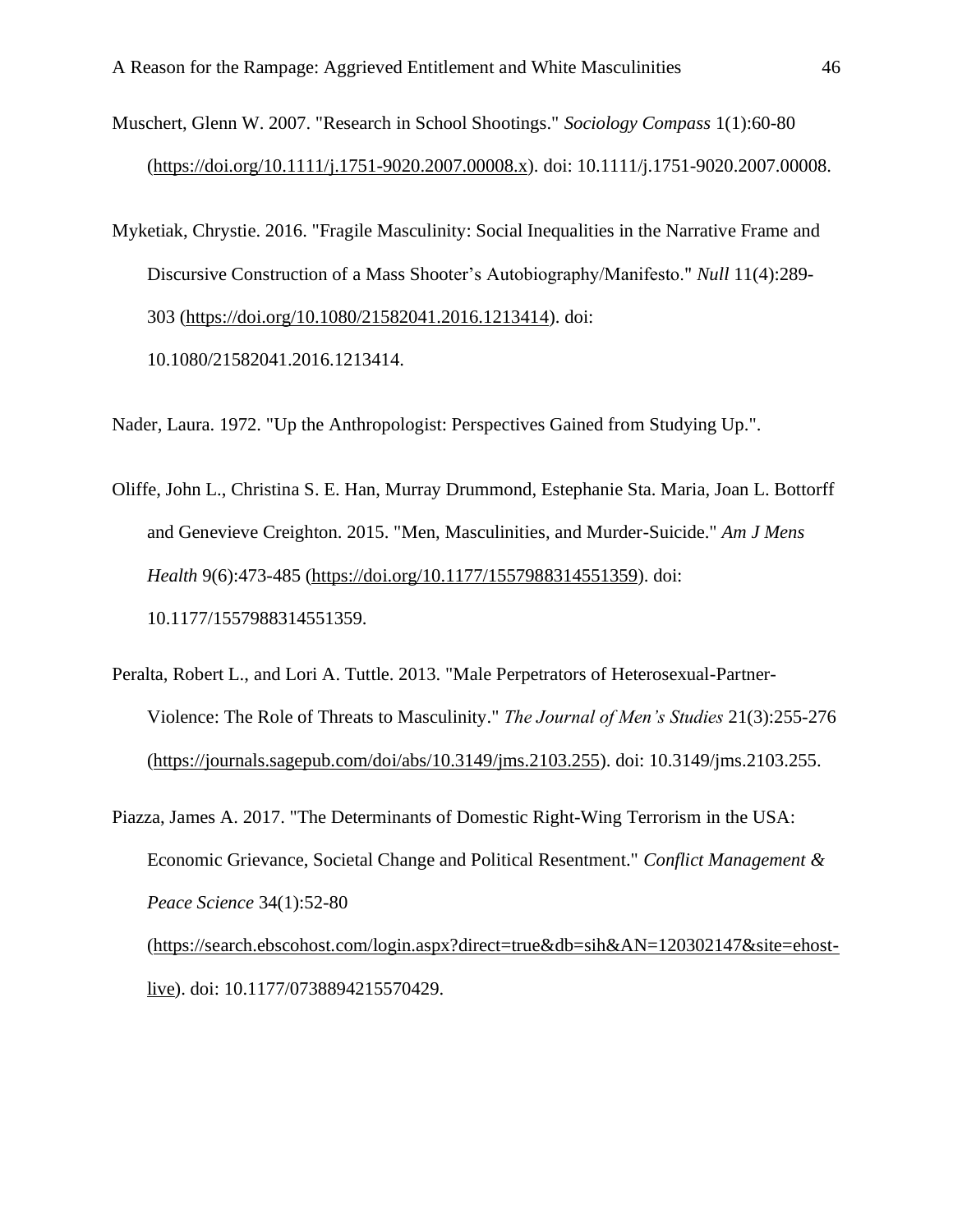- Pyke, Karen D. 1996. "Class-Based Masculinities: The Interdependence of Gender, Class, and Interpersonal Power." *Gender and Society* 10(5):527-549 [\(http://www.jstor.org/stable/189881\)](http://www.jstor.org/stable/189881).
- Russo, Ann, "'We Cannot Live Without Our Lives': White Women, Antiracism, and Feminism", *Third World Women and the Politics of Feminism*, 1991, pp. 297-313.
- Scaptura, Maria N., and Kaitlin M. Boyle. 2019. "Masculinity Threat, "Incel" Traits, and Violent Fantasies among Heterosexual Men in the United States." *Feminist Criminology* 15(3):278- 298.
- Schiele, Jerome H., and Ron Stewart. 2001. "When White Boys Kill." *Null* 4(4):253-273 [\(https://doi.org/10.1300/J137v04n04\\_03\)](https://doi.org/10.1300/J137v04n04_03). doi: 10.1300/J137v04n04\_03.
- Silver, James, John Horgan and Paul Gill. 2019. "Shared Struggles? Cumulative Strain Theory and Public Mass Murderers from 1990 to 2014." *Homicide Studies* 23(1):64-84 [\(https://doi.org/10.1177/1088767918802881\)](https://doi.org/10.1177/1088767918802881). doi: 10.1177/1088767918802881.
- Smedley, Audrey and Smedley, Brian D. 2005. Race as Biology is Fiction, Racism as a Social Problem is Real. American Psychologist. [https://pdfs.semanticscholar.org/c4ca/5bcd7bf7d92e500369858cd505a082597c70.pdf?\\_ga=](https://pdfs.semanticscholar.org/c4ca/5bcd7bf7d92e500369858cd505a082597c70.pdf?_ga=2.18465017.1325360176.1605621011-1118329282.1605277224) [2.18465017.1325360176.1605621011-1118329282.1605277224](https://pdfs.semanticscholar.org/c4ca/5bcd7bf7d92e500369858cd505a082597c70.pdf?_ga=2.18465017.1325360176.1605621011-1118329282.1605277224)
- Smith, Andrea. 2016. "Heteropatriarchy and the Three Pillars of White Supremacy: Rethinking Women of Color Organizing." *Color of Violence: The INCITE! Anthology.* Duke University Press.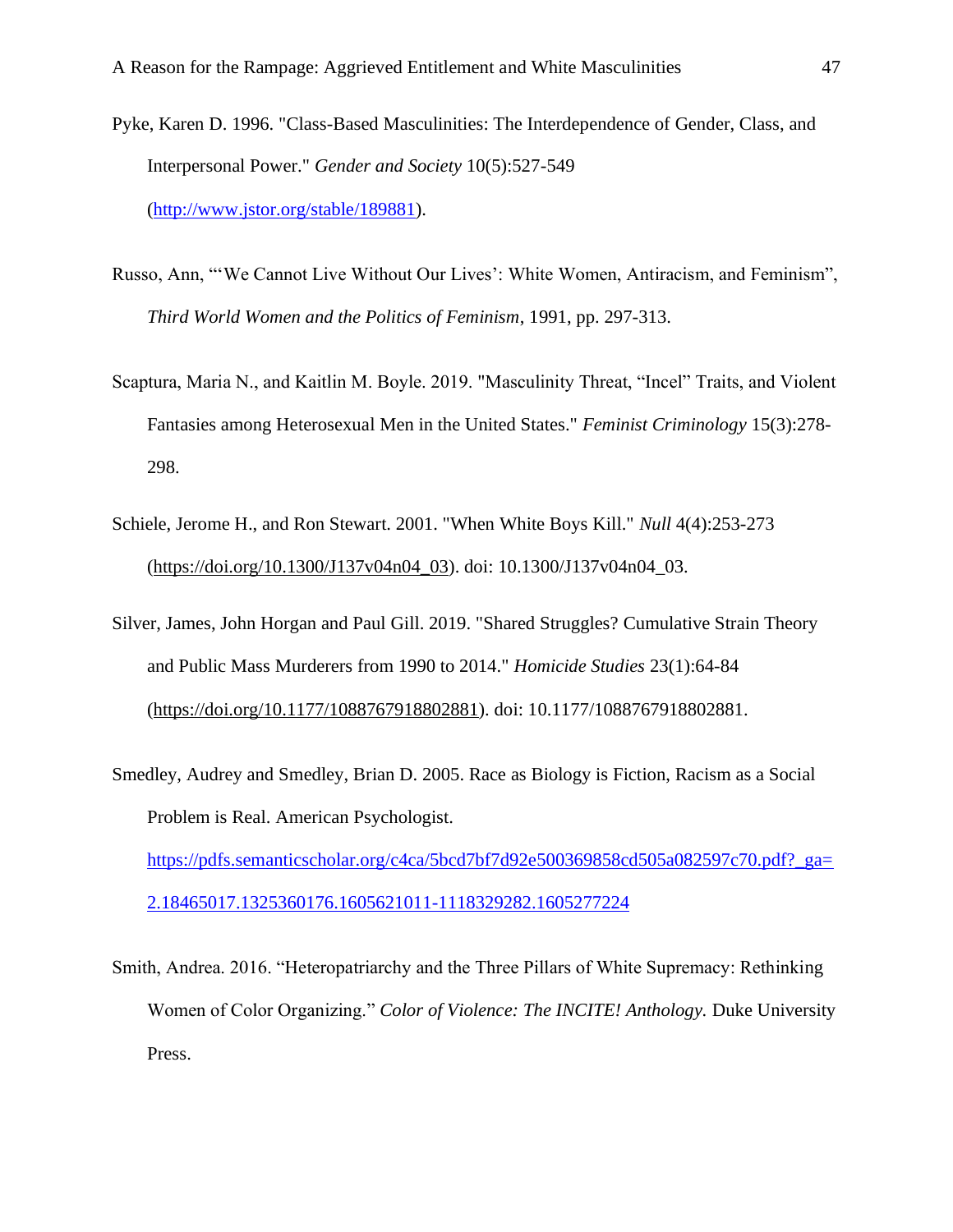- Smith, Tom W., Peter V. Marsden, Michael Hout, Jaesok Son, Benjamin Schapiro, Nissa Mai, Aiden Milliff. 1996. *General Social Surveys.* Chicago: NORC at the University of Chicago. The General Social Survey (GSS) is a project of the independent research organization NORC at the University of Chicago, with principal funding from the National Science Foundation.
- Sniderman, Paul M., Thomas Piazza, Philip E. Tetlock and Ann Kendrick. 1991. "The New Racism." *American Journal of Political Science* 35(2):423-447 [\(http://www.jstor.org/stable/2111369\)](http://www.jstor.org/stable/2111369). doi: 10.2307/2111369.
- Stroud, Angela. 2012. "Good Guys With Guns: Hegemonic Masculinity and Concealed Handguns." *Gender and Society* 26(2):216-238 [\(http://www.jstor.org.lib](http://www.jstor.org.lib-proxy01.skidmore.edu:2048/stable/23212214)[proxy01.skidmore.edu:2048/stable/23212214\)](http://www.jstor.org.lib-proxy01.skidmore.edu:2048/stable/23212214).
- Stubbs-Richardson, Megan, H. C. Sinclair, Rebecca M. Goldberg, Chelsea N. Ellithorpe and Suzanne C. Amadi. 2018. "Reaching Out Versus Lashing Out: Examining Gender Differences in Experiences with and Responses to Bullying in High School." *American Journal of Criminal Justice : AJCJ* 43(1):39-66 [\(https://lib](https://lib-proxy01.skidmore.edu/login?url=https://www-proquest-com.lib-proxy01.skidmore.edu/docview/2002036528?accountid=13894)[proxy01.skidmore.edu/login?url=https://www-proquest-com.lib](https://lib-proxy01.skidmore.edu/login?url=https://www-proquest-com.lib-proxy01.skidmore.edu/docview/2002036528?accountid=13894)[proxy01.skidmore.edu/docview/2002036528?accountid=13894\)](https://lib-proxy01.skidmore.edu/login?url=https://www-proquest-com.lib-proxy01.skidmore.edu/docview/2002036528?accountid=13894). doi: [http://dx.doi.org.lib](http://dx.doi.org.lib-proxy01.skidmore.edu:2048/10.1007/s12103-017-9408-4)[proxy01.skidmore.edu:2048/10.1007/s12103-017-9408-4.](http://dx.doi.org.lib-proxy01.skidmore.edu:2048/10.1007/s12103-017-9408-4)
- Tajfel, Henri. 1981. *Human Groups and Social Categories: Studies in Social Psychology.*Cambridge: Cambridge University Press.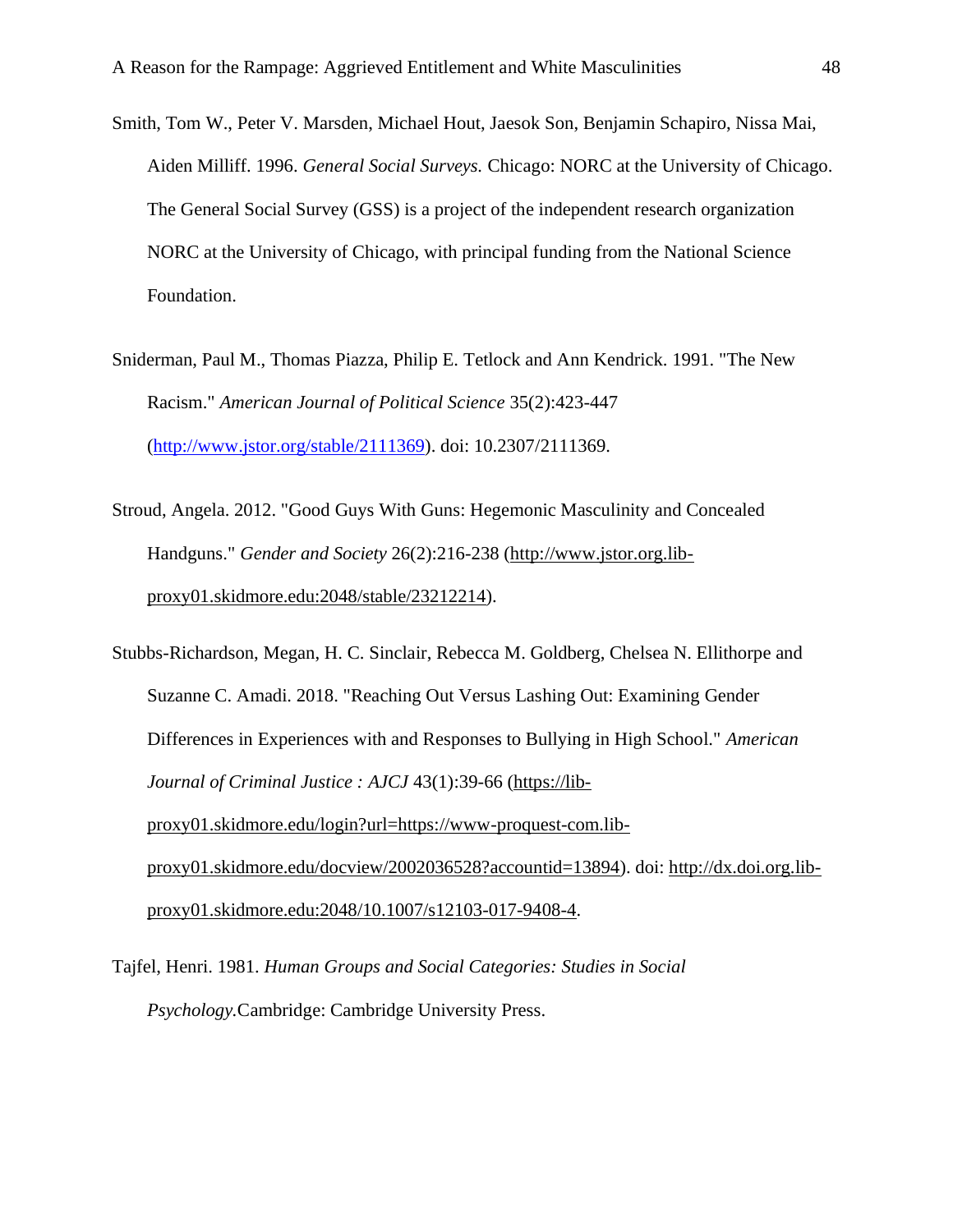- TallBear, Kimberly, "Standing with and Speaking with as Faith: A Feminist-Indigenous Approach to Inquiry," *Journal of Research Practice*, Volume 10, Issue 2, Article N17, (2014): pp. 1-7.
- Tonso, Karen L. 2009. "Violent Masculinities as Tropes for School Shooters: The Montréal Massacre, the Columbine Attack, and Rethinking Schools." *American Behavioral Scientist* 52(9):1266-1285 [\(https://search.ebscohost.com/login.aspx?direct=true&db=sih&AN=37615355&site=ehost](https://search.ebscohost.com/login.aspx?direct=true&db=sih&AN=37615355&site=ehost-live)[live\)](https://search.ebscohost.com/login.aspx?direct=true&db=sih&AN=37615355&site=ehost-live). doi: 10.1177/0002764209332545.
- Vandello, Joseph A., Jennifer K. Bosson, Dov Cohen, Rochelle M. Burnaford and Jonathan R. Weaver. 2008. "Precarious Manhood." *Journal of Personality & Social Psychology* 95(6):1325-1339 [\(https://search.ebscohost.com/login.aspx?direct=true&db=sih&AN=35449367&site=ehost](https://search.ebscohost.com/login.aspx?direct=true&db=sih&AN=35449367&site=ehost-live)[live\)](https://search.ebscohost.com/login.aspx?direct=true&db=sih&AN=35449367&site=ehost-live). doi: 10.1037/a0012453.
- Vito, Christopher, Amanda Admire and Elizabeth Hughes. 2017. "Masculinity, Aggrieved Entitlement, and Violence: Considering the Isla Vista Mass Shooting." *Null* 13(2):86-102 [\(https://doi.org/10.1080/18902138.2017.1390658\)](https://doi.org/10.1080/18902138.2017.1390658). doi: 10.1080/18902138.2017.1390658.
- Walker, Iain, and Thomas F. Pettigrew. 1984. "Relative Deprivation Theory: An Overview and Conceptual Critique." *British Journal of Social Psychology* 23(4):301-310. doi: 10.1111/j.2044-8309.1984.tb00645.x.
- Watson, Sandy W. 2007. "Boys, Masculinity and School Violence: Reaping what we Sow." *Gender and Education* 19(6):729-737 [\(https://lib-](https://lib-proxy01.skidmore.edu/login?url=https://search.proquest.com/docview/61701255?accountid=13894)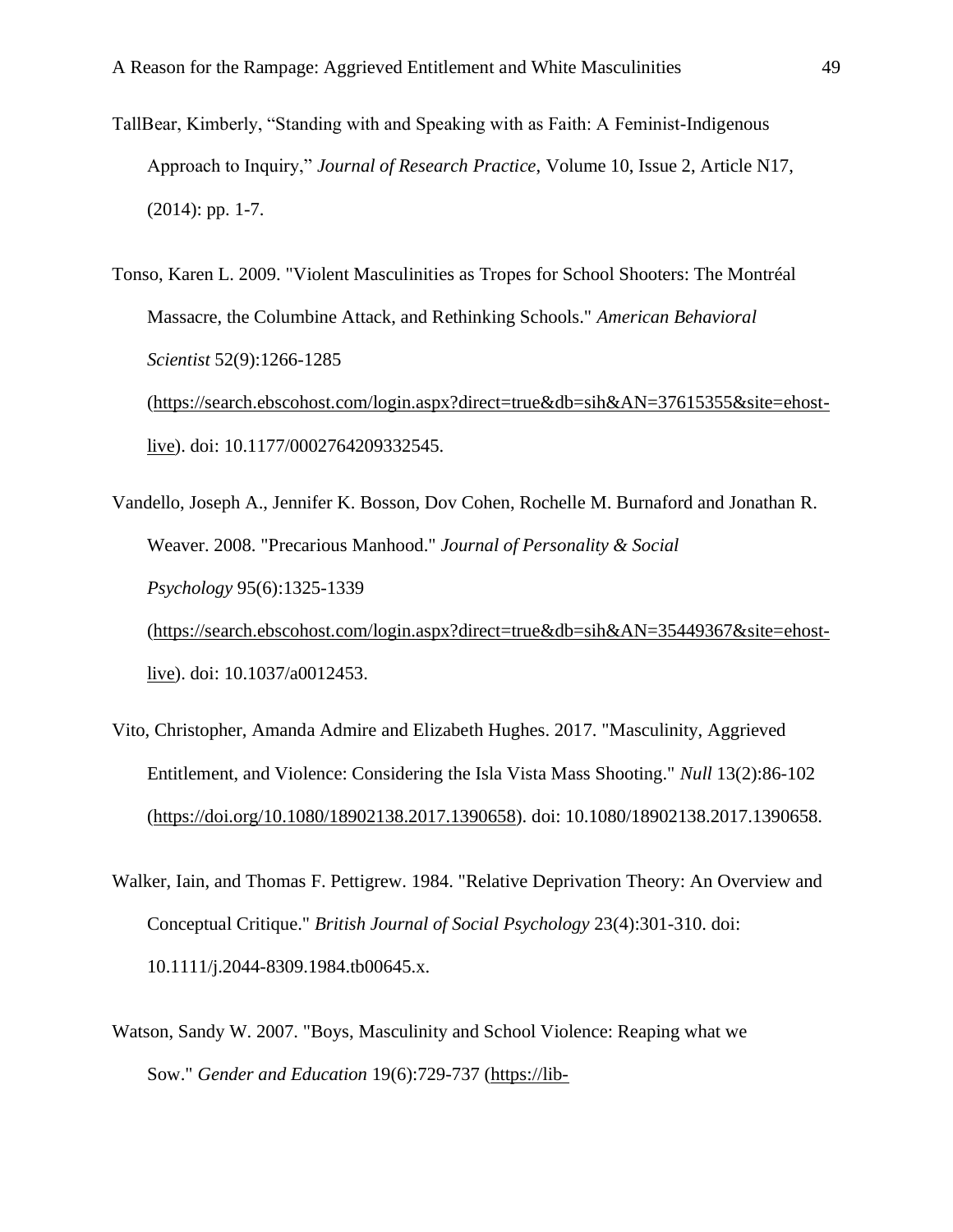[proxy01.skidmore.edu/login?url=https://search.proquest.com/docview/61701255?accountid](https://lib-proxy01.skidmore.edu/login?url=https://search.proquest.com/docview/61701255?accountid=13894)  $=$ 13894). doi: //dx.doi.org/10.1080/09540250701650672.

- Weaver, Kevin, and Theresa Vescio. 2015. "The Justification of Social Inequality in Response to Masculinity Threats." *Sex Roles* 72(11-12):521-535 [\(https://search.ebscohost.com/login.aspx?direct=true&db=sih&AN=103577869&site=ehost](https://search.ebscohost.com/login.aspx?direct=true&db=sih&AN=103577869&site=ehost-live)[live\)](https://search.ebscohost.com/login.aspx?direct=true&db=sih&AN=103577869&site=ehost-live). doi: 10.1007/s11199-015-0484-y.
- West, Candace, and Don H. Zimmerman. 1987. "Doing Gender." *Gender and Society* 1(2):125- 151 [\(http://www.jstor.org/stable/189945\)](http://www.jstor.org/stable/189945).
- Willer, Robb, Christabel L. Rogalin, Bridget Conlon and Michael T. Wojnowicz. 2013. "Overdoing Gender: A Test of the Masculine Overcompensation Thesis." *American Journal of Sociology* 118(4):980-1022 [\(https://search.ebscohost.com/login.aspx?direct=true&db=sih&AN=87002099&site=ehost](https://search.ebscohost.com/login.aspx?direct=true&db=sih&AN=87002099&site=ehost-live)[live\)](https://search.ebscohost.com/login.aspx?direct=true&db=sih&AN=87002099&site=ehost-live). doi: 10.1086/668417.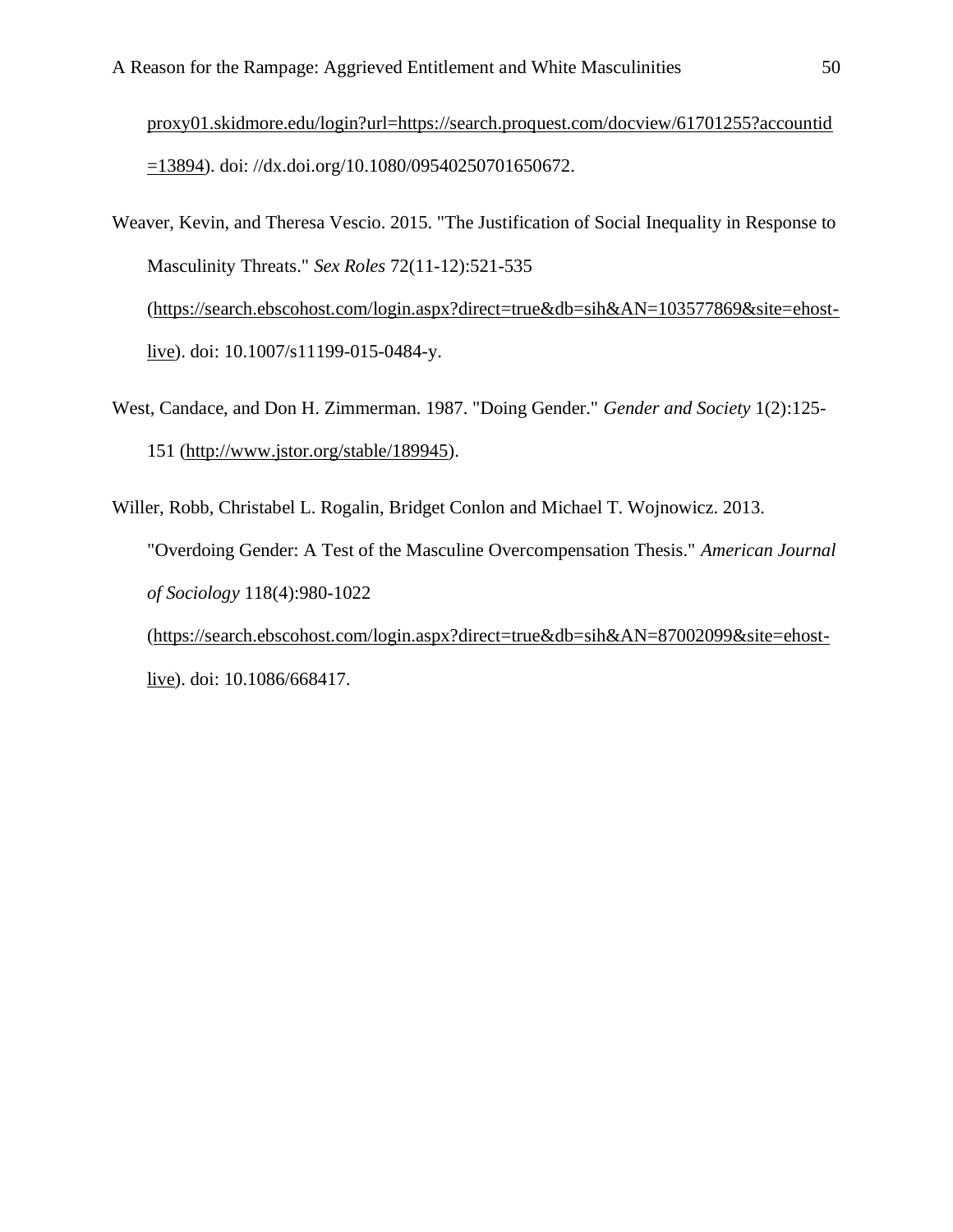## APPENDIX 1. FIGURES AND TABLES





| Variable                           | Mean   | Median | S.D.  |
|------------------------------------|--------|--------|-------|
| <b>Aggrieved Entitlement Scale</b> | 24.050 | 23.667 | 3.13  |
| Male                               | 0.435  | 0.000  | 0.50  |
| White                              | 0.826  | 1.000  | 0.38  |
| Age                                | 42.550 | 40.000 | 15.26 |
| South                              | 0.084  | 0.000  | 0.24  |
| West                               | 0.062  | 0.000  | 0.24  |
| Midwest                            | 0.140  | 0.000  | 0.35  |
| Jewish                             | 0.025  | 0.000  | 0.16  |
| Other Religion                     | 0.051  | 0.000  | 0.22  |
| No Religion                        | 0.133  | 0.000  | 0.34  |

#### Table 1. Means, Medians, and Standard Deviations for Variables (N=593)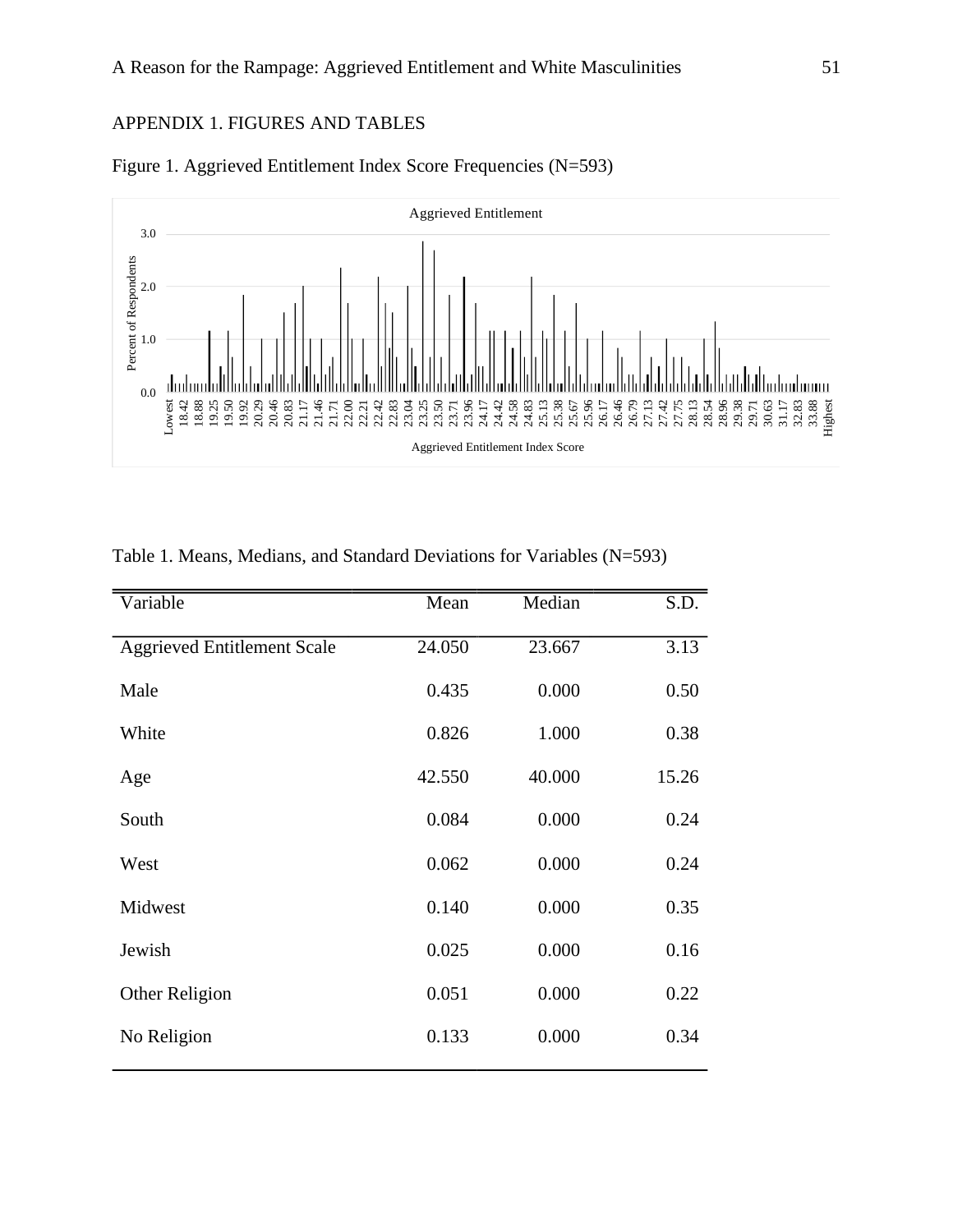|                | Male    | White   | South | Midwest  | West     | Jewish  | No Religion | Other Religion |
|----------------|---------|---------|-------|----------|----------|---------|-------------|----------------|
|                |         |         |       |          |          |         |             |                |
| AE             | $-.030$ | $.087*$ | .014  | .020     | .072     | .022    | $-.041$     | $-.045$        |
|                |         |         |       |          |          |         |             |                |
| Male           |         | .061    | .027  | $-.001$  | $-.015$  | .010    | .056        | .015           |
|                |         |         |       |          |          |         |             |                |
| White          |         |         | .059  | .005     | $.100*$  | .046    | .023        | $-.036$        |
|                |         |         |       |          |          |         |             |                |
|                |         |         |       |          |          |         |             |                |
| South          |         |         |       | $-.122*$ | $-.078$  | $-.010$ | $-0.012$    | .013           |
|                |         |         |       |          |          |         |             |                |
| Midwest        |         |         |       |          | $-.104*$ | $.090*$ | .013        | $-.027$        |
|                |         |         |       |          |          |         |             |                |
| West           |         |         |       |          |          | .003    | .042        | $-0.060$       |
|                |         |         |       |          |          |         |             |                |
| Jewish         |         |         |       |          |          |         | $-.063$     | $-.037$        |
|                |         |         |       |          |          |         |             |                |
|                |         |         |       |          |          |         |             |                |
| N <sub>0</sub> |         |         |       |          |          |         |             | $-.090*$       |
|                |         |         |       |          |          |         |             |                |
| Religion       |         |         |       |          |          |         |             |                |
|                |         |         |       |          |          |         |             |                |

Table 2. Correlations (R) Between Aggrieved Entitlement and Independent and Control

|  |  |  |  | Variables (Listwise Deletion, Two-Tailed Test, N=593) |
|--|--|--|--|-------------------------------------------------------|
|--|--|--|--|-------------------------------------------------------|

*\*p < .05*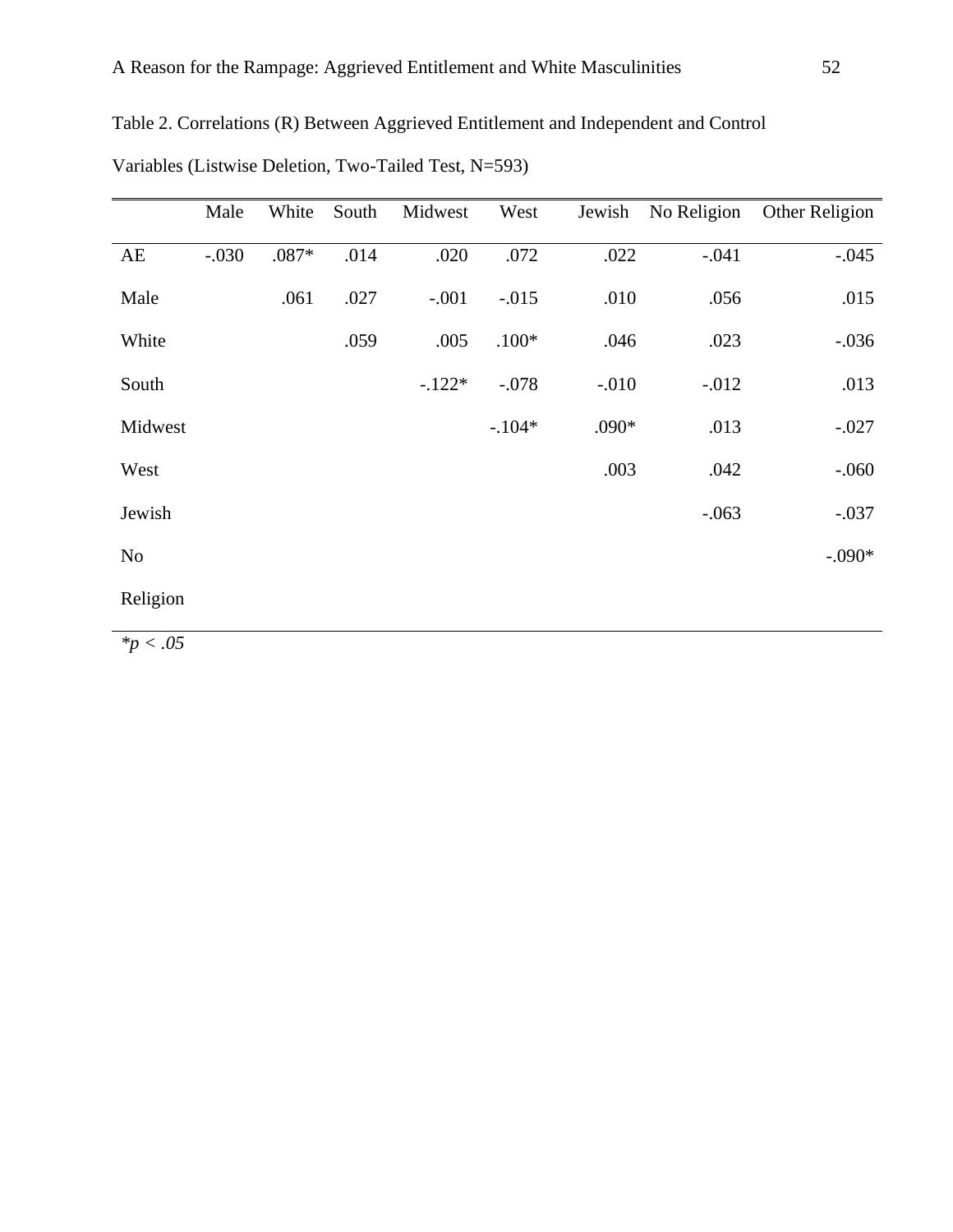| Model            | Model 1 | Model 2 | Model 3 | Model 4 |
|------------------|---------|---------|---------|---------|
| Constant         | 23.457  | 23.538  | 23.481  | 23.564  |
| White            | $.718*$ | $.736*$ | .668    | .659    |
| Male             |         | $-.221$ | $-.214$ | $-.194$ |
| West             |         |         | .883    | .877    |
| South            |         |         | .212    | .210    |
| Midwest          |         |         | .261    | .247    |
| Jewish           |         |         |         | .228    |
| No Religion      |         |         |         | $-.432$ |
| Other Religion   |         |         |         | $-.590$ |
| $\boldsymbol{F}$ | 4.495*  | 2.609   | 1.643   | 1.306   |
| $R^2$            | .008    | .009    | .014    | .018    |

Table 3. Linear Regression of Aggrieved Entitlement (Unstandardized Coefficients, N=593)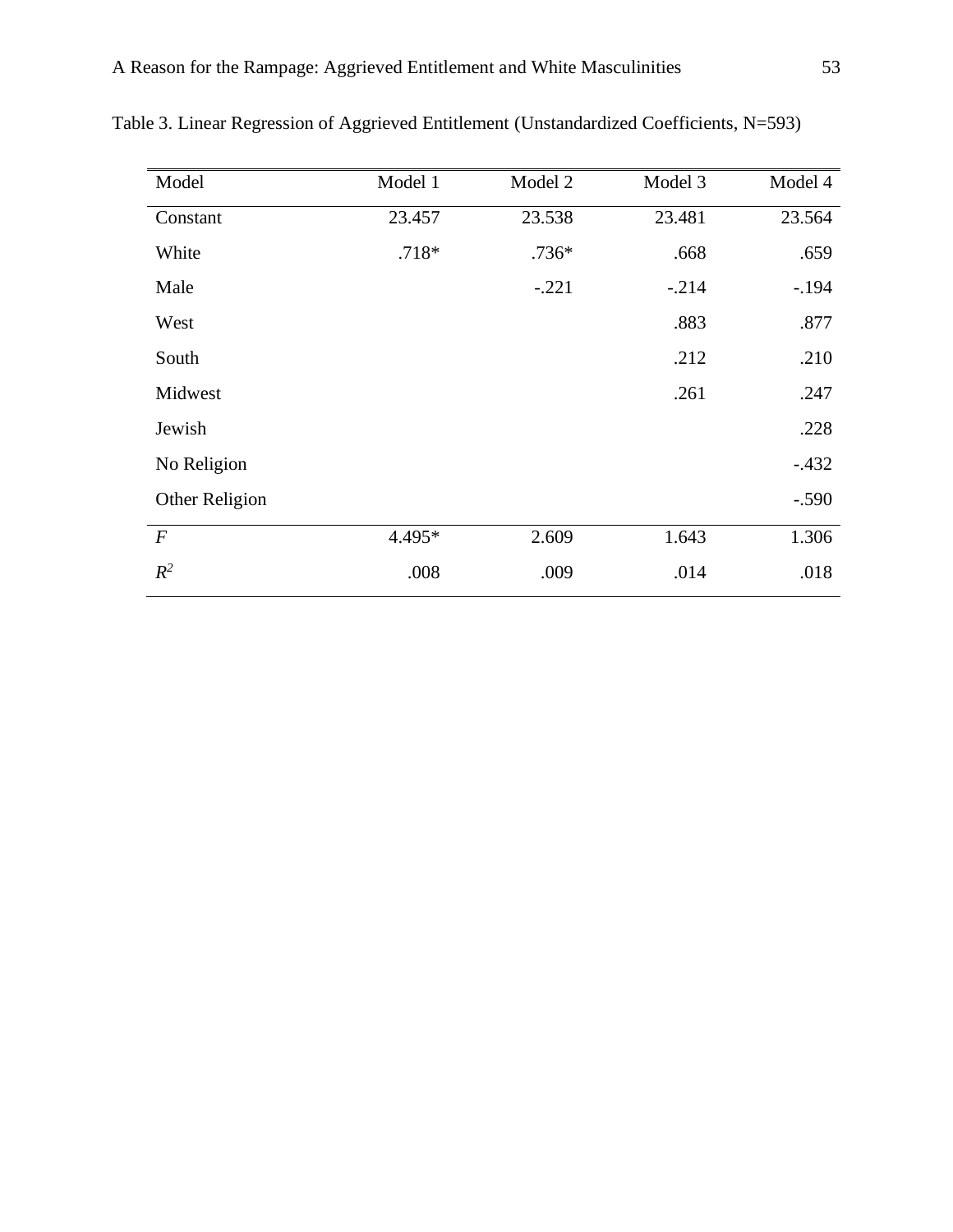# APPENDIX 2. DEPENDENT VARIABLES AND THEMATIC STRUCTURE OF

# AGGRIEVED ENTITLEMENT INDEX

| Independent | <b>Sex</b>                |                                                 |  |  |
|-------------|---------------------------|-------------------------------------------------|--|--|
|             | Race                      |                                                 |  |  |
| Control     | Age                       |                                                 |  |  |
|             | Region                    |                                                 |  |  |
|             | Religion                  |                                                 |  |  |
| Aggrieved   | Threat (Social)           | Loneliness                                      |  |  |
| Entitlement | Threat (Financial)        | Change in Financial Situation                   |  |  |
| Scale       | Threat (Romantic)         | <b>Number of Sex Partners</b>                   |  |  |
|             | Threat (Systemic: Sexism) | Importance of Women's Right's Issues            |  |  |
|             |                           | <b>Income Provider Responsibility</b>           |  |  |
|             |                           | <b>Effect of Sex on Promotion Opportunities</b> |  |  |
|             | Threat (Systemic: Racism  | Racial Disparities Due to Discrimination        |  |  |
|             |                           | Racial Disparities Due to Lack of Will          |  |  |
|             | Entitlement (Anger)       | Feeling Angry                                   |  |  |
|             |                           | <b>Feeling Outraged</b>                         |  |  |
|             |                           | Feeling Mad at Someone or Something             |  |  |
|             | Entitlement (Revenge)     | Thinking About Revenge                          |  |  |
|             | Re-Affirmation (Violence) | Yelling or Hitting Something                    |  |  |